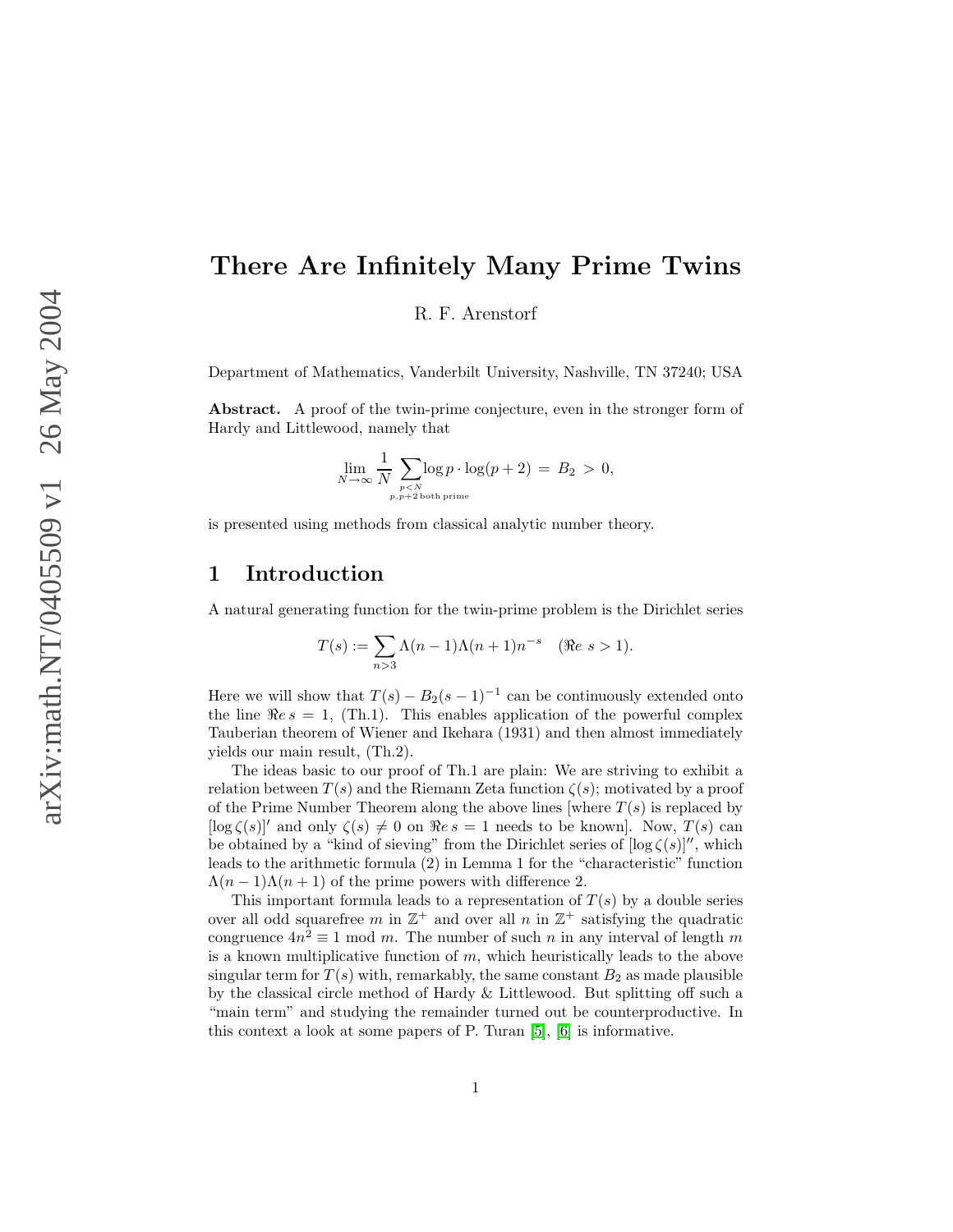The individual solutions of the above quadratic congruence can be characterized variously using the prime factorization of  $m$ , or exponential sums (similar to Kloostermann's, say) or Dirichlet characters modulo  $m$ ; a.o. However, none of these customary (and mainly implicit) descriptions turned out to be useful for our purpose. Instead we developed an explicit parameter representation for these solutions (Lemma 2); by a reduction to pairs of linear congruences. Introducing this representation essentially converts  $T(s)$  into a quadruple series over four (controllable) parameters  $a, c, k, \ell$ , say; each ranging over the positive odd integers and jointly subject to the single constraint  $C_2 : a\ell - ck = 2$ , however.

We enforce  $C_2$  as usual by multiplying the terms of  $T(s)$  with an appropriate trigonometric integral, but we do not then switch this integration with the quadruple summation. Instead we first modify the integral for  $C_2$  (in essence) by replacing the cosine function under the integral by the inverse transform of its Mellin-transform. This yields an absolutely convergent double integral (Lemma 5), and we then switch the two complex integrations with the free quadruple summation.

It is indicative of the binary nature of the twin-prime problem that an exact treatment of the resulting (double) integral here is feasible; in contrast to, for instance, the ternary Goldbach-Vinogradov problem, where the circle method affords (only) an approximate, yet effective treatment of the relevant integral. Namely, by design, the quadruple series appearing under the (double) integral can be "summed in closed form"; i.e. it can be expressed (in simplified description) as

$$
\zeta(w)M''(w,z)\zeta(z), \text{ where } M''(w,z) := \sum_{k,\ell} \mu(2k\ell) \left[ \log k\ell \right]^2 k^{-w}\ell^{-z}, \quad (u, x > 1)
$$

is a (double) Dirichlet series in two complex variables, which is characteristic for the twin-prime problem (cf. Lemma 1). Its needed analytic continuation will be obtained from

$$
M''(w, z) = \left(\frac{\partial}{\partial w} + \frac{\partial}{\partial z}\right)^2 \left[\zeta_0^{-1}(w)P(w, z)\zeta_0^{-1}(z)\right] \quad \text{with} \quad \zeta_0(z) := \sum_{n \text{ odd}} n^{-z}
$$

and

$$
P(w, z) := \prod_{p>2} \left[ 1 - (p^w - 1)^{-1} (p^z - 1)^{-1} \right] \quad \text{for} \ \ u > 0, \ x > 0 \ \& \ u + x > 1.
$$

This Euler product in two variables converges absolutely and compact uniformly, so that  $M''(w, z)$  is holomorphic in each variable for  $u > 3/4$  &  $x > 3/4$  say, except at the zeros of  $\zeta(w)\zeta(z)$ . The function M'' of two complex variables replaces here the Dirichlet L-functions with residue characters so prevalent in analytic prime number theory. For our application it suffices to make use of a known zero-free region for  $\zeta(w)$  of the form

$$
u \ge 1 - h(v)
$$
 with  $h(v) = c[\log(2 + |v|)]^{-a}$ ,  $(v \text{ in } \mathbb{R})$  and  $a < 1$ ;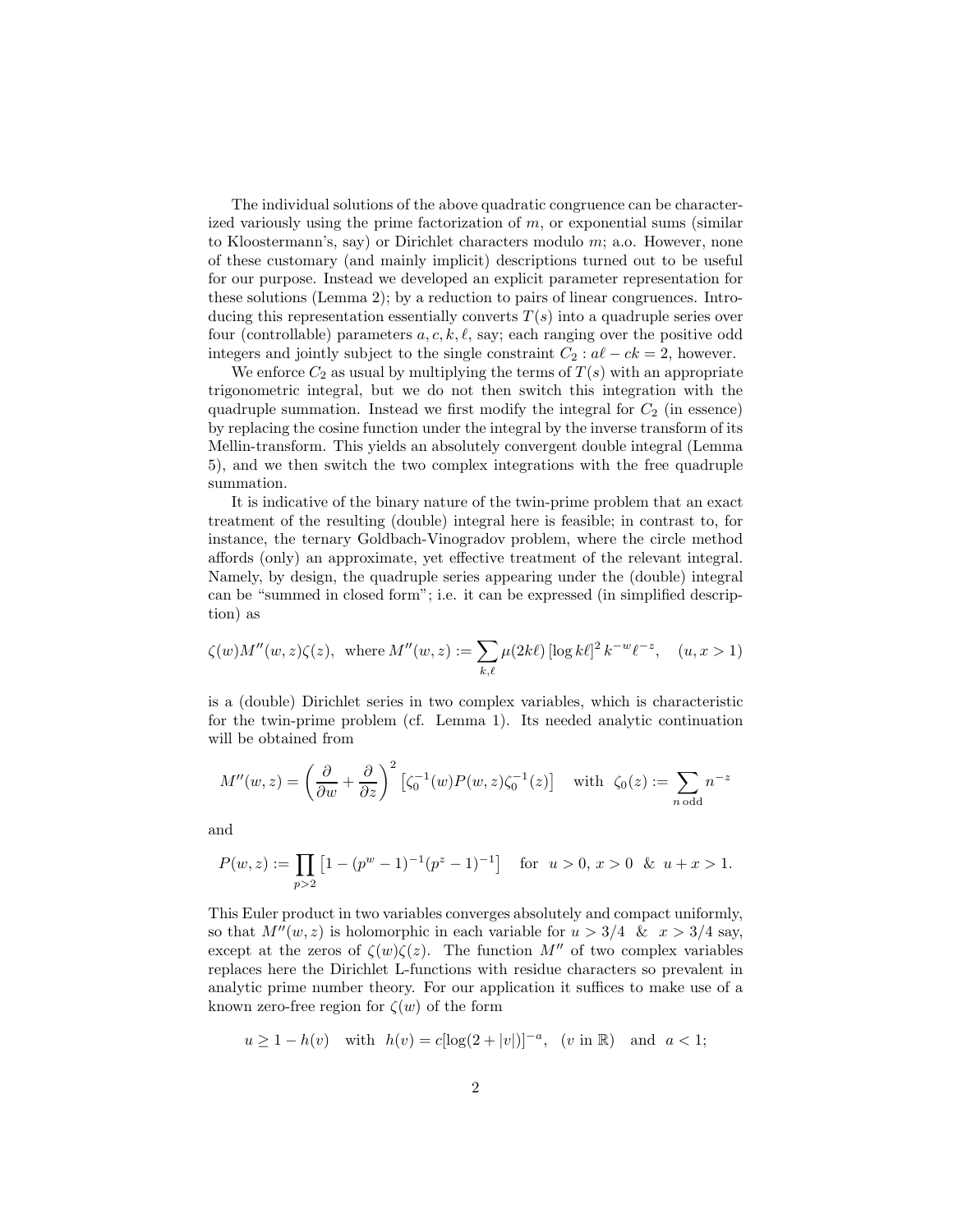we choose  $a = 4/5$  (to avoid factors like  $\log \log(3 + |v|)$ ), though better choices are available.

The development outlined so far yields, in essence, a representation of  $T(s)$ by iterated integrals of Mellin-Barnes type involving besides  $M''(w, z)$  several gamma and zeta functions a.o., which is valid primarily for  $\Re e s > 2$ . In the remaining (major) part of this work we construct its analytic continuation to  $\Re e s \geq 1$ . The derivations are mainly technical, employ convergence enhancing tools and are concerned with demonstrating existence of (up to 3-fold) iterated contour integrals. These parameter-dependent integrals (with movable singularities in their integrands) are taken along vertical straight lines, and ultimately along "zero-free curves" such as  $N_w : u = 1 - h(v)$ ,  $(-\infty < v < \infty)$ . They are transformed by decomposition, shifting of contours, picking up residues or exchange of integrations, etc. For each manipulation an allowable domain for the variables, to maintain convergence, is determined; while these manipulations overall are designed to extend the domain of validity of the integral representations stepwise to their goal. Finally, for the case of an only "conditionally convergent" twice iterated integral occurring in our Main Lemma, a (lengthy) series of very detailed careful estimates is given to establish its actual convergence.

This work is the outcome of about twenty years of "on and off" search and research on this and the related binary Goldbach problem; in the interim having been lured onto various misleading paths or frustrated by (for me) insurmountable difficulties, before ultimately recognizing and constructing a workable approach.

#### 2 The Characteristic Euler Product

Let

$$
T(s) := \sum_{n>3} \Lambda(n-1)\Lambda(n+1)n^{-s} \quad (\Re e \ s > 1)
$$

and

$$
B_2 = 2 \prod_{p>2} \left[ 1 - (p-1)^{-2} \right] \approx 1.320,
$$
 (1)

where  $\Lambda(\cdot)$  is the von Mangoldt function and  $B_2$  the Twin Prime Constant.

**Theorem 1** The function  $T_1(s) := T(s) - B_2/(s-1)$  on  $\Re e \ s > 1$  has a continuous extension to  $\Re e \ s \geq 1$ ; i.e.  $\lim_{\sigma \searrow 1} T_1(\sigma + it) =: f_1(t)$  uniformly for  $t \in [-T, T]$  and every  $T > 0$ .

A proof of this theorem will be supplied in what follows; it requires several auxiliary results which we derive at first.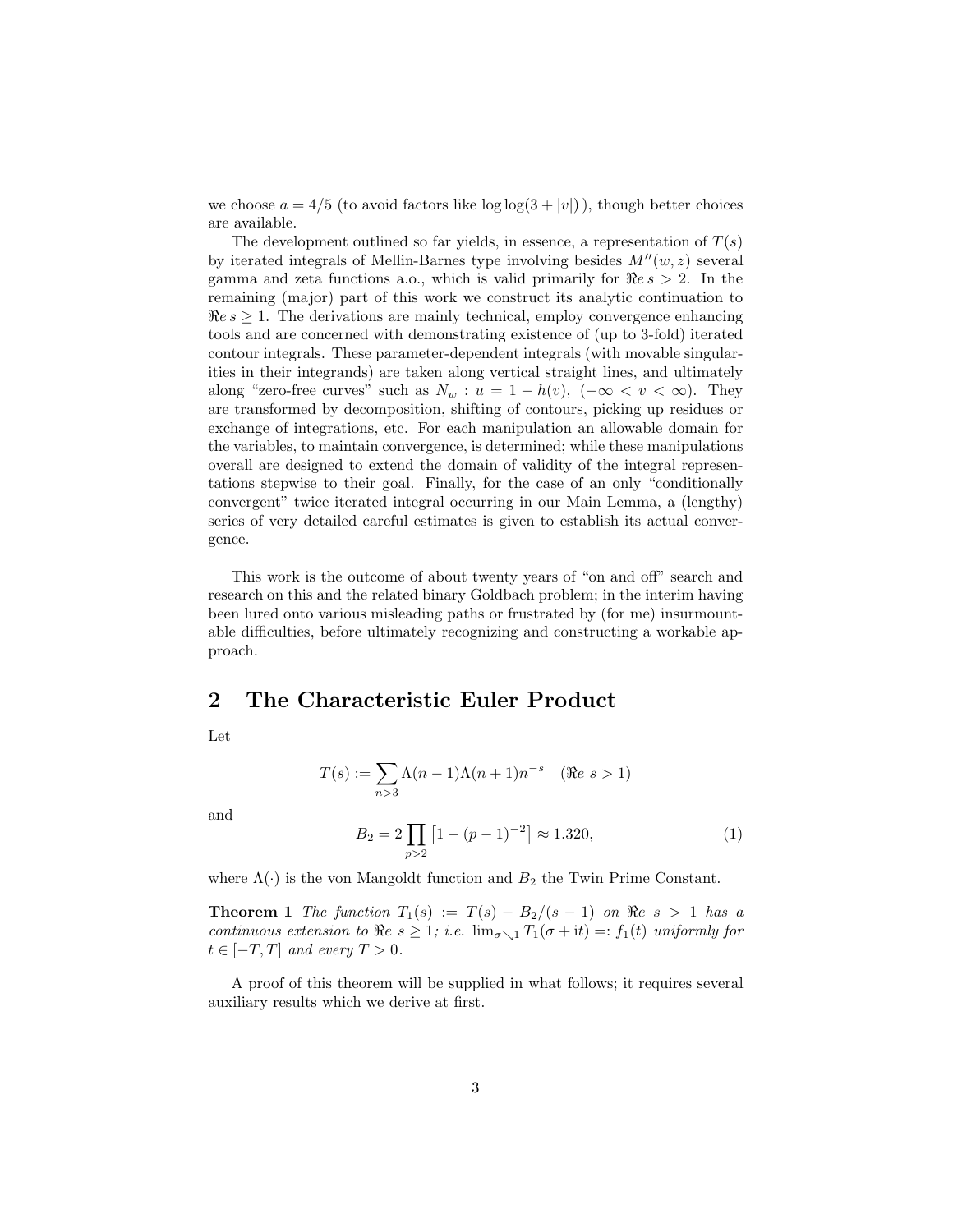**Lemma 1** For even  $n > 3$ :

$$
\Lambda(n-1)\Lambda(n+1) = \frac{1}{2} \sum_{m|n^2-1} \mu(m) \log^2 m.
$$
 (2)

Namely, with  $\mu(\cdot)$  denoting the Möbius function,

$$
\sum_{mn=k} \Lambda(m)\Lambda(n) = \Lambda(k) \log k + \sum_{m|k} \mu(m) \log^2 m \quad (k \ge 1),
$$

as follows by a simple calculation from

$$
\Lambda(n) = -\sum_{d|n} \mu(d) \log d \quad & \sum_{d|m} \Lambda(d) = \log m.
$$

Now taking  $k = ac$  with  $a > 1, c > 1$  &  $(a, c) = 1$ , we have

$$
\sum_{mn=k} \Lambda(m)\Lambda(n) = 2\Lambda(a)\Lambda(c) \quad \& \quad \Lambda(k) = 0
$$

and choosing  $a = n - 1, c = n + 1$  implies (2).

We also need a special parameter representation for the solutions of a quadratic congruence:

**Lemma 2** Let  $m \in \mathbb{Z}^+$  be odd and squarefree. The even numbers  $n \in \mathbb{Z}^+$ satisfying  $n^2 \equiv 1 \mod m$  are represented exactly once by the expression

$$
n = \frac{1}{2}(a\ell + ck),
$$

when a, c, k,  $\ell$  vary over all **odd** integers in  $\mathbb{Z}^+$  satisfying  $k\ell = m$  and  $a\ell - ck = 2$ .

**Proof:** 1.) Let m have r prime factors. There are exactly  $2^r$  distinct solutions  $x = x_j$  in Z,  $(j = 1, ..., 2^r)$  of  $4x^2 \equiv 1 \mod m$  &  $1 \le x \le m$ , since m is squarefree; and so the numbers n of the lemma are given exactly by  $n =$  $2x_j + 2hm, (j = 1, \ldots, 2^r; h = 0, 1, 2, \ldots).$ 

2.) Let k be a divisor of m and  $\ell := m/k$ . Then  $(k, \ell) = 1$ , and since also  $(2, k) = (2, \ell) = 1$ , there exist a unique  $b \in \mathbb{Z}$  with

$$
2b \equiv 1 \mod k, \quad 2b \equiv -1 \mod \ell \quad \& \quad 1 \le b \le m.
$$

Then

$$
2b + 1 = a_0 \ell, \ \ 2b - 1 = c_0 k \ \ \& \ \ 4b^2 = 1 + a_0 c_0 m \equiv 1 \mod m
$$

with **odd**  $a_0, c_0$  in  $\mathbb{Z}^+$  and  $a_0\ell - c_0k = 2$ . Hence by 1.)  $b = x_j$  for a unique  $j = j(k), (1 \leq j(k) \leq 2^r)$ . Also

$$
(2x_j - 1, m) = (c_0 k, \ell k) = k
$$
 for  $j = j(k)$ , since  $(c_0, \ell) = 1$ .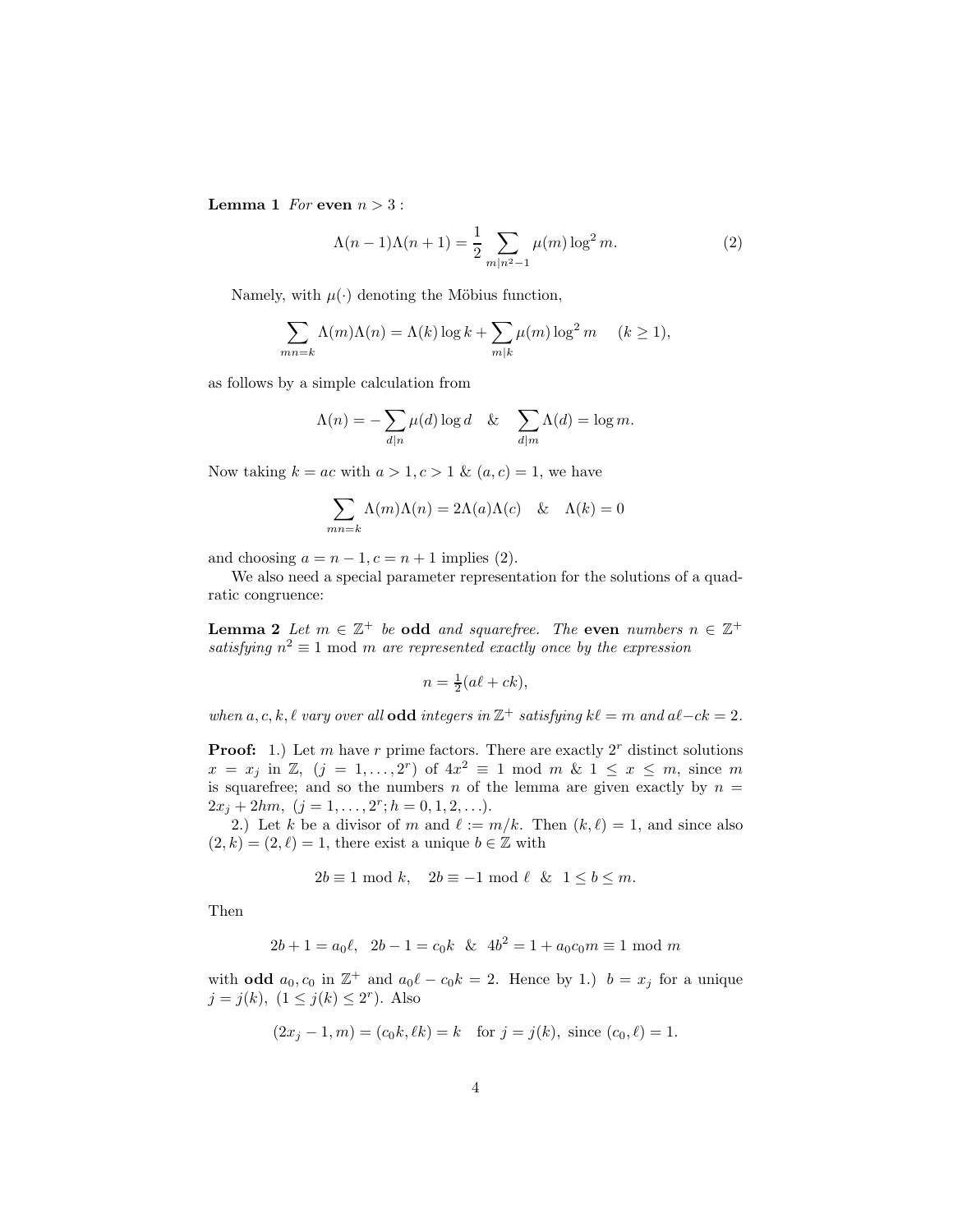Now m has exactly  $d(m) = 2^r$  (distinct) divisors k, and so the associated  $2^r$ numbers  $x_j$  for  $j = j(k)$  are all distinct. This implies by 1.) that the index  $j(k)$  assumes every (integral) value j in  $1 \leq j \leq 2^r$  exactly once, when k runs through the divisors of  $m$ .

3.) Select k &  $\ell$  with  $k\ell = m$ . Then by 2.) for  $j = j(k)$ , we have

$$
2x_j = \frac{1}{2}(a_0\ell + c_0k)
$$
 &  $a_0\ell - c_0k = 2$  with odd  $a_0, c_0$  in  $\mathbb{Z}^+$ .

Now all **odd**  $a, c$  in  $\mathbb{Z}^+$  satisfying  $a\ell - ck = 2$  are given by

$$
a = a_0 + 2hk
$$
 &  $c = c_0 + 2h\ell$  with  $h \ge 0$  in Z,

since  $(k, \ell) = 1$  and  $c_0 k = 2b - 1 \leq 2m - 1 < 2k\ell$  implies  $c_0 < 2\ell$ . Then

$$
n := \frac{1}{2}(a\ell + ck) = \frac{1}{2}(a_0\ell + c_0k) + 2hm = 2x_j + 2hm \in \mathbb{Z}^+, \quad (h \ge 0)
$$

is even, satisfies  $n^2 \equiv 1 \mod m$ , and is represented as stated in the lemma (with  $a\ell - ck = 2$ ; a, c **odd** in  $\mathbb{Z}^+$ ). When now k runs through the divisors of m we obtain by 2.) every n listed under 1.) exactly once. This proves Lemma 2.  $\Box$ 

**Corollary** Let  $h(n) \in \mathbb{C}$  be defined for  $n \in \mathbb{Z}^+$  and  $\mu(2m) \neq 0$ , then

$$
\sum_{\substack{n>1, \text{ even} \\ n^2 \equiv 1 \bmod m}} h(n) = \sum_{\substack{k|m \\ (\ell=m/k)}} \sum_{\substack{a,c \\ a\ell-ck=2}}^{\circ} h\left(\frac{a\ell+ck}{2}\right), \text{ where } \sum_{a}^{\circ} \text{ means } \sum_{a>0, \text{ odd}}^{\circ},
$$
\n(3)

if the first series is abs. conv.  $(= absolutely \ convergent).$ 

Next we introduce the function  $M(w, z)$  by the abs. conv. series

$$
M(w, z) := \sum_{m}^{\infty} \mu(m) \sum_{k \ell = m} k^{-w} \ell^{-z} = \sum_{k, \ell}^{\infty} \mu(k\ell) k^{-w} \ell^{-z} \quad \text{for } u > 1, x > 1 \tag{4}
$$

 $(w = u + iv, z = x + iy)$  and extend it analytically by the following calculation

$$
M(w, z) = \sum_{\substack{k,\ell \\ (k,\ell)=1}}^{\infty} \mu(k)\mu(\ell)k^{-w}\ell^{-z}
$$
  
\n
$$
= \sum_{k,\ell}^{\infty} \mu(k)\mu(\ell)k^{-w}\ell^{-z} \sum_{d|k,d|\ell} \mu(d)
$$
  
\n
$$
= \sum_{d}^{\infty} \mu(d) \sum_{k'}^{\infty} \mu(k'd)(k'd)^{-w} \sum_{\ell'}^{\infty} \mu(\ell'd)(\ell'd)^{-z}
$$
  
\n
$$
= \sum_{d}^{\infty} \mu(d)d^{-w-z} \sum_{\substack{k \\ (k,d)=1}}^{\infty} \mu(k)k^{-w} \sum_{\substack{\ell \\ (\ell,d)=1}}^{\infty} \mu(\ell)\ell^{-z}
$$
  
\n
$$
= \sum_{d}^{\infty} \mu(d)d^{-w-z} \prod_{p \nmid 2d} [(1-p^{-w})(1-p^{-z})]
$$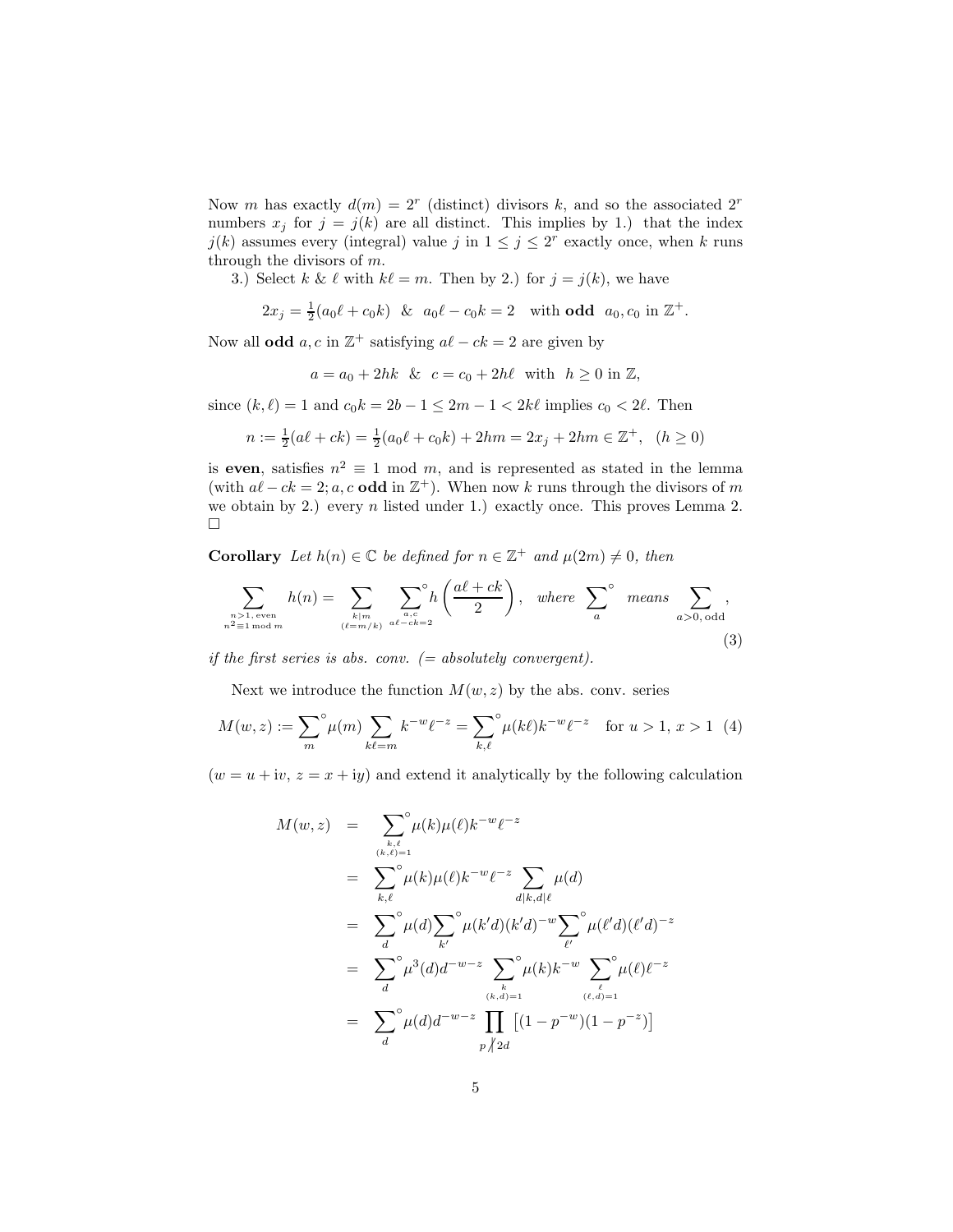$$
= \zeta^{-1}(w)\zeta^{-1}(z)(1 - 2^{-w})^{-1}(1 - 2^{-z})^{-1}
$$

$$
\cdot \sum_{d}^{\infty} \mu(d)d^{-w-z} \prod_{p|d} [(1 - p^{-w})(1 - p^{-z})]^{-1}
$$

$$
= \zeta_0^{-1}(w)\zeta_0^{-1}(z)P(w, z), \qquad (5)
$$

where

$$
\zeta_0(z) := (1 - 2^{-z})\zeta(z) = \sum_k^{\circ} k^{-z}
$$

and the Euler product

$$
P(w, z) := \prod_{p>2} \left[ 1 - \frac{p^{-w-z}}{(1 - p^{-w})(1 - p^{-z})} \right]
$$
 (6)

is abs. conv. on  $u, x > 0$  &  $u + x > 1$  and so a holomorphic function of w & z there, and  $\zeta(\cdot)$  is the Riemann Zeta function. Hence  $M(w, z)$  is holomorphic there except at the zeros of  $\zeta(w)\zeta(z)$ . We also need

$$
M''(w, z) := \sum_{m}^{\circ} \mu''(m) \sum_{k \ell = m} k^{-w} \ell^{-z}
$$
 (7)

with  $\mu''(m) := \mu(m) \log^2 m$ ,  $(u, x > 1)$ . Then

$$
M''(w, z) = \left(\frac{\partial}{\partial w} + \frac{\partial}{\partial z}\right)^2 M(w, z) =: \hat{D}^2 M
$$
  
=  $\hat{D}^2 (GP) = G''P + 2G'P' + GP'',$  (7a)

where

$$
G := G(w, z) := \zeta_0^{-1}(w)\zeta_0^{-1}(z), \ P := P(w, z), \ P' := \hat{D}P, \ P'' := \hat{D}^2 P \text{ etc.}
$$
\n(7b)

and so  $M''(w, z)$  is a holomorphic function of w & z on  $u > 0$ ,  $x > 0$  &  $u+x > 1$ except at the zeros of  $\zeta(w)\zeta(z)$ .

**Lemma 3**  $M(w, z)$  and  $M''(w, z)$  are holomorphic functions of w & z on  $u \geq$  $1 - 2h(v) \& x \ge 1 - 2h(y)$  with  $h(t) := c[\log(2 + |t|)]^{-4/5} > 0$  for  $t \in \mathbb{R}$  and  $c < \frac{1}{8} \log 2$  a constant. Also

$$
M''(w, z) \ll [\log(2 + |v|) \cdot \log(2 + |y|)]^3
$$
 there and  $M''(1, 1) = 4B_2$ .

**Proof:** It is known that  $\zeta(w) \neq 0$  and  $\zeta^{-1}(w)$  &  $\zeta'(w)\zeta^{-1}(w) \ll h^{-1}(v)$  as  $v \to \pm \infty$  and  $u \geq 1 - 3h(v)$ , say [as implied by Titchmarsh [\[4\]](#page-37-2), Th. 3.11 and p.114]. Setting  $f(w) := \zeta_0^{-1}(w)$  this yields  $f'(w) \ll h^{-2}(v)$  and  $f''(w) \ll h^{-3}(v)$ for  $u \ge 1 - 2h(v)$  and  $v \in \mathbb{R}$ . Since  $G(w, z) = f(w)f(z)$  we get

$$
G' = f'(w)f(z) + f(w)f'(z), G'' = f''(w)f(z) + 2f'(w)f'(z) + f(w)f''(z)
$$
 (7c)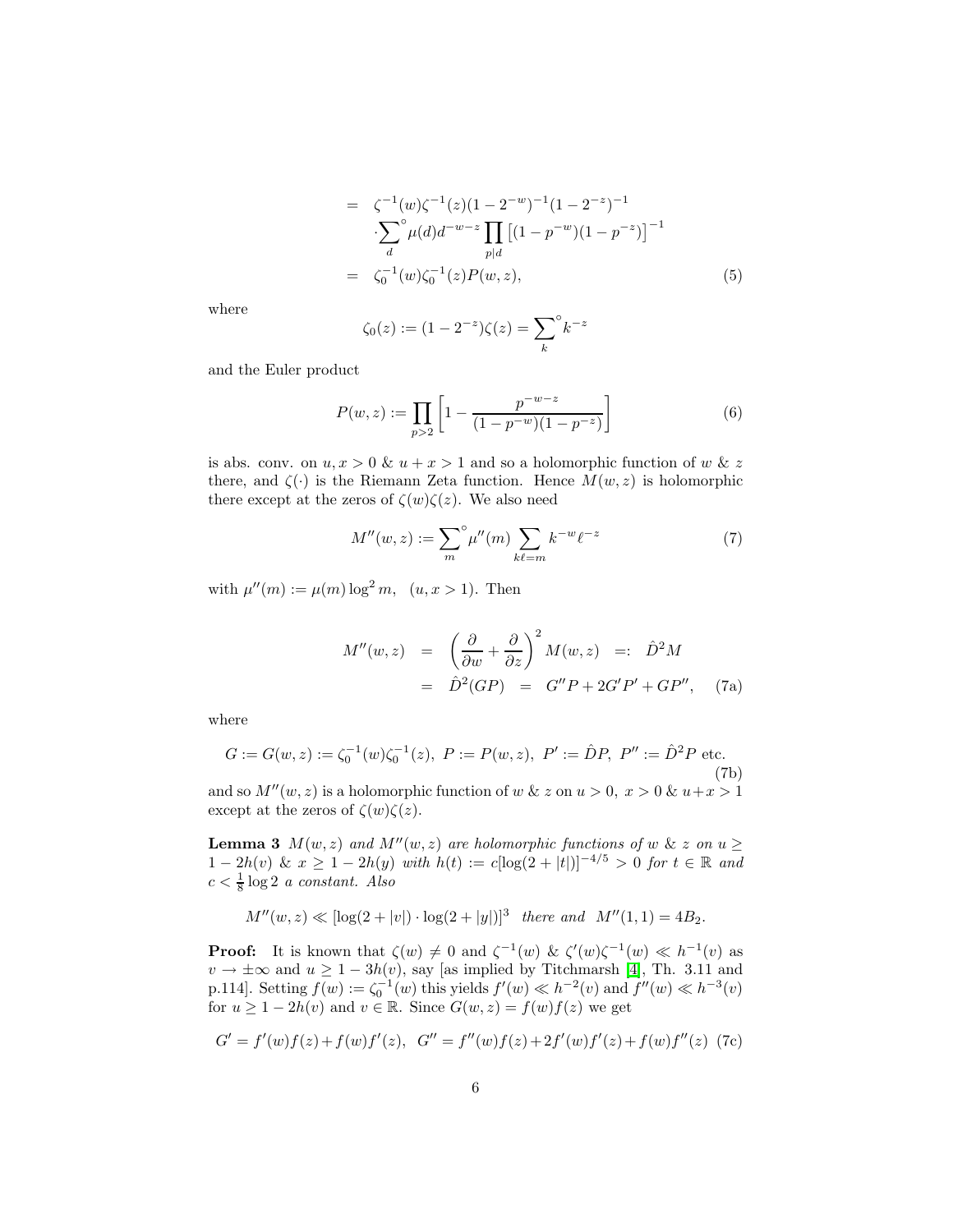and so  $G, G', G'' \ll h^{-3}(v)h^{-3}(y) \ll [\log(2+v) \cdot \log(2+y)]^3$ ,  $(v, y \ge 0)$  amply. Also  $h(t) < \frac{1}{8}$  for  $t \ge 0$  gives  $u \ge 3/4$  &  $x \ge 3/4$  in the above domain for w & z, and so  $P, P',$  and  $P''$  are bounded there, by (6). Now (7a) yields the stated estimate for M''. Finally, since  $\zeta_0(w)$  has a simple pole at  $w = 1$  with residue  $1/2$ , we get

$$
f(1) = 0
$$
,  $f'(1) = 2$ , and so  $G(1, 1) = 0 = G'(1, 1)$  &  $G''(1, 1) = 8$ 

from our preceeding formulas, and then  $M''(1,1) = 8P(1,1) = 4B_2$  by eqs. (6) and (1); completing the proof of Lemma 3.  $\Box$ 

**Lemma 4** Let  $C(w) := \frac{1}{\pi} \int_0^{\pi} (1 + \cos t) t^{-w} dt$  for  $u < 1$ . Then also

$$
C(w) = \frac{2\pi^{-w}}{1-w} + \sum_{n=1}^{\infty} \frac{(-1)^n}{(2n)!} \frac{\pi^{2n-w}}{2n+1-w} =: \pi^{-w}\tilde{C}(w) \quad (say)
$$

and  $C(w) + \frac{2/\pi}{w-1}$  is holomorphic on  $u < 3$ ; and  $C(w) \ll |v|^{-3}$  for  $|u| < 3$  &  $|v| > 1.$ 

**Proof:** Inserting the power series of  $\cos t$  and integrating termwise gives the first part of the statement. And three partial integrations yield

$$
\pi C(w) = \frac{1}{1-w} \int_0^{\pi} t^{1-w} \sin t \, dt = \frac{-1}{(1-w)(2-w)} \int_0^{\pi} t^{2-w} \cos t \, dt \quad \text{for } u < 3
$$

$$
= \frac{1}{(1-w)(2-w)(3-w)} \left( \pi^{3-w} - \int_0^{\pi} t^{3-w} \sin t \, dt \right) \quad \text{for } u < 5,
$$

showing poles at  $w = 1$  &  $w = 3$  (but not at  $w = 2$ , where  $C(w)$  is holomorphic). Then for  $|u| < 3$  &  $|v| > 1$ 

$$
|C(w)| < 3\pi^5(1+\pi) \cdot \prod_{k=1}^3 (|k-u|+|v|)^{-1} < 13\pi^5 \cdot |v|^{-3};
$$
 q.e.d.

Alternatively,

$$
\tilde{C}(w) = \int_0^1 (1 - \cos \pi x)(1 - x)^{-w} dx
$$
  
\n
$$
= -\sum_{n=1}^\infty \frac{(-1)^n \pi^{2n}}{(2n)!} B(2n + 1, 1 - w), \quad (u < 1)
$$
  
\n
$$
= -\sum_{n=1}^\infty \frac{(i\pi)^{2n} \Gamma(1 - w)}{\Gamma(1 - w + 2n + 1)}
$$
  
\n
$$
= -\sum_{n=1}^\infty (i\pi)^{2n} \cdot \prod_{k=0}^{2n} (k + 1 - w)^{-1} \ll |v|^{-3}.
$$

 $\Box$ 

We mention that a more natural definition of  $C(w)$  without the 1 under the integral would yield  $C(w) \ll |v|^{-1}$  only, which is too weak for our applications.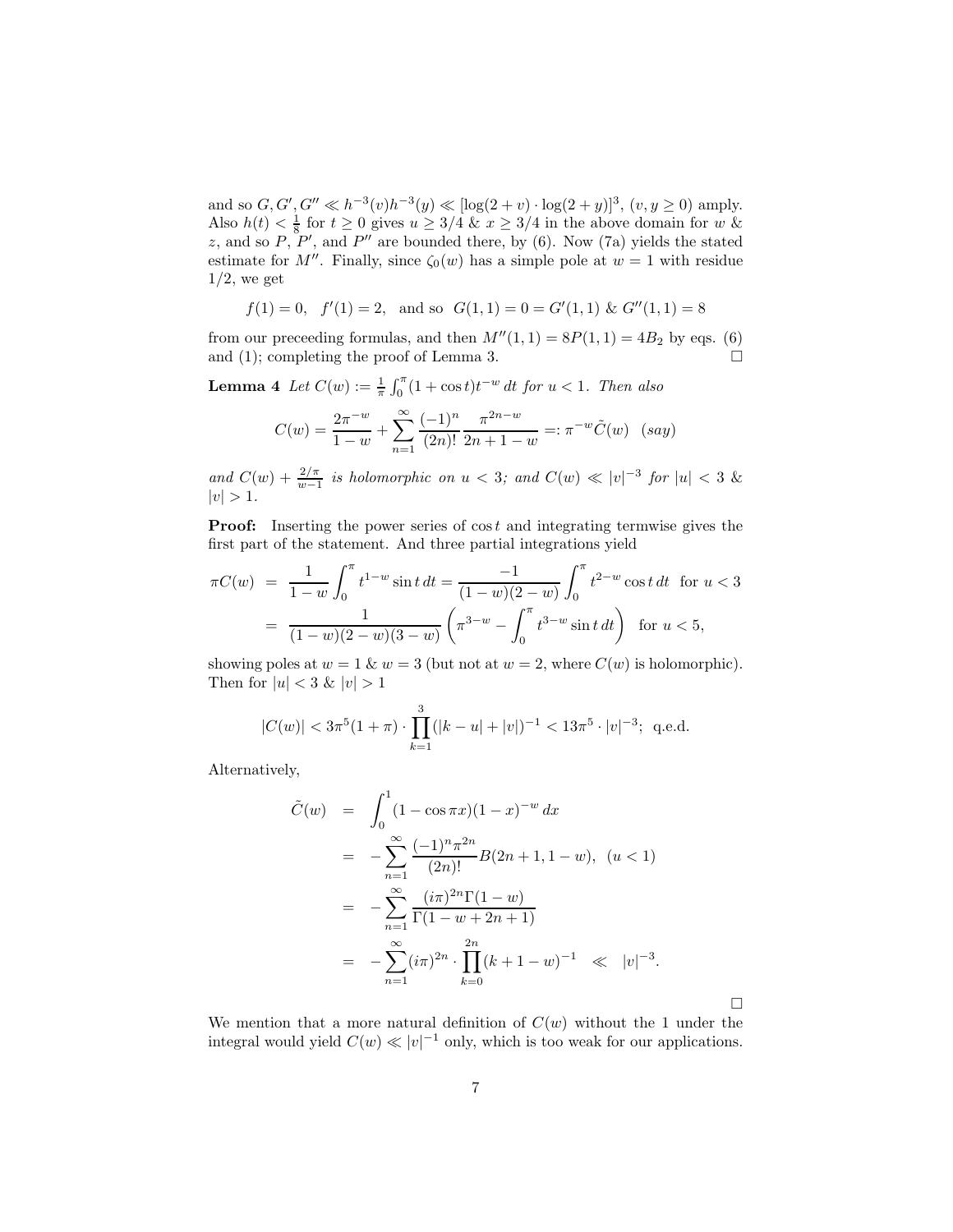Lemma 5 Let

$$
E(x, y) := \frac{1}{\pi} \int_0^{\pi} (1 + \cos t) \cos [(x - y)t] dt \quad \text{for } x > 0, y > 0.
$$
 (8)

Then also

$$
E(x, y) = \int_{(-3/4)}^{*} \Gamma(w) x^{-w} dw \int_{(1/2)}^{*} \Gamma(\tilde{w}) y^{-\tilde{w}} C(w + \tilde{w}) \cos \left[\frac{\pi}{2}(w - \tilde{w})\right] d\tilde{w}
$$
  
+ 
$$
\int_{(1/2)}^{*} \Gamma(w) y^{-w} C(w) \cos \frac{\pi w}{2} dw,
$$

where the individual integrals and the iterated integral are abs. conv.. Here and in the following our notation means

$$
\int_{(a)}^* f(w) dw := \frac{1}{2\pi i} \int_{a-i\infty}^{a+i\infty} f(w) dw \& \text{abs. conv.}; i.e. \int_{-\infty}^{\infty} |f(a+iv)| dv < \infty.
$$
\n(9)

**Proof:** We have for  $x \in \mathbb{R}$ 

$$
e^{-ix} = 1 + \int_{(-3/4)}^{*} \Gamma(w)(ix)^{-w} dw \quad \text{with } (\pm i)^{-w} = e^{\mp i\pi w/2} \ll e^{\pi |v|/2},
$$
  

$$
e^{-ix}e^{iy} = 1 + \int_{(-3/4)}^{*} \Gamma(w) \left[ (ix)^{-w} + (-iy)^{-w} \right] dw
$$
  

$$
+ \int_{(-3/4)}^{*} \int_{(-3/4)}^{*} \Gamma(w) \Gamma(\tilde{w}) (ix)^{-w} (-iy)^{-\tilde{w}} dw d\tilde{w}
$$

for  $x, y \in \mathbb{R}$ ; and also the double integral is abs. conv. So for  $x, y > 0$ 

$$
\cos(x - y) = 1 + \int_{(-3/4)}^{*} \Gamma(w)(x^{-w} + y^{-w}) \cos \frac{\pi w}{2} dw
$$
  
+ 
$$
\int_{(-3/4)}^{*} \int_{(-3/4)}^{*} \Gamma(w) \Gamma(\tilde{w}) x^{-w} y^{-\tilde{w}} \cos \left[\frac{\pi}{2}(w - \tilde{w})\right] dw d\tilde{w}.
$$

Now with Lemma 4, by abs. conv. of all occurring integrals

$$
E(x, y) = C(0) + \int_{(-3/4)}^{*} \Gamma(w)(x^{-w} + y^{-w})C(w) \cos \frac{\pi w}{2} dw
$$
  
+ 
$$
\int_{(-3/4)}^{*} \Gamma(w)x^{-w} dw \int_{(-3/4)}^{*} \Gamma(\tilde{w})y^{-\tilde{w}}C(w + \tilde{w}) \cos \left[\frac{\pi}{2}(w - \tilde{w})\right] d\tilde{w}
$$

and this yields the stated representation of  $E(x, y)$  by shifting the line of integration of the last (inner) integral to the right over the pole  $\tilde{w} = 0$  and then doing the same with the remaining single integral. This is justified using

$$
\Gamma(w) \ll |v|^{u-1/2} e^{-\pi |v|/2}, \ C(w) \ll |v|^{-3} \quad \text{for } -2 < u < 3 \ \& \ |v| > 1
$$
\n
$$
\text{and } \cos \frac{\pi w}{2} \ll e^{\pi |v|/2}; \tag{10}
$$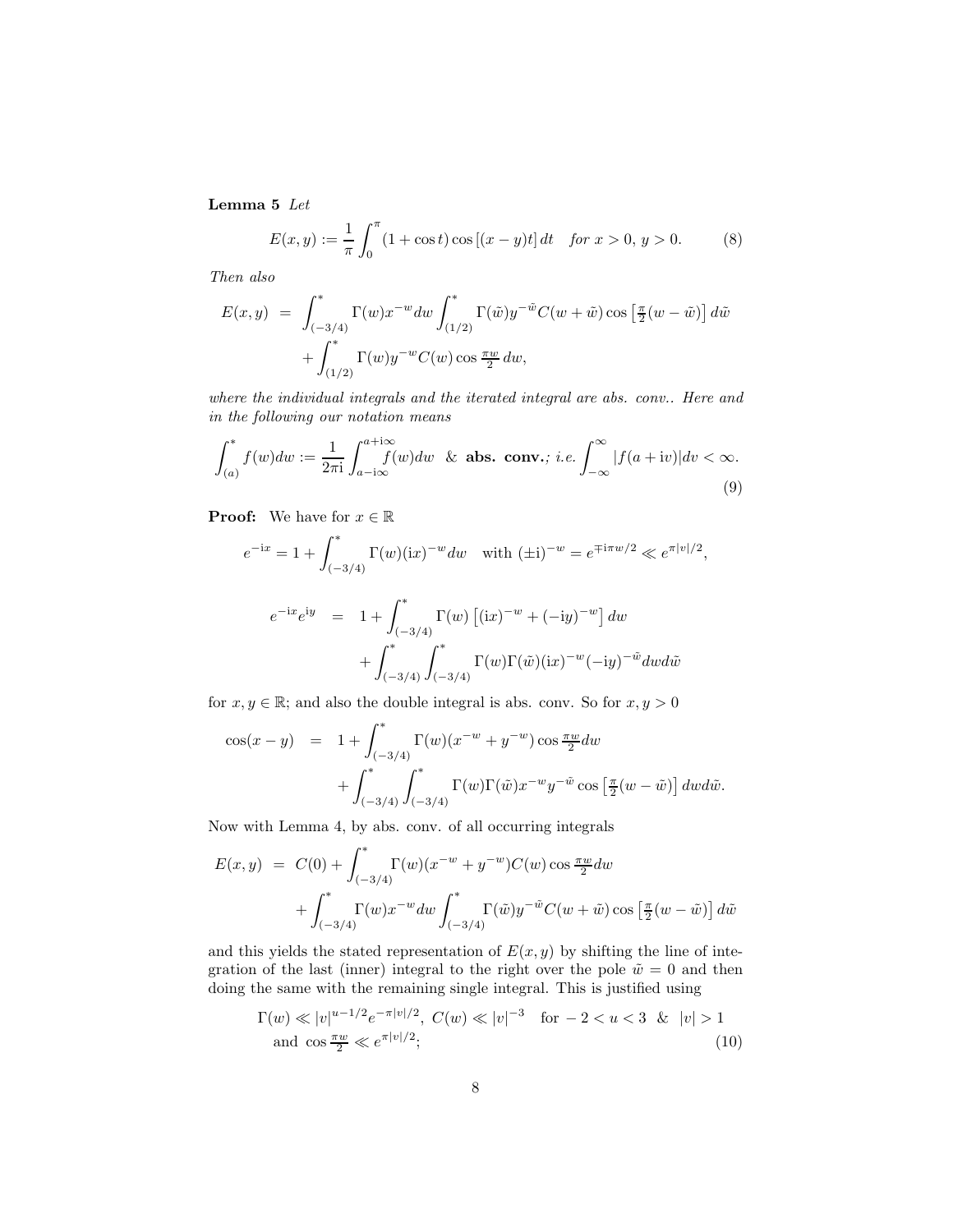and so

$$
\int_{(-3/4)} \int_{(\tilde{u})} \left| \Gamma(w) \Gamma(\tilde{w}) C(w + \tilde{w}) \cos \left[ \frac{\pi}{2} (w - \tilde{w}) \right] \right| dv d\tilde{v}
$$
\n
$$
\ll \int_{-\infty}^{\infty} \int_{-\infty}^{\infty} (1 + |v|)^{-5/4} (1 + |\tilde{v}|)^{\tilde{u}-1/2} (1 + |v + \tilde{v}|)^{-3} dv d\tilde{v}
$$
\n
$$
\ll \int_{-\infty}^{\infty} (1 + |v|)^{-5/4} dv \cdot \int_{-\infty}^{\infty} (1 + |t|)^{-3} dt < \infty \text{ for } -3/4 \le \tilde{u} \le 1/2, (10')
$$

which implies the abs. convergence of all double integrals and then of all iterated and single integrals involved in this calculation; proving Lemma 5.  $\Box$ 

## 3 Transformation of the Generating Function

We now introduce the generating function

$$
T(s,\delta) := \sum_{n>3} \Lambda(n-1)\Lambda(n+1)(n^2-1)^{-s} e^{-n\delta} \cosh \delta, \ (s = \sigma + it; \ \delta > 0) \ (11)
$$

so that by Abel's Theorem for power series

$$
\lim_{\delta \searrow 0} T(s, \delta) = T(s, 0) := \sum_{n > 3} \Lambda(n - 1) \Lambda(n + 1) (n^2 - 1)^{-s} \text{ for } \sigma > 1/2. \tag{12}
$$

Later we use  $T(s/2,0)$ , since this differs from  $T(s)$  in (1) by a function holomorphic on  $\sigma > 0$  (at least). By Lemma 1 and always for  $\delta > 0$ ,

$$
2T(s,\delta) = \sum_{n>3, \text{ even}} (n^2 - 1)^{-s} e^{-n\delta} \cosh \delta \cdot \sum_{m|n^2-1} \mu''(m) \ (\mu''(n) := \mu(n) \log^2 n)
$$
  

$$
= -3^{-s} e^{-2\delta} \mu''(3) \cosh \delta + \sum_{m>0, \text{ odd}} \mu''(m) \sum_{\substack{n>1, \text{ even} \\ n^2 \equiv 1 \bmod m}} (n^2 - 1)^{-s} e^{-n\delta} \cosh \delta
$$
  

$$
=: A(s,\delta) + \sum_{m}^{\infty} \mu''(m) R(s,\delta,m), \text{ (say) for } \sigma > 1/2,
$$
 (13)

where by eq. (3) (with  $n + 1 = a\ell \& n - 1 = ck$ ) and by abs. conv.

$$
R(s, \delta, m) = \frac{1}{2} \sum_{k\ell=m} \sum_{\substack{a,c \ a\ell-ck=2}} (a\ell ck)^{-s} \left[ e^{-a\ell\delta} + e^{-ck\delta} \right] \qquad (\sigma > 1; m \text{ odd})
$$
  

$$
= \frac{1}{2} \sum_{k\ell=m} m^{-s} \sum_{a,c} (ac)^{-s} \left[ e^{-a\ell\delta} + e^{-ck\delta} \right] \frac{1}{2\pi} \int_{-\pi}^{\pi} e^{i\phi \left(1 - \frac{a\ell - ck}{2}\right)} d\phi
$$
  

$$
= m^{-s} \sum_{k\ell=m} \sum_{a,c} (ac)^{-s} e^{-a\ell\delta} \frac{1}{\pi} \int_{0}^{\pi} \cos\phi \cos\left[\frac{1}{2}(a\ell - ck)\phi\right] d\phi. (14)
$$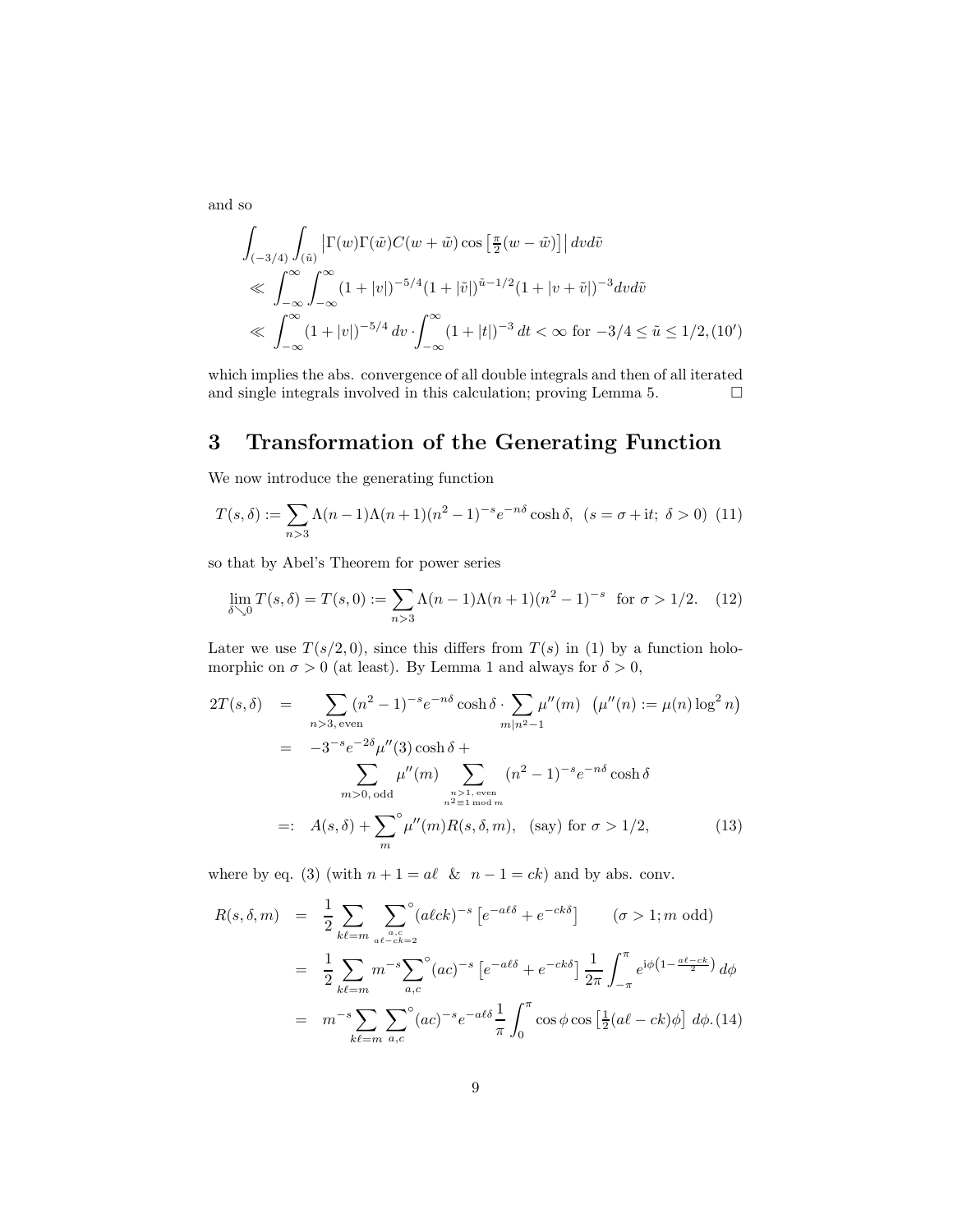Again for **odd** squarefree  $m > 0$  and  $\sigma > 1$  let now

$$
R_0(s, \delta, m) := m^{-s} \sum_{k\ell=m} \sum_{a,c} (ac)^{-s} e^{-a\ell\delta} \frac{1}{\pi} \int_0^{\pi} \cos\left[\frac{1}{2}(al - ck)\phi\right] d\phi \qquad (15)
$$
  
=  $m^{-s} \sum_{k\ell=m} \sum_{\substack{a,c \ a^c \text{ odd}}} (ac)^{-s} e^{-a\ell\delta} = m^{-s} \sum_{k\ell=m} \sum_{h} (h^2 m)^{-s} e^{-h m\delta}$   
=  $m^{-2s} d(m) \sum_{h} (h^2 m)^{-s} e^{-h m\delta}, \text{ since here } (k, \ell) = 1 \text{ and}$ 

then  $a\ell = ck$  implies  $a = hk \& c = h\ell$  with **odd**  $h > 0$  for **odd** ac, and reverse. Then in analogy to  $T(s, \delta)$  in (13) we consider for  $\sigma > 1/2$ 

$$
2T_0(s,\delta) := \sum_{m}^{\infty} \mu''(m) R_0(s,\delta,m) = \sum_{m}^{\infty} \mu''(m) d(m) m^{-2s} \sum_{h}^{\infty} h^{-2s} e^{-hm\delta}
$$
  
= 
$$
\sum_{k}^{\infty} k^{-2s} e^{-k\delta} \sum_{m|k} \mu''(m) d(m) ; \qquad (16)
$$

i.e.,

$$
\lim_{\delta \searrow 0} T_0(s/2, \delta) = T_0(s/2, 0) = \frac{1}{2} \sum_k^{\infty} k^{-s} \sum_{m|k} \mu''(m) d(m) \quad (\sigma > 1)
$$

$$
= \frac{1}{2} \sum_m^{\infty} \mu''(m) d(m) \sum_k^{\infty} (mh)^{-s} = \frac{1}{2} M''(s, s) \zeta_0(s)
$$

$$
=: \frac{B_2}{s - 1} + B(s) , \quad \text{(say)}
$$
(17)

by (7) for  $w = z = s$ , and  $B(s)$  is holomorphic on  $\sigma \geq 1$  by Lemma 3.

Combining eqs.  $(14)$ ,  $(15)$ , and  $(8)$  we now obtain

$$
R_2(s,\delta,m) := R(s,\delta,m) + R_0(s,\delta,m) = m^{-s} \sum_{k\ell=m} \sum_{a,c} (ac)^{-s} e^{-a\ell\delta} E\left(\frac{a\ell}{2},\frac{ck}{2}\right)
$$
\n(18)

and from eqs. (13), (16) and (18)

$$
2T_2(s,\delta) := 2T(s,\delta) + 2T_0(s,\delta) - A(s,\delta) = \sum_{m}^{\infty} \mu''(m) R_2(s,\delta,m), \quad (19)
$$

and all these series are abs. conv. for  $\sigma > 1$ . Using [with notation from (9)]

$$
e^{-x} = \int_{(b)}^{*} \Gamma(\tau) x^{-\tau} d\tau \text{ for } x > 0 \text{ \& } b > 0 \text{ and letting } x = a\ell\delta
$$

we obtain from (18) by allowed exchange of integration and summations

$$
R_2(s,\delta,m) = m^{-s} \int_{(b)}^* \delta^{-\tau} \Gamma(\tau) \sum_{k\ell=m} \sum_{a,c} (ac)^{-s} (a\ell)^{-\tau} E\left(\frac{a\ell}{2}, \frac{c\ell}{2}\right) d\tau, \quad (\sigma > 1)
$$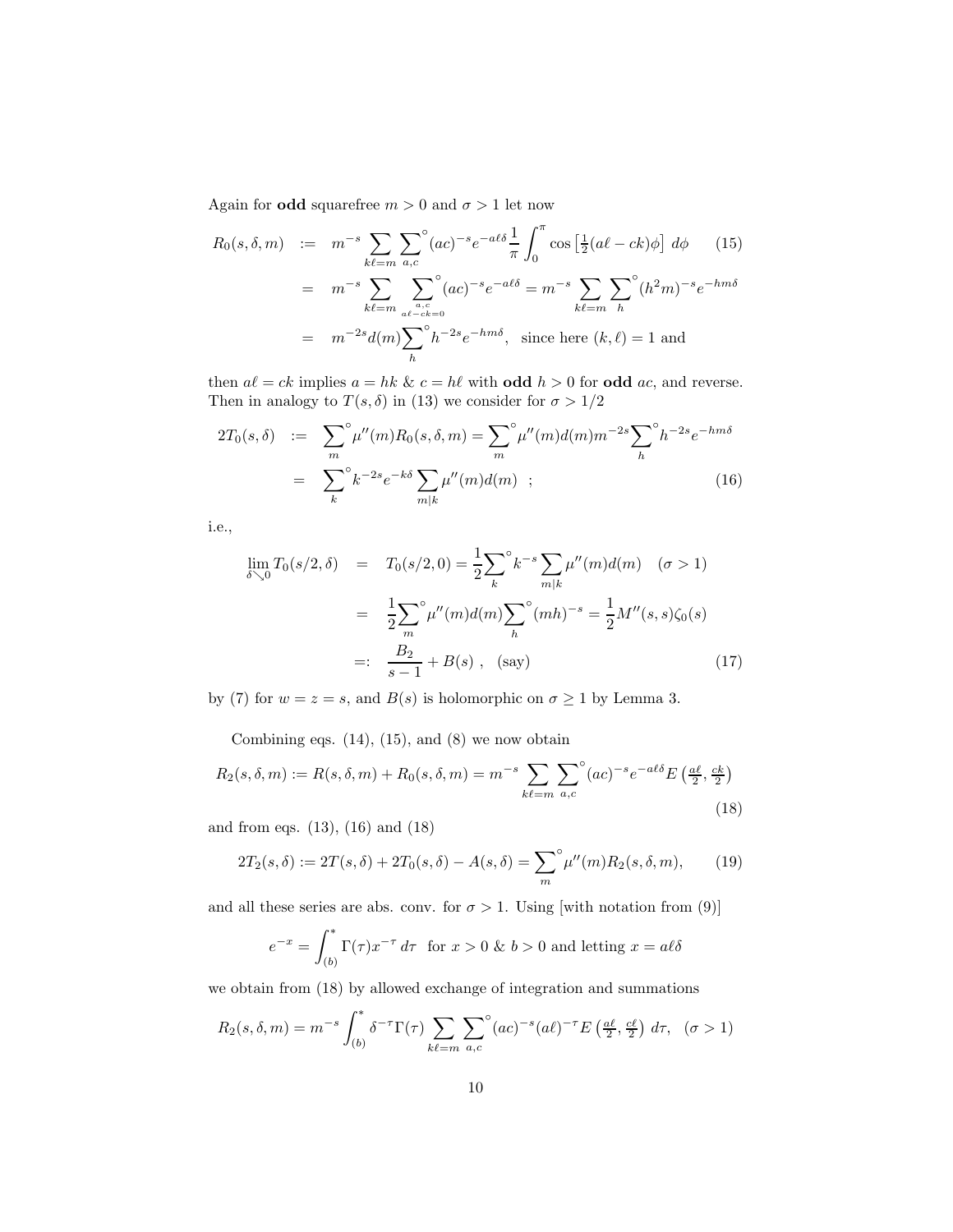and then from (19), again by abs. conv. for  $\sigma > 1$ , and taking  $b = 3/2$ 

$$
2T_2(s,\delta) = \int_{(b)}^* \delta^{-\tau} \Gamma(\tau) \sum_m^{\circ} \mu''(m) m^{-s} \cdot \sum_{k\ell=m} \sum_{a,c}^{\circ} (ac)^{-s} (ad)^{-\tau} E\left(\frac{a\ell}{2}, \frac{ck}{2}\right) d\tau
$$
  

$$
=: \int_{(3/2)}^* \delta^{-\tau} \Gamma(\tau) D(s,\tau) d\tau \quad \text{(say)}; \quad (\sigma > 1, \delta > 0).
$$
 (20)

# 4 Integral Representation of  $T(s, \delta)$

Substituting for  $E(\cdot, \cdot)$  the two expressions from Lemma 5 in (20) yields

$$
D(s,\tau) := \sum_{k,\ell}^{\infty} \mu''(k\ell) k^{-s} \ell^{-s-\tau} \sum_{a,c}^{\infty} a^{-s-\tau} c^{-s} E\left(\frac{a\ell}{2}, \frac{ck}{2}\right)
$$
  
=:  $D_1(s,\tau) + D_2(s,\tau)$  (say),  $(\sigma > 1, \Re \epsilon \tau = 3/2)$  (21)

where then by definition in (7) and with  $L_0(w, z) := \zeta_0(w)\zeta_0(z)M''(z, w)$  for  $u, x > 1$ ,

$$
D_1(s,\tau) = \int_{(1/2)}^* \Gamma(w)2^w C(w) \cos \frac{\pi w}{2} L_0(s+\tau, s+w) \, dw, \ (\sigma > 1/2, \Re \epsilon \tau = 3/2)
$$
\n(21a)

and

$$
D_2(s,\tau) = \int_{(-3/4)}^{*} \Gamma(w) 2^w dw \int_{(1/2)}^{*} \Gamma(\tilde{w}) 2^{\tilde{w}} C(w + \tilde{w}) \cos \left[ \frac{\pi}{2} (w - \tilde{w}) \right] L_0(s + \tau + w, s + \tilde{w}) d\tilde{w},\tag{21b}
$$

the exchanges of integration and summations being justified by abs. conv.. Even the last iterated integral is abs. conv., as follows from the estimation (10′ ), since L<sub>0</sub> here is bounded on the lines of integration when  $\sigma > 1/2$  &  $\Re e \tau = 3/2$ .

Introducing

$$
L(w, z) := \zeta_2(w)\zeta_2(z)M''(w, z) \text{ with } \zeta_2(w) := 2^w\zeta_0(w) = (2^w - 1)\zeta(w) \tag{22}
$$

we have

$$
L(w, z) = L(z, w) = 2^{w + z} L_0(w, z);
$$

and the analytic properties of  $L(w, z)$  follow from (5), (6), (7a,b) and Lemma 3. Writing

$$
R_w := \left\{ w = u + \text{iv with } u \ge 1 - h(v), v \in \mathbb{R} \text{ and } h(v) = c \cdot \left[ \log(2 + |v|) \right]^{-4/5} \right\}
$$
\n(23)

and  $N_w := \partial R_w$  for the boundary curve  $u = 1 - h(v)$ ,  $(-\infty < v < \infty)$  of this domain in the w-plane (and correspondingly  $R_z$ ,  $N_z$  in the z-plane), then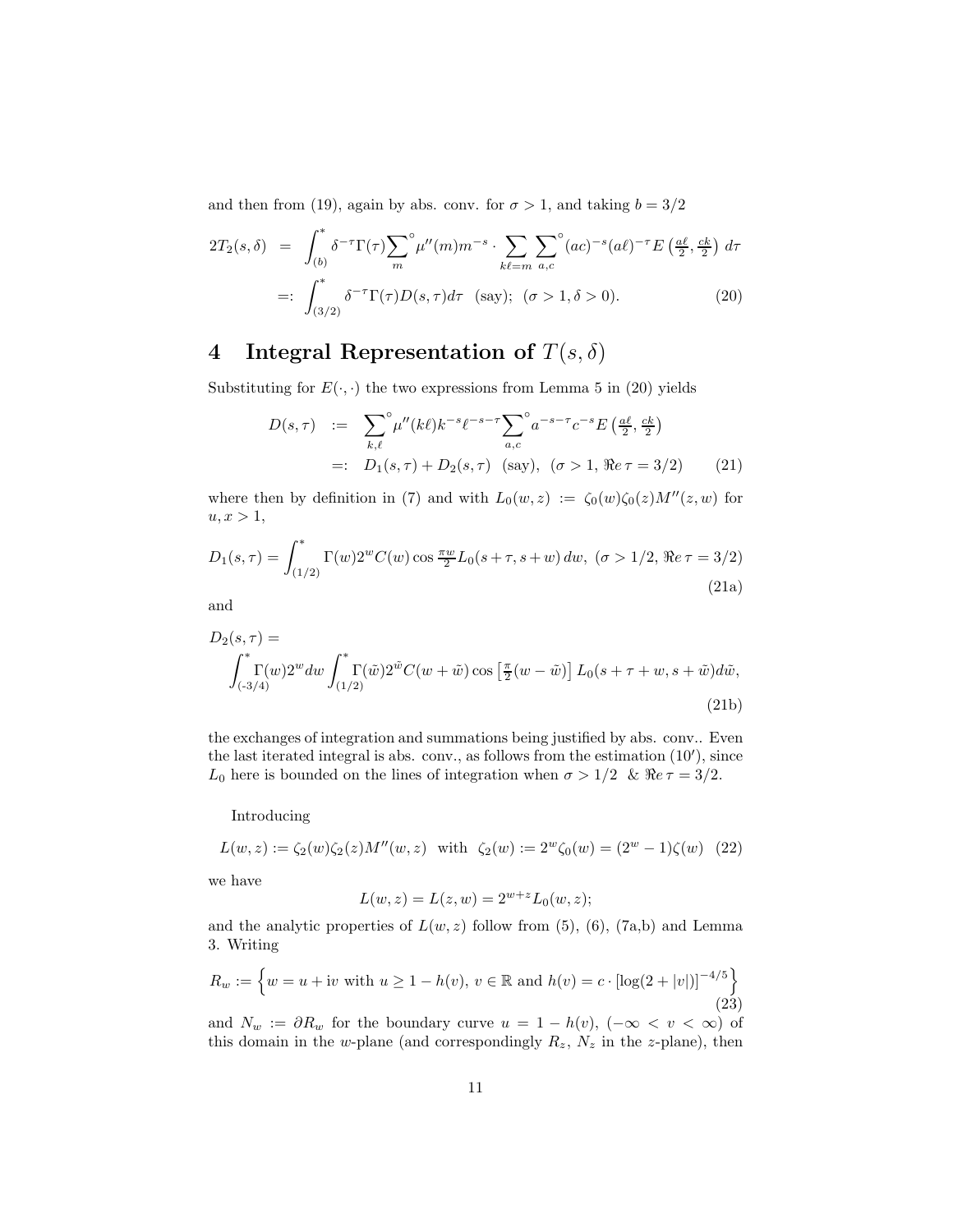$L(w, z)$  is holomorphic in each variable on  $\{R_w, w \neq 1\} \times \{R_z, z \neq 1\}$  by (22) and Lemma 3 and has simple poles at  $w = 1$  and at  $z = 1$  with

Res  
\n
$$
L(w, z) = \zeta_2(z)M''(1, z) =: R(z), \text{ say } (z \neq 1)
$$
\nRes  
\n
$$
L(w, z) = R(w) \& \text{Res } R(w) = M''(1, 1) = 4B_2.
$$
\n(24)

Also,  $L(w, z)$  is bounded on the vertical lines  $\Re e w = a \& \Re e z = b$  when  $a, b > 1$ , and so are  $R(w) \& R(z)$ . Observing that

$$
\zeta(z) \ll y^{(1-x)/2 + \epsilon} \text{ for } 1/2 \le x \le 1 \quad \& \quad y > y_0 > 3 \tag{25}
$$

and arbitrarily small  $\epsilon > 0$ , we obtain with Lemma 3

$$
R(z) \ll y^{h(y)+\epsilon} \log^{3}(2+y) \ll y^{2\epsilon} \text{ for } 1-h(y) \le x \le 1 \text{ \& } y > y_{0}, \qquad (26)
$$

and by (10) and (22), for  $\Re e \tilde{w} > 1$  and fixed s in  $1/4 < \sigma < 3/4$ :

$$
\Gamma(z - s)L(\tilde{w}, z)C(z - s)\cos\left[\frac{\pi}{2}(z - s)\right] \ll y^{x - \sigma - \frac{1}{2} + 2\epsilon - 3} \ll y^{-2}
$$
 (27)

for  $1 - h(y) \le x < 5/4 < 1 + \sigma \& y \gg 1$ . This is needed for (21a,b).

To achieve the analytic continuation of  $D(s, \tau)$  from (21) & (21a,b) and thereby of  $T_2(s, \delta)$  in (20), from  $\sigma > 1$  to  $\sigma \geq 1/2$ , we shall perform some careful calculations of multiple Mellin-Barnes type integrals. First we elaborate on some implications for iterated integrals of our ∗ notation introduced in eq. (9).

**Lemma 6** For suitable functions  $f$ ,  $g$  and  $h$  let

$$
F(z) := \int_{\mathbb{R}} f(z, w) dv = \int_{\mathbb{R}} g(z, w) dv + h(z) =: G(z) + h(z)
$$
 (a)

and

$$
\int_{\mathbb{R}}^* F(z) dy \& \int_{\mathbb{R}}^* h(z) dy \quad both \ exist.
$$
 (b)

Then

$$
\int_{\mathbb{R}}^* dy \int_{\mathbb{R}} f(z, w) dv = \int_{\mathbb{R}}^* dy \int_{\mathbb{R}} g(z, w) dv + \int_{\mathbb{R}}^* h(z) dy.
$$
 (c)

Proof: (b) means (only) that

$$
\int_{\mathbb{R}} |F(z)| dy = \int_{\mathbb{R}} dy \left| \int_{\mathbb{R}} f(z, w) dv \right| < \infty \quad \& \quad \int_{\mathbb{R}} |h(z)| dy < \infty,
$$

and this implies with (a) amply that

$$
\int_{\mathbb{R}} G(z) dy = \int_{\mathbb{R}} (F(z) - h(z)) dy = \int_{\mathbb{R}} F(z) dy - \int_{\mathbb{R}} h(z) dy.
$$
 (d)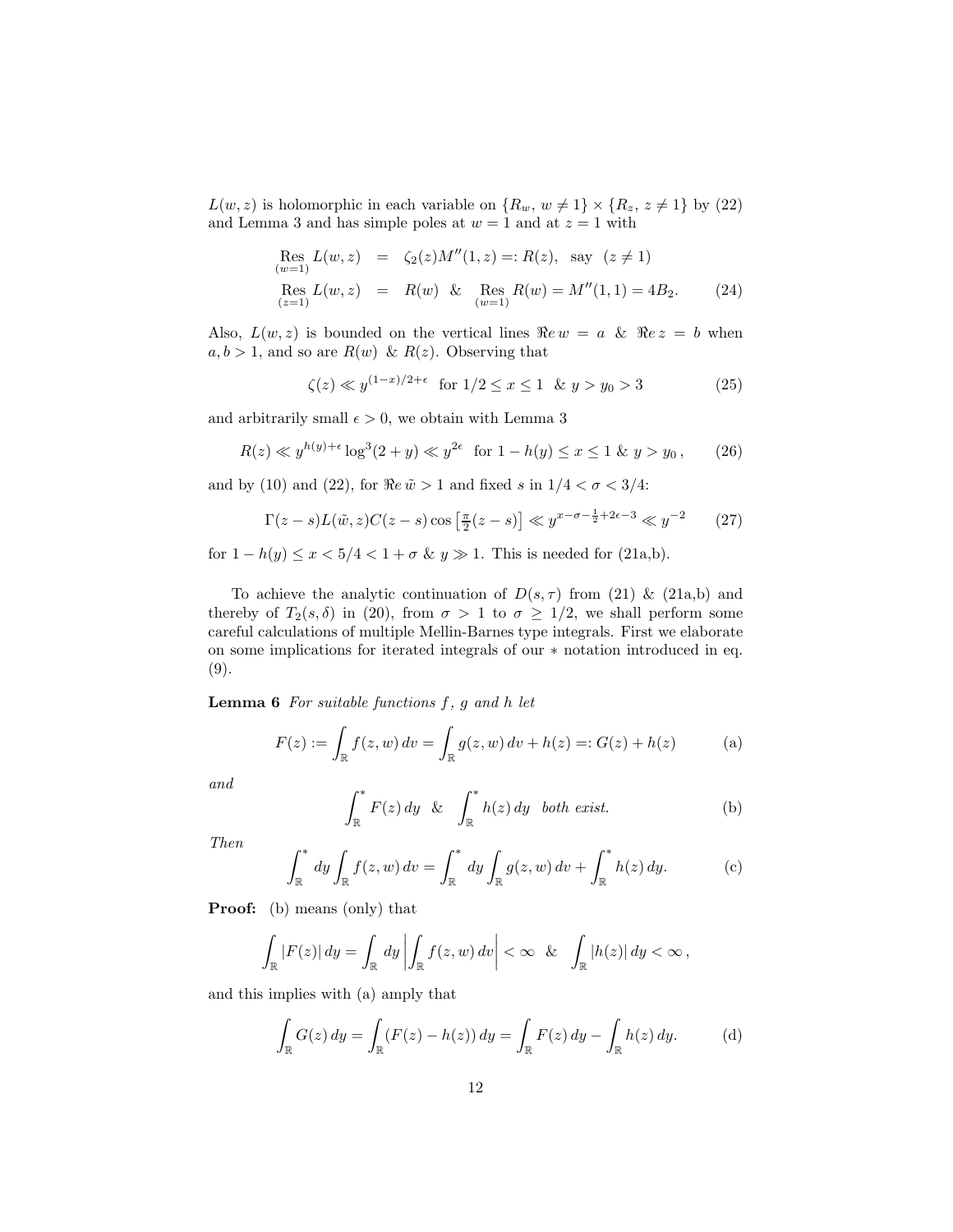But (c) states more, namely that

$$
\int_{\mathbb{R}}^* G(z) \, dy \quad \text{exists; i.e.} \quad \int_{\mathbb{R}} |G(z)| \, dy < \infty,
$$

and this also follows from (b):

$$
\int_{\mathbb{R}} |G(z)| dy = \int_{\mathbb{R}} |F(z) - h(z)| dy \le \int_{\mathbb{R}} (|F(z)| + |h(z)|) dy < \infty,
$$

Now (d) implies (c). We note that the iterated integrals in (c) need not be abs. conv. This procedure leading from (a) to (c) will be applied repeatedly, where  $h(z)$  usually comes from the theorem of residues, and (b) needs to be verified.  $\Box$ 

# 5 Analytic Continuation of the Integrand

Now from (21a) and (22) for  $\xi = 3/2$ , [writing  $\tau = \xi + i\eta$ ; i.e.  $\xi = \Re e \tau$  from here onl and by use of  $(24)$ 

$$
2^{2s+\tau} D_1(s,\tau)
$$
  
=  $\int_{(1/2)}^* \Gamma(w) L(s+\tau, s+w) C(w) \cos \frac{\pi w}{2} dw \quad (\sigma > 1/2, \xi = 3/2)$   
=  $\int_{(x)}^* \Gamma(z-s) L(s+\tau, z) C(z-s) \cos [\frac{\pi}{2}(z-s)] dz \quad (x = \sigma + 1/2)$   
=  $\int_{N_z}^* \text{same} \cdot dz + \Gamma(1-s) R(s+\tau) C(1-s) \sin \frac{\pi s}{2}, (1/4 < \sigma < 3/4) (28)$ 

after shifting the contour over the pole at  $z = 1$ , justified by (27) and Lemma 4; and the last result holds for  $1/4 < \sigma < 3/4$  (at least). Similar, from (21b)

$$
2^{2s+\tau}D_2(s,\tau) =: \int_{(-3/4)}^* \Gamma(w)D_3(w,s,\tau) \, dw, \quad (\sigma > 1/2, \xi = 3/2) \tag{29}
$$

where, after substituting  $\tilde{w} = z - s$  and with  $x = \sigma + 1/2 > 1$ , on  $u = -3/4$ 

$$
D_3(w, s, \tau)
$$
  
=  $\int_{(x)}^* \Gamma(z - s) L(s + \tau + w, z) C(w + z - s) \cos \left[ \frac{\pi}{2} (w - z + s) \right] dz$   
=  $\int_{N_z}^* \text{same} \cdot dz + \Gamma(1 - s) R(s + \tau + w) C(w + 1 - s) \sin \left[ \frac{\pi}{2} (w + s) \right],$  (29a)

and this represents a holomorphic function of s on  $1/4 < \sigma < 3/4$  again. Substituting the last result into (29) yields

$$
2^{2s+\tau}D_2(s,\tau) =
$$
  

$$
\int_{(-3/4)}^* \Gamma(w)dw \int_{N_z}^* \Gamma(z-s)L(s+\tau+w,z)C(w+z-s) \cos\left[\frac{\pi}{2}(w-z+s)\right]dz
$$
  
+  $\Gamma(1-s)D_4(s,\tau)$  (say),  $(1/2 < \sigma < 3/4, \xi = 3/2)$  (30)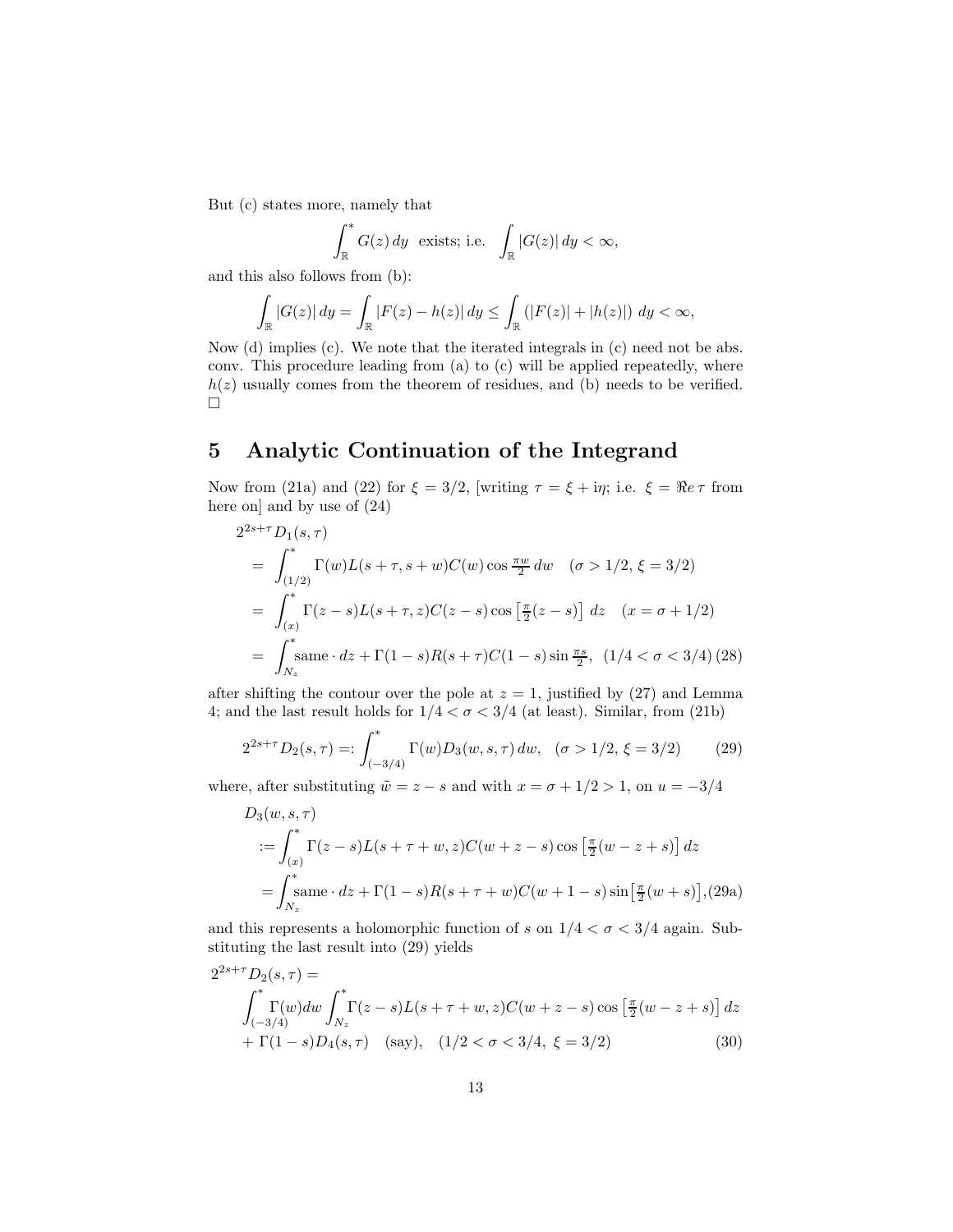where

$$
D_4(s,\tau) := \int_{(-3/4)}^* \Gamma(w)R(s+\tau+w)C(w+1-s)\sin\left[\frac{\pi}{2}(w+s)\right]dw
$$
  
= 
$$
\int_{(1/4)}^* same \cdot dw - R(s+\tau)C(1-s)\sin\frac{\pi s}{2}
$$
  
for  $1/4 < \sigma < 3/4$  (30a)

by (10), (24) and Lemma 4, which requires  $u < \sigma$  for holomorphy of  $C(w+1-s)$ .

Now we show that the iterated integral in (30) is abs. conv. at least for  $1/2 \leq \sigma < 3/4$  and  $\xi > 5/4$ . We use the following known estimate (see Chandrasekharan[\[1\]](#page-37-3), p.69) on  $N_z$ :

$$
\zeta(z) \ll y^{4h(y)/\log h^{-1}(y)} \log y \quad \text{for } x \ge 1 - h(y) \; \& \; y > y_0 > 3. \tag{31}
$$

By (10) and Lemma 3 since now  $\sigma + \xi + u \ge \xi - 1/4 > 1$  in (30) and s is fixed,

$$
\int_{(-3/4)} |\Gamma(w)| \, dv \int_{N_z} \left| \Gamma(z - s) L(s + \tau + w, z) C(w + z - s) \cos \left[ \frac{\pi}{2} (w - z + s) \right] \right| dy
$$
  
\n
$$
\ll \int_{-\infty}^{\infty} (1 + |v|)^{-\frac{5}{4}} dv \int_{-\infty}^{\infty} (1 + |y - t|)^{x - \sigma - \frac{1}{2}} |\zeta(z)| \log^3(2 + |y|) \cdot (1 + |v + y - t|)^{-3} dy
$$
  
\n
$$
\ll \int_{-\infty}^{\infty} (1 + |v|)^{-\frac{5}{4}} dv \int_{-\infty}^{\infty} (1 + |\tilde{y}|)^{-3} d\tilde{y} < \infty, \quad (1/2 \le \sigma < 3/4, \xi > 5/4)
$$
 (32)

since here  $x = 1 - h(y)$  and for  $|y| > y_1(t) > y_0$  we have

$$
(1+|y-t|)^{x-\sigma-\frac{1}{2}}|\zeta(z)|\log^{3}(2+|y|)
$$
  
\n
$$
\ll (1+|y|)^{-h(y)+4h(y)/\log h^{-1}(y)}\log^{4}(2+|y|) \ll 1
$$

as implied by

$$
h(y) = c \cdot [\log(2+|y|)]^{-4/5} \& \log h^{-1}(y) > \frac{4}{5} \log \log(2+|y|), \quad |y| > y_0.
$$

Therefore  $D_2(s, \tau)$  is represented in (30) also on  $1/2 \leq \sigma < 3/4$  as a holomorphic function of s, when  $\xi > 5/4$ .

Using eqs.  $(21)$ ,  $(28)$ ,  $(30)$  and  $(30a)$  we obtain finally

$$
2^{2s+\tau}D(s,\tau) =
$$
  
\n
$$
\int_{N_z}^{\pi} \Gamma(z-s)L(s+\tau,z)C(z-s)\cos\left[\frac{\pi}{2}(z-s)\right]dz
$$
  
\n
$$
+ \Gamma(1-s) \cdot \int_{(1/4)}^{\pi} \Gamma(w)R(s+\tau+w)C(w+1-s)\sin\left[\frac{\pi}{2}(w+s)\right]dw
$$
  
\n
$$
+ H_2(s,\tau), \quad (1/2 \le \sigma < 3/4, \xi > 5/4)
$$
\n(33)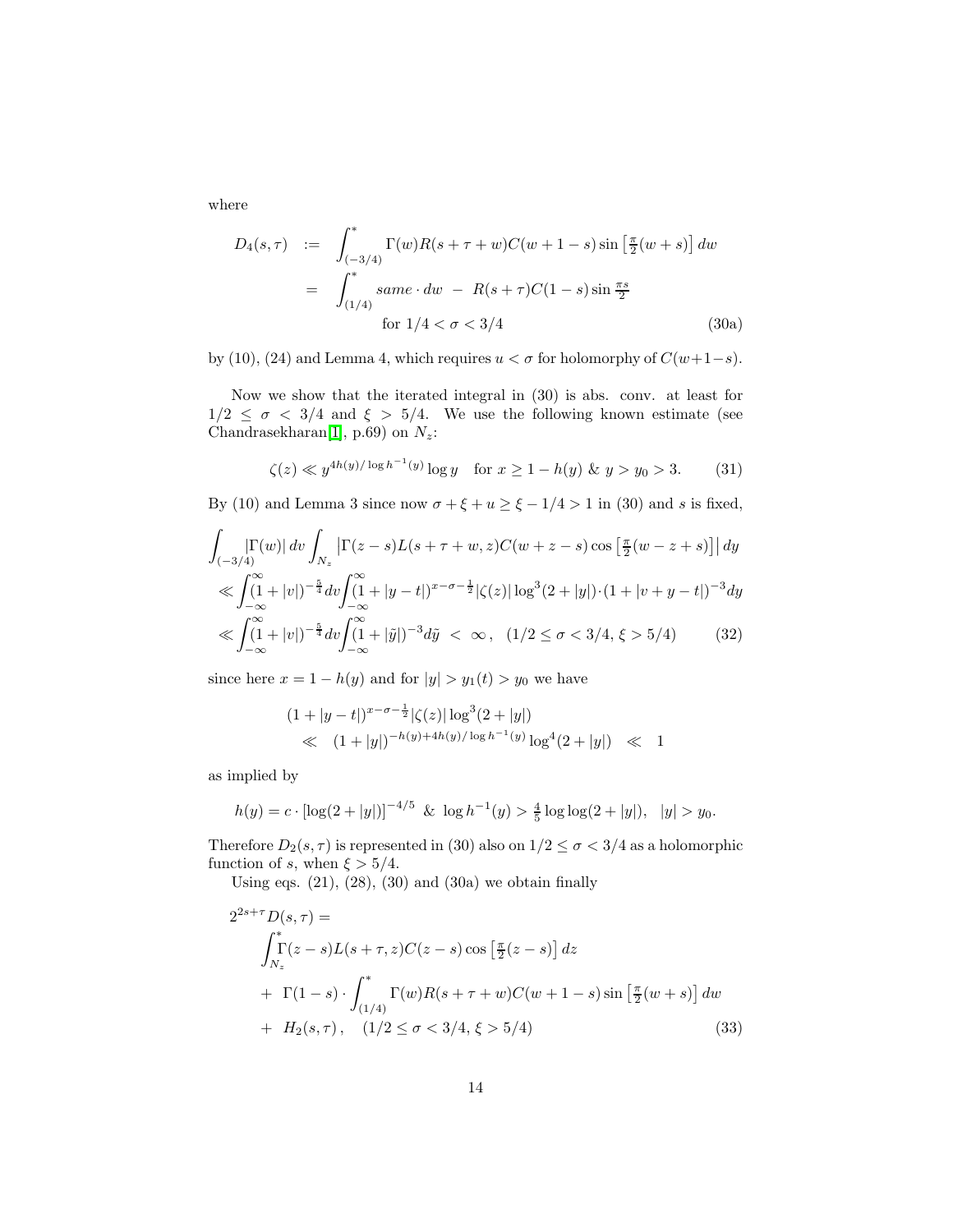where from (30)

$$
H_2(s,\tau) := \int_{(-3/4)}^* \Gamma(w) D_5(w,s,\tau) dw \qquad (1/2 \le \sigma < 3/4, \xi > 5/4) \qquad (33a)
$$

with

$$
D_5(w, s, \tau) := \int_{N_z}^* \Gamma(z - s) L(s + \tau + w, z) C(w + z - s) \cos\left[\frac{\pi}{2}(w - z + s)\right] dz;
$$
\n(33b)

and we repeat that even the double integral associated with (33a,b) is abs. conv.

## 6 Analytic Continuation of  $T(s, \delta)$

We now consider again  $T_2(s, \delta)$ , which is represented in (20) for  $\sigma > 1$ . Inserting  $D(s, \tau)$  from (21) and (21a,b) we obtain a representation of  $T_2(s, \delta)$  as a holomorphic function of s on  $\sigma > 1/2$ , since  $D_1(s, \tau)$  &  $D_2(s, \tau)$  are bounded on  $\sigma \ge \sigma_0 > 1/2$  and  $\xi = 3/2$  independent of t and  $\eta$ . Then restricting s to  $1/2 < \sigma < 3/4$  we can replace  $D_1(s, \tau) \& D_2(s, \tau)$  according to (28) & (30) and finally their sum  $D(s, \tau)$  according to (33), in (20) and obtain

$$
2^{2s+1}T_2(s,\delta') = \int_{(3/2)}^* \delta^{-\tau} \Gamma(\tau) 2^{2s+\tau} D(s,\tau) d\tau \quad (\delta' := \delta/2 > 0)
$$
  
=  $F_0(s,\delta) + \Gamma(1-s)F_1(s,\delta) + F_2(s,\delta), \quad (1/2 \le \sigma < 3/4)$  (34)

where

$$
F_0(s,\delta) :=
$$
  

$$
\int_{(3/2)}^* \delta^{-\tau} \Gamma(\tau) d\tau \int_{N_z}^* \Gamma(z-s) L(s+\tau,z) C(z-s) \cos \left[\frac{\pi}{2}(z-s)\right] dz, \quad (34a)
$$
  

$$
F_1(s,\delta) :=
$$

$$
\int_{(3/2)}^{\infty} \delta^{-\tau} \Gamma(\tau) d\tau \int_{(1/4)}^{\infty} \Gamma(w) R(s+\tau+w) C(1+w-s) \sin \left[\frac{\pi}{2}(w+s)\right] dw, (34b)
$$

$$
F_2(s,\delta) := \int_{(3/2)}^* \delta^{-\tau} \Gamma(\tau) H_2(s,\tau) \, d\tau, \quad (1/2 \le \sigma < 3/4) \tag{34c}
$$

with  $H_2(s, \delta)$  from (33a,b). We note that here also the associated double integrals are abs. conv., and so is even the triple integral associated with (34c), as is visible by using (32); thus allowing s to be also on  $\sigma = 1/2$ .

# 7 The Limit of  $F_1(s, \delta)$  as  $\delta \searrow 0$

Next we study the behavior of  $T_2(s, \delta')$  as  $\delta \searrow 0$ . Since  $F_0(s, \delta)$  will cancel out later we begin with  $F_1(s, \delta)$ . Restricting s again to  $1/2 < \sigma < 3/4$  we can shift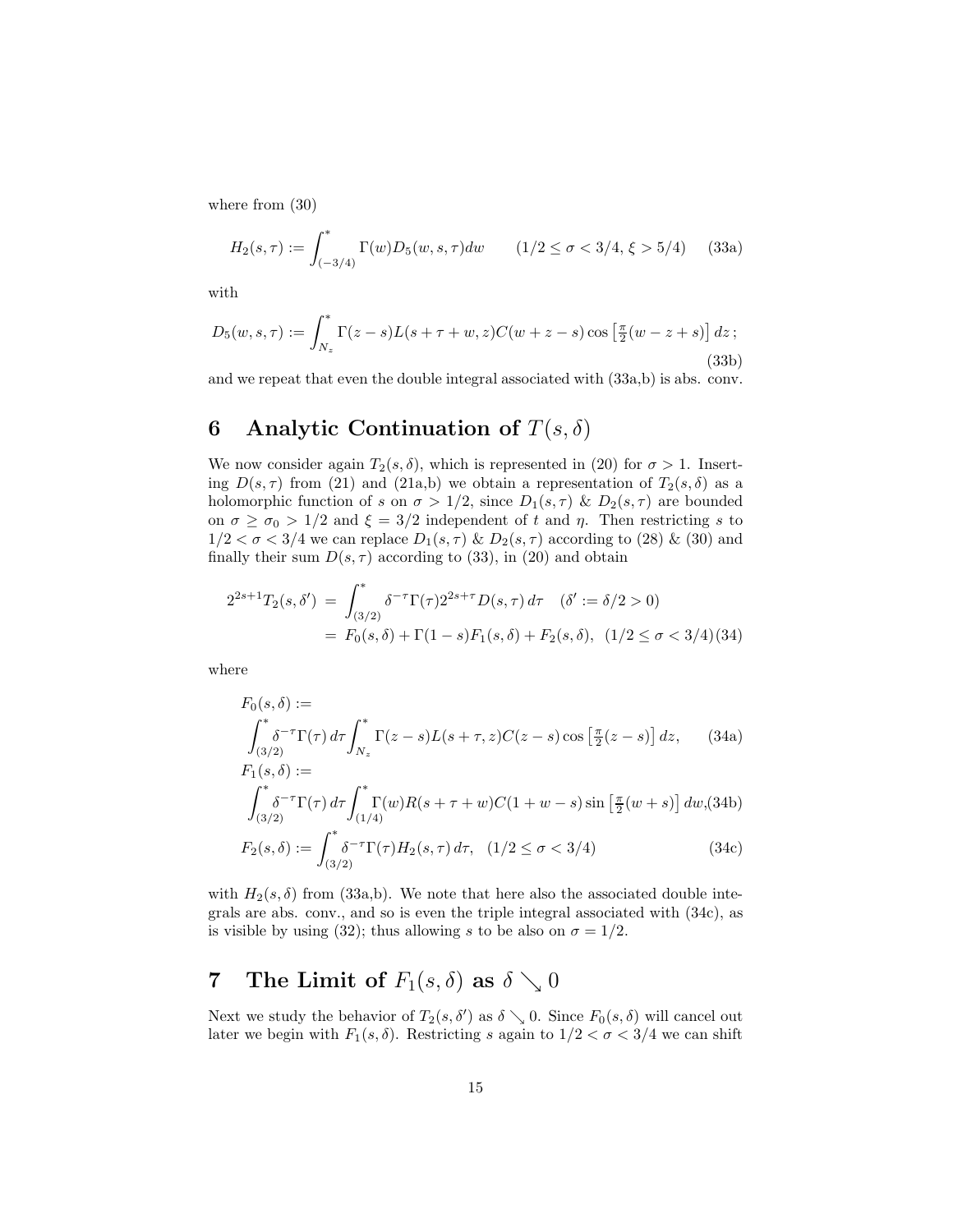the contour of the inner integral in (34b) to  $u = 1/2$ ; [i.e. keeping it to the left of the pole  $w = s$  of  $C(1 + w - s)$ . The resulting iterated integral still is abs. conv. and so

$$
F_1(s,\delta) = \int_{\substack{(3/2) \\ \sigma^*}}^* \delta^{-\tau} \Gamma(\tau) H_1(s,\tau) d\tau \text{ for } \sigma > 1/2 \text{ with } (35)
$$

$$
H_1(s,\tau) := \int_{(1/2)}^* R(s+\tau+w)\Gamma(w)C(1-s+w)\sin\left[\frac{\pi}{2}(s+w)\right] dw. (35a)
$$

It follows from the definition of  $R(z)$  in (24) and by abs. conv. of the integral in (35a) that  $H_1(s, \tau)$  is for s on  $\sigma > 1/2$  a holomorphic & bounded function of  $\tau$  on the half-plane  $\Re e \tau = \xi > 1/2 - \sigma$ . Therefore, when  $\sigma = 1/2 + 2\epsilon$  say, we can shift the contour in (35) from  $\xi = 3/2$  over the pole  $\tau = 0$  to  $\xi = -\epsilon < 0$ and obtain

$$
F_1(s,\delta) = \int_{(-\epsilon)}^* \delta^{-\tau} \Gamma(\tau) H_1(s,\tau) \, d\tau + H_1(s,0), \quad (\sigma = 1/2 + 2\epsilon < 3/4) \tag{35b}
$$

and thus

$$
F_1(s) := \lim_{\delta \searrow 0} F_1(s, \delta) = H_1(s, 0) \text{ for } 1/2 < \sigma < 3/4.
$$
 (36)

Now, substituting  $w = z - s$  in (35a) and using (24) for the residue at the pole  $z = 1$  of  $R(z)$ , we get after shifting the contour to  $N_z$ 

$$
H_1(s,0) = \int_{(x)}^* R(z)\Gamma(z-s)C(1-2s+z)\sin\frac{\pi z}{2}dz, \quad x = 1/2 + \sigma > 1
$$
  
=  $M''(1,1)\Gamma(1-s)C(2-2s) + G_1(s), \quad (1/2 < \sigma < 3/4)$ 

where

$$
G_1(s) := \int_{N_z}^s R(z)\Gamma(z - s)C(1 - 2s + z)\sin\frac{\pi z}{2}dz, \quad (1/2 \le \sigma < 3/4) \tag{37}
$$

represents a holomorphic function of s even on  $1/2 \leq \sigma < 3/4$ , by Lemma 4; and we recall that  $N_z = \{z = 1 - h(y) + iy, -\infty \le y \le \infty\}$ . Hence we have

$$
F_1(s) = 4B_2 \Gamma(1 - s)C(2 - 2s) + G_1(s), \quad (1/2 \le \sigma < 3/4, s \ne 1/2). \tag{38}
$$

# 8 The Limit of  $F_2(s, \delta)$  as  $\delta \searrow 0$

Next we study  $F_2(s, \delta)$  given in (34c) with (33a,b) for  $1/2 \leq \sigma < 3/4$  and  $\delta > 0$ , where the associated triple integral conv. abs. We keep s and  $\delta$  fixed in the following unless specified otherwise. Replacing w by  $w-s$  in (33a) and inserting this in (34c) we obtain after an allowed exchange of integrations

$$
F_2(s,\delta) = \int_{(u)}^* \Gamma(w-s) \, dw \int_{(3/2)}^* \delta^{-\tau} \Gamma(\tau) D_5(w-s,s,\tau) \, d\tau, \ \ u = \sigma - 3/4. \tag{39}
$$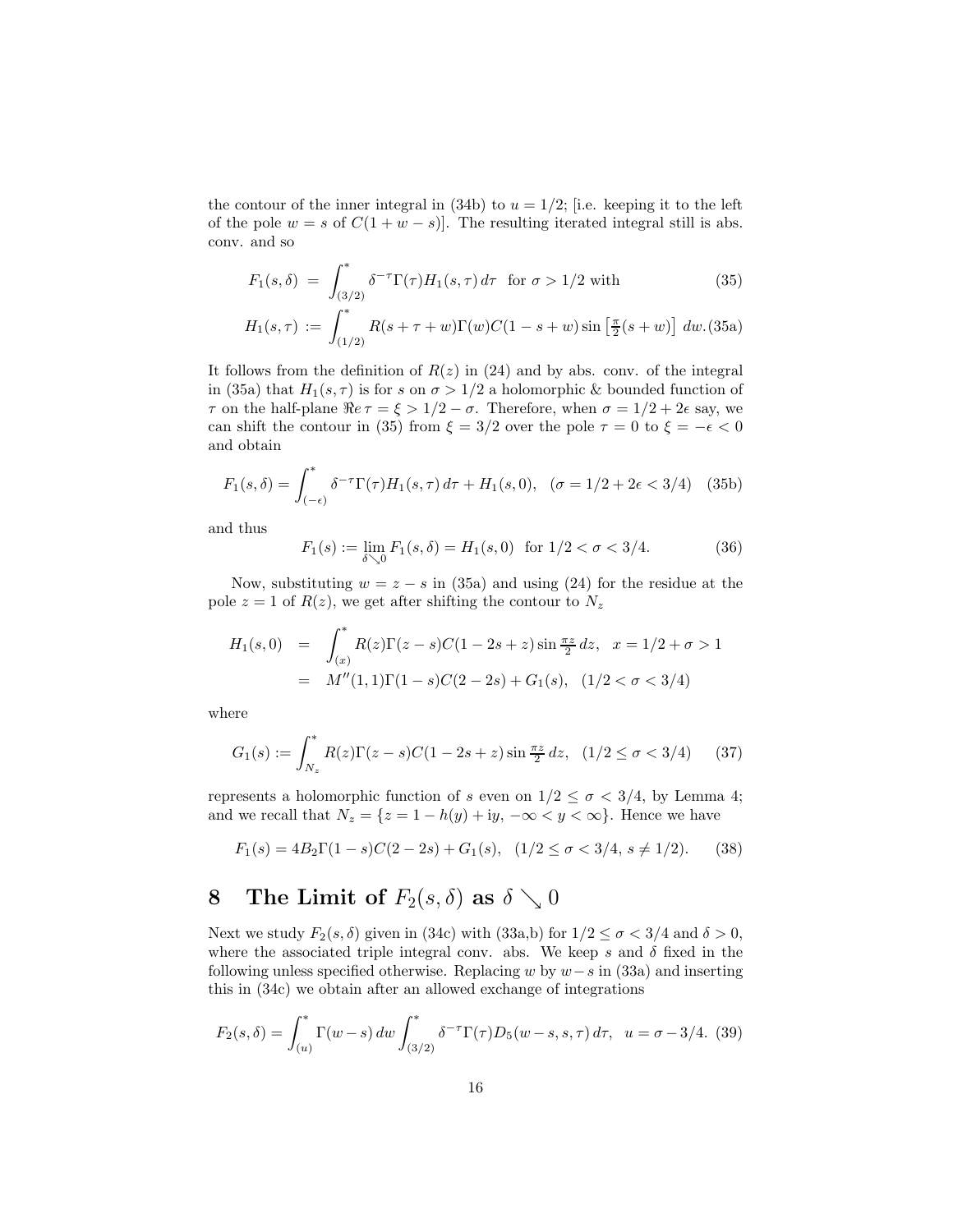To enable working with abs. conv. integrals we use the fact that

$$
\lim_{\epsilon \searrow 0} \int_{(u)}^* e^{\epsilon w^2} F(w) \, dw \text{ exists and equals } \int_{(u)}^* F(w) \, dw
$$

if the latter integral exists in the sense of (9); i.e. if it conv. abs. So

$$
F_2(s,\delta) = \lim_{\epsilon \searrow 0} \int_{(u)}^* e^{\epsilon w^2} \Gamma(w-s) K(w,s,\delta) \, dw, \quad u = \sigma - 3/4 \tag{40}
$$

with

$$
K(w, s, \delta) := \int_{(3/2)}^* \delta^{-\tau} \Gamma(\tau) D_6(w, s, \tau) d\tau, \quad D_6(w, s, \tau) := D_5(w - s, s, \tau).
$$
\n(40a)

From (33b) follows that  $D_6(w, s, \tau)$  is for every  $\tau$  on  $\xi = \Re e \tau = 3/2$  a holomorphic function of w on the strip:  $-1/2 = 1 - \xi < u < 2\sigma$ ; then so is  $K(w, s, \delta)$ , [observing the properties of  $L(\tau + w, z)$  and  $C(w + z - 2s)$ ]. Noting  $\left|\cos\left[\frac{\pi}{2}(w-z)\right]\right| \leq e^{\frac{\pi}{2}(|v|+|y|)}$  and  $\Gamma(z-s) \ll |y|^{x-\sigma-1/2}e^{-\frac{\pi}{2}|y|}$  as  $|y| \to \infty$  it follows that  $D_6(w, s, \tau) \ll e^{\frac{\pi}{2}|v|}$  and also  $K(w, s, \delta) \ll e^{\frac{\pi}{2}|v|}$  as  $|v| \to \infty$  in  $-1/4 \leq \sigma - 3/4 \leq u \leq u_1 < 2\sigma$  with  $u_1 := \sigma + 1/8$ , say. Now we can shift the contour of the integral in (40) from  $u = \sigma - 3/4$  to the right over the pole  $w = s$ of  $\Gamma(w - s)$  to  $u_1 = \sigma + 1/8$  and obtain

$$
\int_{(u)}^* e^{\epsilon w^2} \Gamma(w - s) K(w, s, \delta) dw = \frac{1}{2\pi i} \int_{(u_1)} \text{same} \cdot dw - e^{\epsilon s^2} K(s, s, \delta) \text{ (for } \epsilon \ge 0)
$$

$$
= \int_{(u_1)}^* \text{same} \cdot dw - e^{\epsilon s^2} F_0(s, \delta), \text{ for } \epsilon > 0
$$

the last by  $(40a)$ ,  $(33b)$  and  $(34a)$ . Hence by  $(40)$ 

$$
F(s,\delta) := F_0(s,\delta) + F_2(s,\delta)
$$
  
= 
$$
\lim_{\epsilon \searrow 0} \int_{(u_1)}^* e^{\epsilon w^2} \Gamma(w-s) K(w,s,\delta) dw, \quad u_1 = \sigma + 1/8.
$$
 (41)

Next substituting  $\tau = \tau' - w$ ,  $d\tau = d\tau'$  in (40a) yields (for  $u = u_1$ , say)

$$
K(w, s, \delta) = \int_{(\xi)}^* \delta^{w-\tau} \Gamma(\tau - w) D_7(w, s, \tau) d\tau, \quad \xi = u + 3/2 \tag{42}
$$

where with (33b)

$$
D_7(w, s, \tau) := D_6(w, s, \tau - w)
$$
  
=  $\int_{N_z}^* L(\tau, z) \Gamma(z - s) C(w + z - 2s) \cos \left[ \frac{\pi}{2} (w - z) \right] dz$ . (43)

By (22) we can write  $D_7(w, s, \tau) =: \zeta_2(\tau)D_8(w, s, \tau)$ , where  $D_8$  is a holomorphic function of  $\tau = \xi + i\eta$  on  $\xi \ge 1 - h(\eta)$  for every w on  $u = u_1 < 2\sigma$ , by Lemma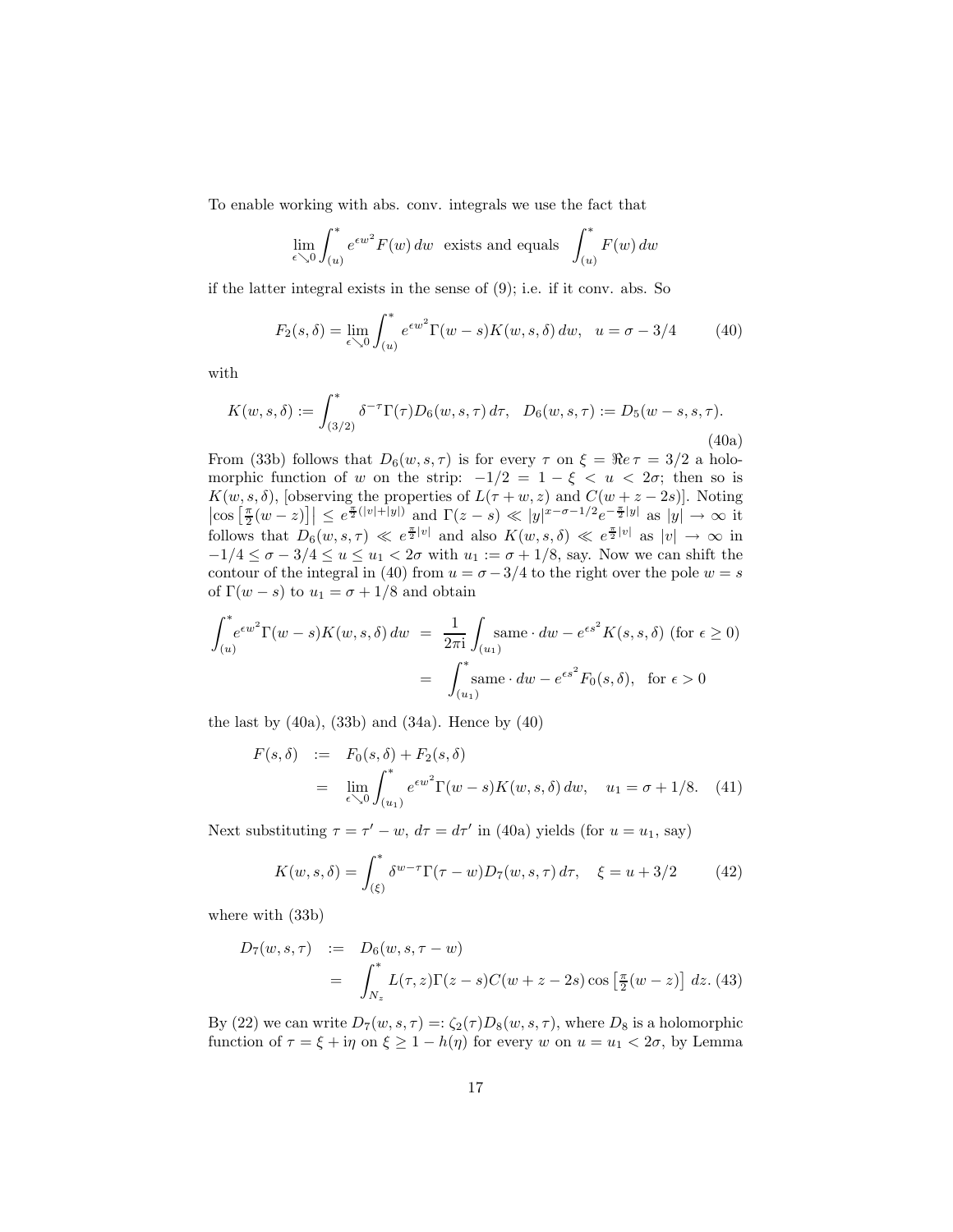3. Using also the estimate of  $M''(\tau, z)$  and (25) we can shift the contour of the integral in (42) from  $\xi = u + 3/2$  to the left over the pole  $\tau = 1$  of  $\zeta_2(\tau)$  to  $N_{\tau}$ , and observing that  $u_1 = \sigma + 1/8 < 7/8 < 1 - h(0) \leq 1 - h(\eta) \leq \xi$ , [i.e. that  $\Gamma(\tau - w)$  for w on  $u = u_1$ , remains holomorphic resp.  $\tau$  in the region needed for the shift] we obtain

$$
K(w,s,\delta) = \int_{N_{\tau}}^{*} \delta^{w-\tau} \Gamma(\tau - w) \zeta_2(\tau) D_8(w,s,\tau) d\tau + \delta^{w-1} \Gamma(1 - w) D_8(w,s,1)
$$
\n(44)

for w on  $u = u_1$ ; and from (43) by (24)

$$
D_8(w,s,1) = \int_{N_z}^* R(z)\Gamma(z-s)C(w+z-2s)\cos\left[\frac{\pi}{2}(w-z)\right]dz.
$$
 (45)

Denoting the integral in (41) as  $J(s, \delta, \epsilon)$  and inserting K from (44) yields

$$
J(s, \delta, \epsilon) = \int_{(u_1)}^* e^{\epsilon w^2} \Gamma(w - s) K_0(w, s, \delta) dw
$$
  
+ 
$$
\int_{(u_1)}^* e^{\epsilon w^2} \delta^{w-1} \Gamma(w - s) \Gamma(1 - w) D_8(w, s, 1) dw
$$

for  $\epsilon > 0$  with

$$
K_0(w, s, \delta) := \int_{N_\tau}^s \delta^{w-\tau} \Gamma(\tau - w) D_7(w, s, \tau) d\tau \quad (u < 1 - h(0)) \tag{46}
$$

by Lemma 6, since the second integral for J conv. abs.; and even for  $\epsilon = 0$ , on account of the two  $\Gamma$ -factors. Hence from (41)

$$
F(s,\delta) = \lim_{\epsilon \searrow 0} J(s,\delta,\epsilon) = \lim_{\epsilon \searrow 0} J_0(s,\delta,\epsilon) + F_3(s,\delta),
$$
\n(47)

where

$$
J_0(s,\delta,\epsilon) := \int_{(u)}^* e^{\epsilon w^2} \Gamma(w-s) K_0(w,s,\delta) dw, \quad u = u_1, \epsilon > 0 \tag{48}
$$

and

$$
F_3(s,\delta) := \int_{(u)}^* \delta^{w-1} \Gamma(w-s) \Gamma(1-w) D_8(w,s,1) \, dw, \quad u = \sigma + 1/8. \tag{49}
$$

Next upon inserting  $K_0$  from (46) in (48) for  $\epsilon > 0$  we have an abs. conv. iterated integral and may exchange integrations, i.e.

$$
J_0(s,\delta,\epsilon) = \int_{N_\tau}^* d\tau \int_{(u)}^* \delta^{w-\tau} \Gamma(\tau - w) e^{\epsilon w^2} \Gamma(w - s) D_7(w,s,\tau) dw, \qquad (50)
$$

where  $u = \sigma + 1/8 < 1 - h(0) \leq \xi$  for  $\tau$  on  $N_{\tau}$ ; [noting that  $\left| e^{\epsilon w^2} \right| = e^{\epsilon(u^2 - v^2)}$ , and by (43), (22) and Lemma 3 that  $D_7(w, s, \tau) \ll e^{\frac{\pi}{2}|v|} |\zeta(\tau)| \log^3(2+|\eta|)$  and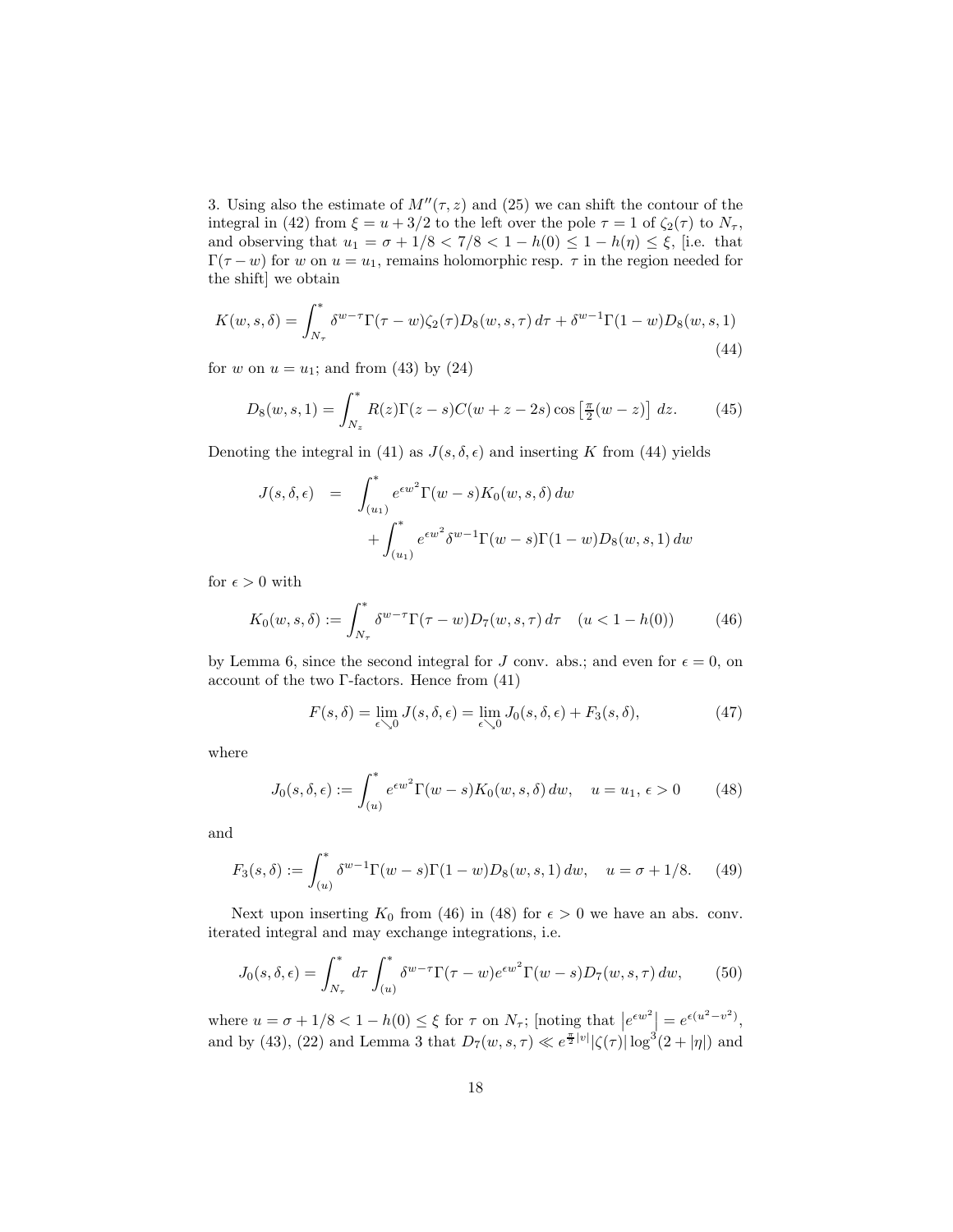using (31) say, for justification]. Finally we may shift the contour of the inner integral in (50) to the right over the pole  $w = \tau$  of  $\Gamma(\tau - w)$  to  $u = 2\sigma \geq 1$ , observing that  $D_7(w, s, \tau)$  of (43) represents a holomorphic function of w on  $u \leq 2\sigma$ , since then  $z + w - 2s$  remains to the left of the pole  $z = 1 + 2s - w$  of  $C(z + w - 2s)$  as z traverses  $N_z$ . This yields for  $\epsilon > 0$ 

$$
J_0(s, \delta, \epsilon) = J_1(s, \delta, \epsilon) + \int_{N_\tau}^* e^{\epsilon \tau^2} \Gamma(\tau - s) D_7(\tau, s, \tau) d\tau, \ \ 1/2 \le \sigma < 3/4 \tag{51}
$$

with

$$
J_1(s, \delta, \epsilon) := \int_{N_\tau}^* d\tau \int_{(2\sigma)}^* \delta^{w-\tau} \Gamma(\tau - w) e^{\epsilon w^2} \Gamma(w - s) D_7(w, s, \tau) dw, \tag{52}
$$

since each of these integrals is abs. conv. indeed, by the estimations noted below (50). We now need our

Main Lemma  $\lim_{\epsilon \searrow 0} \int_{N_{\tau}}^* e^{\epsilon \tau^2} \Gamma(\tau - s) D_7(\tau, s, \tau) d\tau$  exists for  $1/2 \le \sigma < 3/4$ and equals

$$
H(s) := \frac{1}{2\pi i} \int_{N_\tau} \Gamma(\tau - s) d\tau \int_{N_z}^* L(\tau, z) \Gamma(z - s) C(\tau + z - 2s) \cos\left[\frac{\pi}{2}(w - z)\right] dz
$$
\n(53)

representing a holomorphic function of s on  $1/2 < \sigma < 3/4$ , which is continuous also on  $1/2 \leq \sigma < 3/4$ .

Temporarily deferring the proof of this lemma we use it to infer from (47) and (51) that

$$
F(s,\delta) = \lim_{\epsilon \searrow 0} J_1(s,\delta,\epsilon) + H(s) + F_3(s,\delta) \quad \text{for } 1/2 \le \sigma < 3/4 \, \& \delta > 0. \tag{54}
$$

# 9 The Limit of  $T(s, \delta)$  as  $\delta \searrow 0$

Observing the definition of  $F(s, \delta)$  in (41) we finally obtain from (34)

$$
2^{2s+1}T_2(s,\delta') = F(s,\delta) + \Gamma(1-s)F_1(s,\delta), \ (1/2 \le \sigma < 3/4, \delta' = \delta/2 > 0). \tag{55}
$$

For the behavior of  $F_1(s, \delta)$  when  $\delta \searrow 0$  we already have (36) with (38). Again restricting s to  $1/2 < \sigma < 3/4$  and setting  $b := \sigma - 1/2$  we have from (52)

$$
\lim_{\epsilon \searrow 0} J_1(s, \delta, \epsilon) = \delta^{2b} \lim_{\epsilon \searrow 0} \int_{N_\tau}^* d\tau \int_{(0)}^* \delta^{1+z-\tau} \Gamma(\tau - w) e^{\epsilon w^2} \Gamma(w - s) D_7(w, s, \tau) dz
$$

with  $w = 2\sigma + z$ , (the limit exists by the foregoing) and here  $\Re e(1 + z - \tau) =$  $1 - \xi = h(\eta) > 0$ . Since  $b > 0$  this yields

$$
\lim_{\delta \searrow 0} \lim_{\epsilon \searrow 0} J_1(s, \delta, \epsilon) = 0 \quad \text{for } 1/2 < \sigma < 3/4,
$$
\n(56)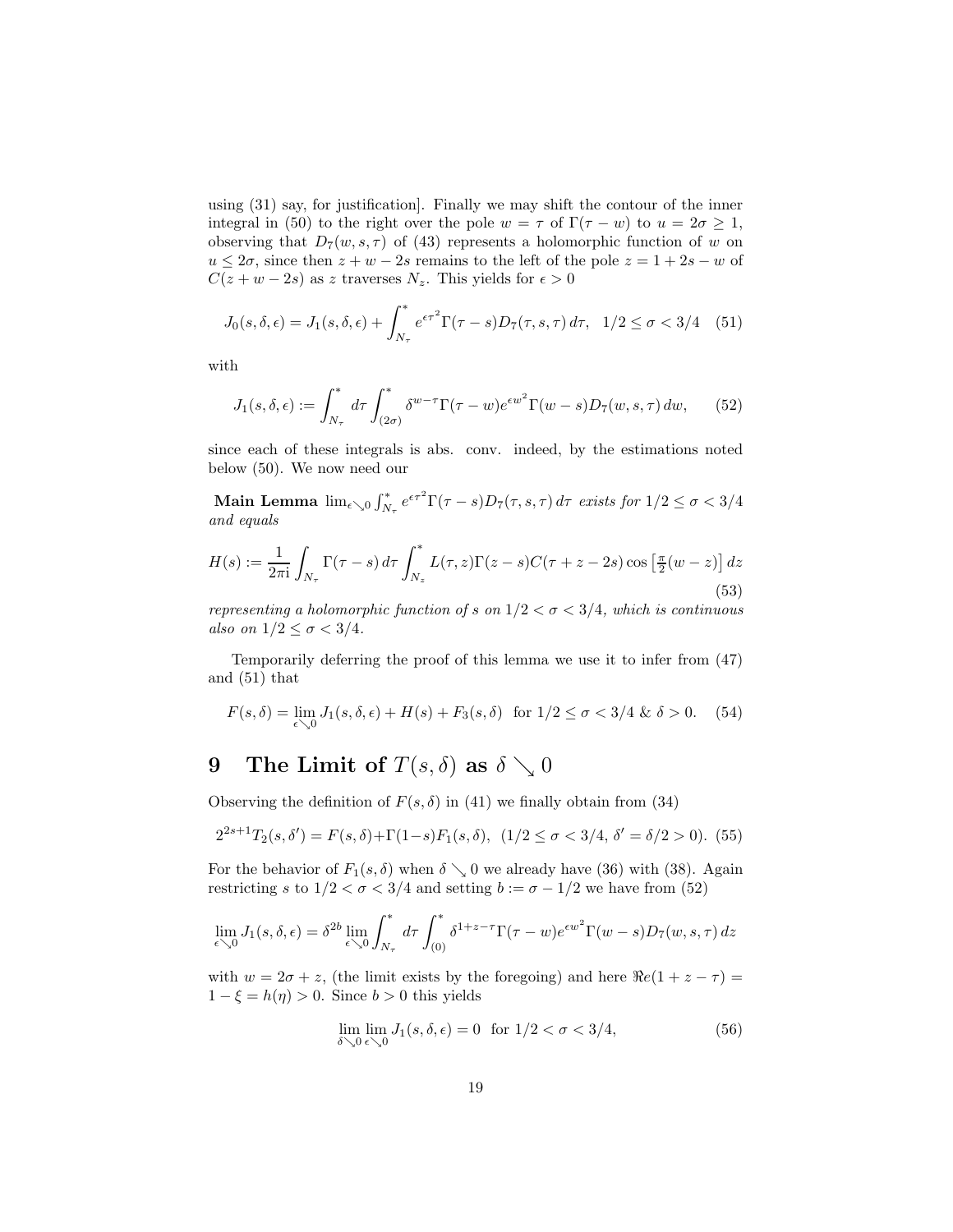for use in (54). Turning to  $F_3(s, \delta)$  given in (49) we can shift the contour of the integral from  $u = \sigma + 1/8 < 1$  to the right over the pole  $w = 1$  of  $\Gamma(1 - w)$  to  $u = 2\sigma = 1 + 2b > 1$ , since  $D_8(w, s, 1)$  in (45) is holom. on  $u \leq 2\sigma$ , in particular. So

$$
F_3(s,\delta) = \Gamma(1-s)D_8(1,s,1) + \delta^{2b} \int_{(1+2b)}^s \delta^{iv}\Gamma(w-s)\Gamma(1-w)D_8(w,s,1) dw
$$

and then

$$
F_3(s) := \lim_{\delta \searrow 0} F_3(s, \delta)
$$
  
=  $\Gamma(1 - s)D_8(1, s, 1) = \Gamma(1 - s)G_1(s)$  for  $1/2 < \sigma < 3/4$ , (57)

the last by comparing (45) for  $w = 1$  with (37). Now from (54) to (57) follows

$$
2^{2s+1}T_2(s,0) = H(s) + F_3(s) + \Gamma(1-s)F_1(s) \quad (1/2 < \sigma < 3/4)
$$
  
= 
$$
4B_2\Gamma^2(1-s)C(2-2s) + 2\Gamma(1-s)G_1(s) + H(s). \quad (58)
$$

### 10 Proof of Theorem 1

Returning to  $T(s, \delta)$  of (11) we obtain from (19) for  $\delta = 0$  and by (58) & (17)

$$
T(s,0) = T_2(s,0) - T_0(s,0) + \frac{1}{2}A(s,0)
$$
  
=  $2^{1-2s}B_2\Gamma^2(1-s)C(2-2s) + 2^{-2s}\Gamma(1-s)G_1(s) + 2^{-1-2s}H(s)$   

$$
-\frac{B_2}{2s-1} - B(2s) + \frac{1}{2}A(s,0), \quad (1/2 < \sigma < 3/4)
$$
 (59)

and here by Lemma 4 the term containing  $C(2-2s)$  has a pole at  $s = 1/2$ with principal part  $2B_2/(2s-1)$ ,  $G_1(s)$  defined in (37) is holomorphic even on  $1/2 \leq \sigma < 3/4$ ,  $H(s)$  defined in (53) is holomorphic on  $1/2 < \sigma < 3/4$  and continuous on  $1/2 \leq \sigma < 3/4$ ,  $B(2s)$  defined in (17) is holomorphic on  $\sigma \geq 1/2$ and  $A(s, 0) = 3^{-s} \log^2 3$  from (13). Hence we can rewrite (59) as

$$
T(s,0) = \frac{B_2}{2s - 1} + F(s), \quad (1/2 \le \sigma < 3/4)
$$
 (59')

where  $F(s)$  is holomorphic on  $1/2 < \sigma < 3/4$  and continuous on  $1/2 \leq \sigma < 3/4$ . Next, by (1) and (12), for  $\sigma > 1$  at first,

$$
f(s) := T(s/2, 0) - T(s) = \sum_{n>3} \Lambda(n-1)\Lambda(n+1)n^{-s} \left[ (1 - n^{-2})^{-s/2} - 1 \right], \tag{60}
$$

and this series conv. abs. for  $\sigma > -1$  and thus represents a holomorphic function there. Finally (60) and (59') yield

$$
T_1(s) = T(s) - \frac{B_2}{s - 1} = F(s/2) - f(s) \quad \text{for } 1 \le \sigma < 3/2,\tag{61}
$$

and this represents a continuous function of s also on  $\sigma = 1$ , in particular, thereby completing the proof of Theorem 1.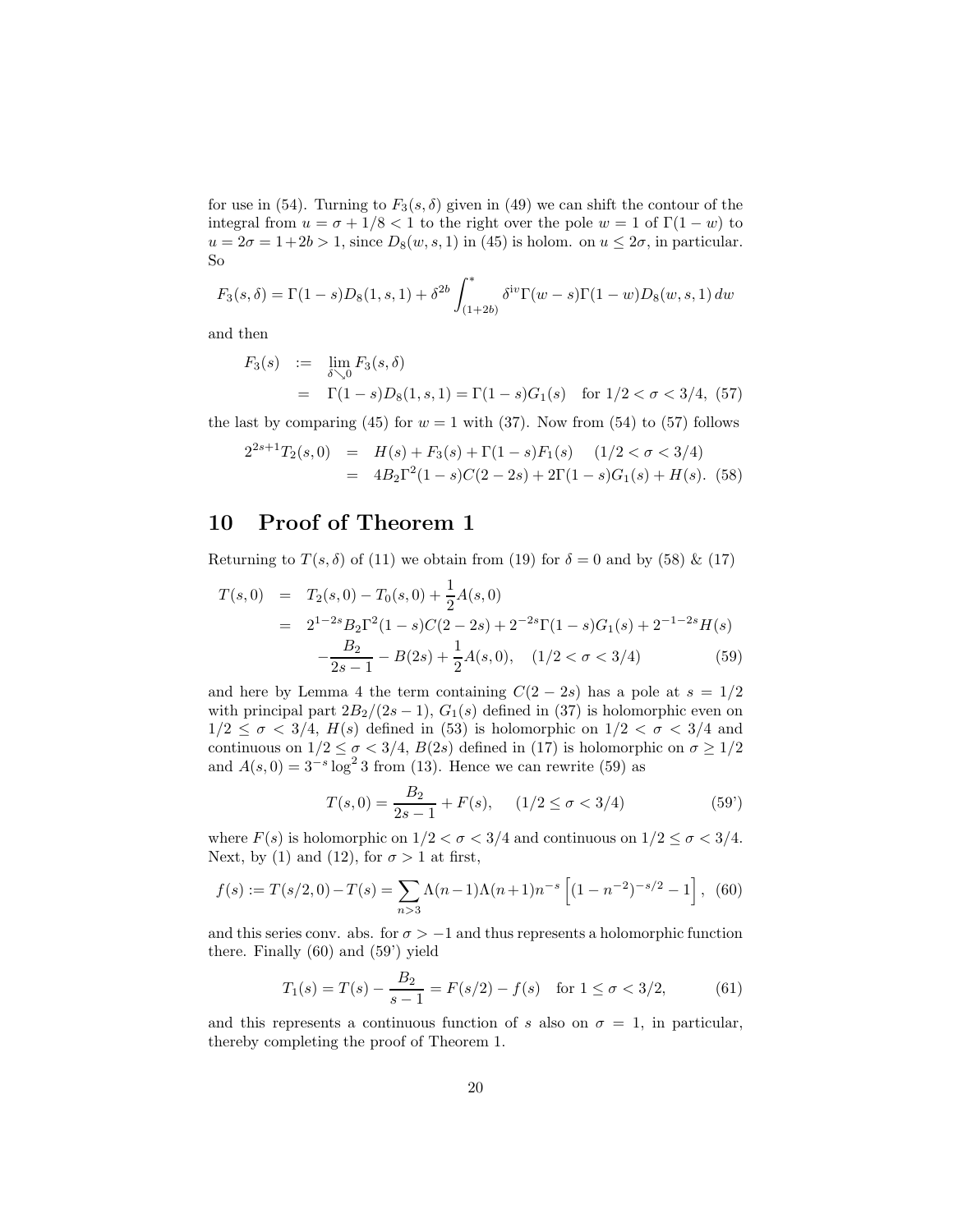### 11 Proof of the Main Result

Theorem 1 supplies the prerequisites for an application of the complex Tauberian theorem of N. Wiener and S. Ikehara to  $T(s)$  of (1). Setting

$$
T^*(x) := \sum_{3 < n \le x} \Lambda(n-1)\Lambda(n+1) \quad (x \ge 4), \quad T^*(x) := 0 \quad (x < 4) \tag{62}
$$

we have by partial summation

$$
T(s) = s \int_1^{\infty} T^*(x) x^{-s-1} dx = s \int_0^{\infty} e^{-su} T^*(e^u) du \text{ for } \sigma > 1,
$$

and  $T^*(x)$  is non-negative and non-decreasing for increasing  $x > 1$ . Now the Wiener-Ikehara Theorem [7,p.233] or [2,p.481] and Theorem 1 imply

$$
T^*(x) = B_2x + o(x) \text{ as } x \to \infty; \text{ i.e. } \lim_{x \to \infty} x^{-1}T^*(x) = B_2. \quad (63)
$$

For  $3 < n \le N$  and  $N > 5$  we note that  $\Lambda(n-1)\Lambda(n+1) \neq 0$  only if  $n-1 = p^k$  $\& n+1 = q^{\ell}$  with odd primes p  $\& q$  and k,  $\ell$  in  $\mathbb{Z}^{+}$ , and then  $p^{k} < N$  and  $q^{\ell} \leq N+1$  imply  $p < N$ ,  $k < \log N$ , and  $q \leq N+1$ ,  $\ell < \log N$ . So from (62) for  $N > 5$ 

$$
T^*(N) = \sum_{\substack{k,\ell \ge 1 \ p,q \\ 8 \le p^k + q^\ell \le 2N, q^\ell - p^k = 2}} \log p \log q = \sum_{p < N} \sum_{\substack{q \ q - p = 2}} \log p \log q + R(N),\tag{64}
$$

where  $p \& q$  stand for odd primes and

$$
R(N) := \sum_{\ell > 1} \sum_{p,q} \log p \log q + \sum_{k>1} \sum_{p,q} \log p \log q
$$
  

$$
q^{\ell} \le N+1, p=q^{\ell}-2 \qquad \ell \ge 1 \ p^{k} < N, q^{\ell}=p^{k}+2
$$
  

$$
\le (\log N)^{2} \left( \sum_{\ell \ge 2} \sum_{q^{\ell} \le N+1} 1 + \sum_{k \ge 2} \sum_{p^{k} < N} 1 \right) \ll N^{1/2} (\log N)^{2}. (64a)
$$

Now (63), (64) and (64a) yield our main result; i.e.

Theorem 2

$$
T_2(N) := \sum_{\substack{p < N \\ p \& p+2 \text{ both prime}}} \log p \log(p+2) = B_2N + o(N) \quad \text{as } N \to \infty.
$$

# 12 Proof of the Main Lemma

We have still to prove the Main Lemma (used without proof in the derivation of Theorem 1). To this end we shall prove the existence (i.e. conditional convergence) of the iterated integral in (53) and, setting

$$
J(s,\epsilon) := \int_{N_w}^{\infty} e^{\epsilon w^2} \Gamma(w-s) D_7(w,s,w) \, dw \quad \text{for } 1/2 \le \sigma < 3/4 \, \& \, \epsilon > 0,\tag{65}
$$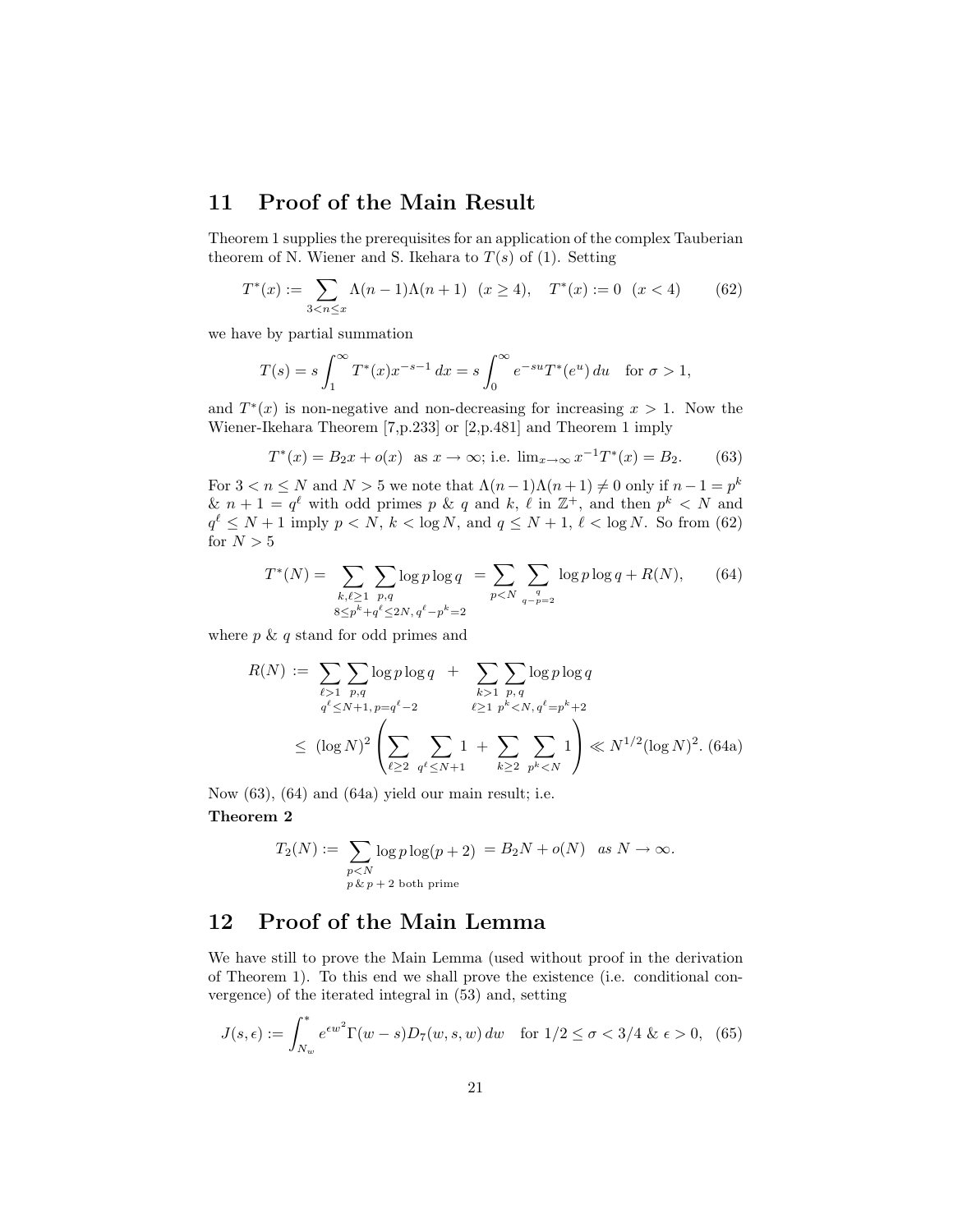that  $J(s, \epsilon) \to H(s)$  as  $\epsilon \to 0$ , and that  $H(s)$  has the properties stated under (53). From here on we fix s and  $\epsilon$  and sometimes omit s from the notation. Now

$$
J(s,\epsilon) = \frac{1}{2\pi} \int_0^\infty e^{\epsilon w^2} b(v) dv + \frac{1}{2\pi} \int_0^\infty e^{\epsilon \overline{w}^2} b(-v) dv =: J_1(\epsilon) + J_2(\epsilon), \quad (\epsilon > 0)
$$
\n(66)

where

$$
b(v) := \Gamma(w - s)D_7(w, s, w) \text{ on } w = w(v) := 1 - h(v) + iv; \text{ (i.e. } w \text{ on } N_w)
$$
\n(66a)

 $h(-v) = h(v)$  as in (23), and  $D_7$  is given in (43) with  $\tau$  replaced by w; and so, using also (22)

$$
D_7(w, s, w) = \zeta_2(w)D(w),
$$
  
\n
$$
D(w) := \int_{N_z}^* M''(w, z)\zeta_2(z)\Gamma(z - s)C(w + z - 2s)\cos\left[\frac{\pi}{2}(w - z)\right]dz(66b)
$$

1. At first we assume (and prove later) that

$$
\int_0^\infty b(v) dv =: 2\pi J_1(0) \text{ and } \int_0^\infty b(-v) dv =: 2\pi J_2(0) \text{ both exist.} \quad (A^*)
$$

Setting

$$
E(v, \epsilon) := e^{\epsilon w^2} = e^{-\epsilon (v^2 - u^2 - 2iuv)} \text{ and } B(x) := \int_0^x b(v) dv \text{ for } w = w(v)
$$

we have

$$
\int_0^x E(v, \epsilon) b(v) dv = E(x, \epsilon) B(x) - \int_0^x E'(v, \epsilon) B(v) dv,
$$
  

$$
\int_0^x E'(v, \epsilon) dv = E(x, \epsilon) - E(0, \epsilon);
$$

and so

$$
\int_0^x e^{\epsilon w^2} b(v) dv - E(0, \epsilon) B(\infty) =
$$
  

$$
E(x, \epsilon) [B(x) - B(\infty)] + \int_0^x E'(v, \epsilon) [B(\infty) - B(v)] dv
$$
(67)

with  $B(\infty) = 2\pi J_1(0)$ . Also, for  $v \ge 0$ ,  $0 < \epsilon < 1$  and  $0 < a < x$ 

$$
|E(v, \epsilon)| \le e^{-\epsilon v^2 + 1} \le e \text{ and}
$$

$$
\int_a^x |E'(v, \epsilon)| dv \le 2e \int_0^\infty \epsilon e^{-\epsilon v^2} (1 + v)(1 - h'(v)) dv = O(1) \text{ as } \epsilon \searrow 0.
$$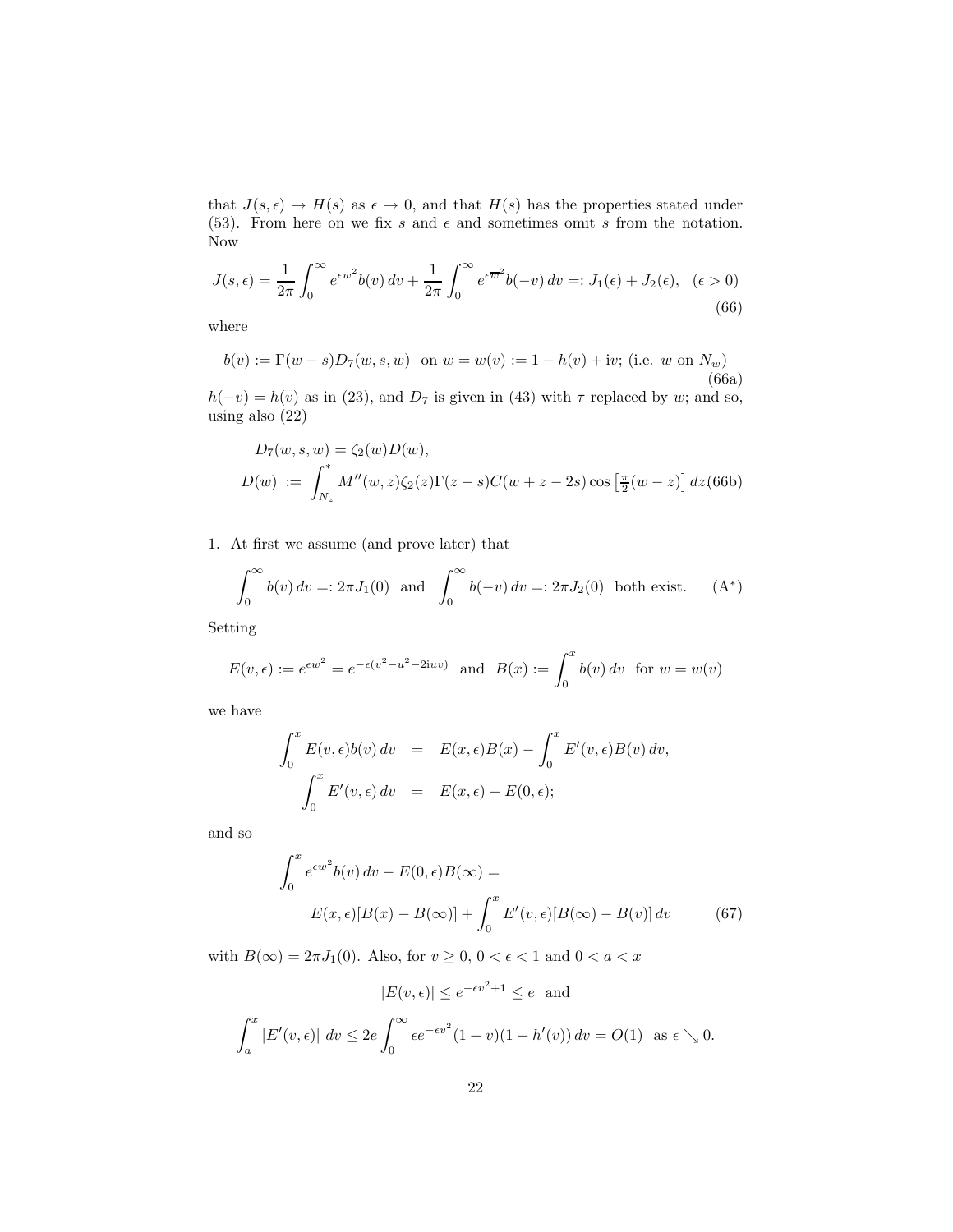Therefore each term on the right hand side of (67) converges as  $x \to \infty$ , and even uniformly for  $\epsilon$  in [0, 1]. Hence (67) for  $x = \infty$  yields

$$
\lim_{\epsilon \searrow 0} \int_0^\infty e^{\epsilon w^2} b(v) \, dv = E(0,0)B(\infty) = 2\pi J_1(0);
$$

i.e.  $J_1(\epsilon) \to J_1(0)$ , and likewise  $J_2(\epsilon) \to J_2(0)$  as  $\epsilon \to 0$ , and so by (66) and (66a)

$$
\lim_{\epsilon \searrow 0} J(s, \epsilon) = \frac{1}{2\pi} \int_{-\infty}^{\infty} b(v) dv = \frac{1}{2\pi i} \int_{N_w} \Gamma(w - s) D_7(w, s, w) dw = H(s), \tag{68}
$$

the last by (43) and (53) with  $\tau$  replaced by w. Thus, the assumption  $A^*$  [which is equivalent to assuming existence of the integral  $H(s)$ , implies with (65) that  $J(s, \epsilon) \to H(s)$  as  $\epsilon \to 0$ .

2. We turn to proving the validity of  $A^*$ . For this by  $(66a,b)$  we need a more detailed description of  $D(w)$ . From  $(7a,b,c)$ 

$$
M''(w, z) = f''(w)B_0 + f'(w)B_1 + f(w)B_2, \quad f(w) := \zeta_0^{-1}(w), \ B_k = B_k(w, z), \tag{69}
$$

where

$$
B_0 := Pf(z), B_1 := 2Pf'(z) + 2P'f(z), B_2 := Pf''(z) + 2P'f'(z) + P''f(z)
$$
\n(69a)

with

$$
P = P(w, z) \text{ from (6)}, \quad P' := \left(\frac{\partial}{\partial w} + \frac{\partial}{\partial z}\right) P(w, z) \text{ and}
$$

$$
P'' := \left(\frac{\partial}{\partial w} + \frac{\partial}{\partial z}\right)^2 P(w, z).
$$
(69b)

Setting

$$
Q = Q(w, z; s)
$$
  
 :=  $\zeta_2(z)\Gamma(z - s)C(w + z - 2s)\cos\left[\frac{\pi}{2}(w - z)\right]$ ,  $(1/2 \le \sigma < 3/4)$  (70)

we get from (66b) and (69)

$$
D(w) = f(w) \int_{N_z}^* B_2 Q \, dz + f'(w) \int_{N_z}^* B_1 Q \, dz + f''(w) \int_{N_z}^* B_0 Q \, dz \quad \text{on } N_w
$$
  
=:  $D_0(w) + D_1(w) + D_2(w)$  with  $D_k(w) := f^{(k)}(w) J_{2-k}(w)$ , say. (71)

To prove A<sup>∗</sup> it suffices to show convergence of the integrals

$$
J_k^* := \int_{N_w} \Gamma(w - s) \zeta_2(w) D_k(w) \, dw \quad (k = 0, 1, 2; \ 1/2 \le \sigma < 3/4), \tag{71a}
$$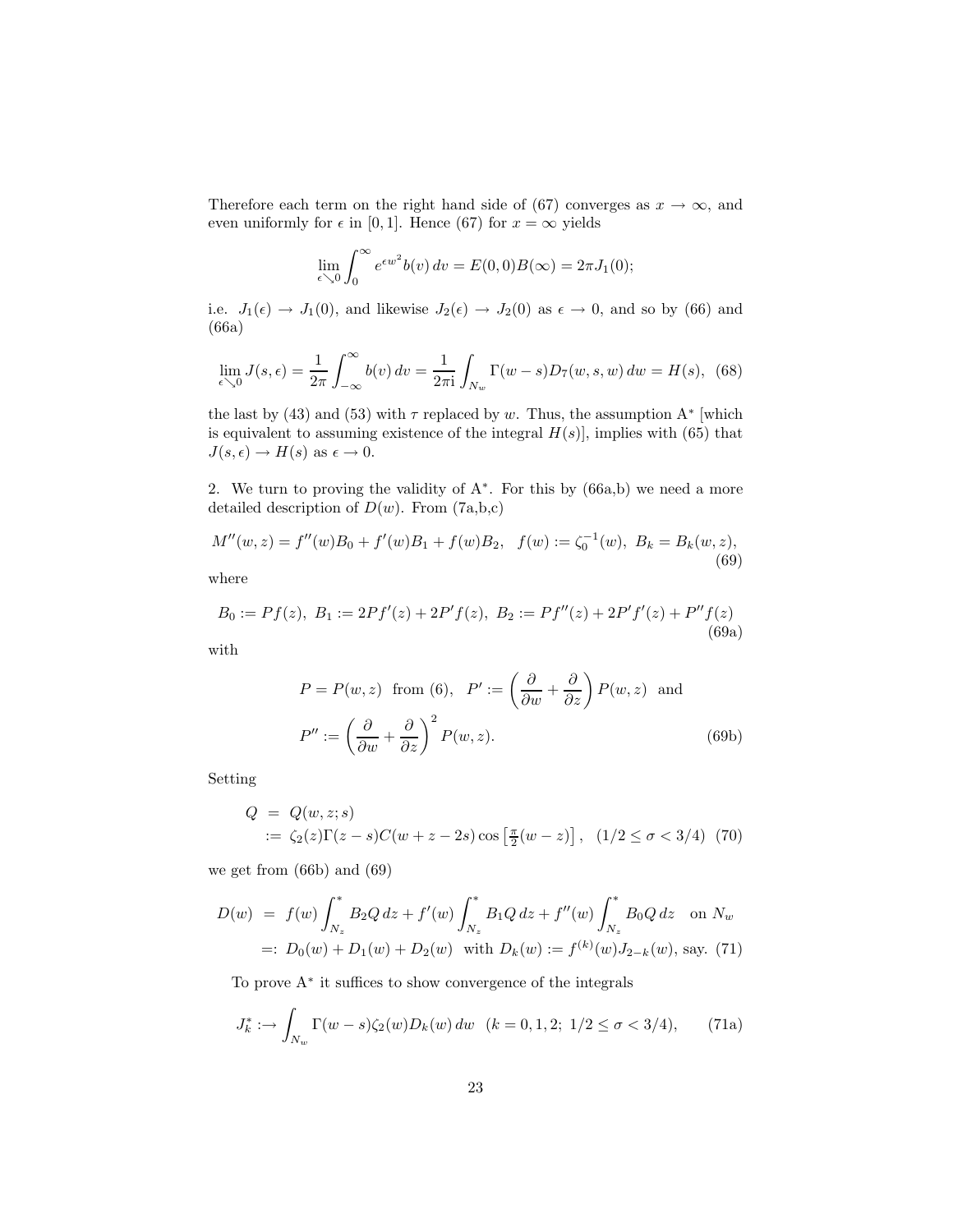since this by (66a,b) and (71) implies the existence of  $H(s)$ . To estimate  $D_k(w)$ on  $N_w$  we observe that (as in the proof of Lemma 3)  $P$ ,  $P'$  and  $P''$  of (69b) are abs. bounded on  $N_w \times N_z$ , and that

$$
f(z)
$$
,  $f'(z)$  and  $f''(z) \ll h^{-3}(y)$  on  $N_z$  and so  $B_k \ll h^{-3}(y)$ 

by (69a). Then by (71), using (31) and (10) to estimate Q of (70) on  $N_w \times N_z$ ,

$$
D_k(w) \ll h^{-3}(v) \int_{N_z} h^{-3}(y) |Q(w, z; s)| dy \ll e^{\frac{\pi}{2}|v|} h^{-3}(v) \text{ for } |v| \gg 1 \quad (71b)
$$

similar to the derivation of (32), for  $k = 0, 1, 2$ . Then, again by (10) and (31),

$$
\Gamma(w-s)\zeta_2(w)D_k(w) \ll (1+|v-t|)^{u-\sigma-1/2}(2+|v|)^{4h(v)/\log h^{-1}(v)}\log^4(2+|v|)
$$
  

$$
\ll (2+|v|)^{-h(v)[1-5/\log\log(2+|v|)]}e^{4\log\log(2+|v|)}
$$
  

$$
\ll e^{-c_1[\log(2+|v|)]^{1/5}} \ll [\log(2+|v|)]^{-4}, \text{ (on } N_w)
$$
 (72)

say, for  $|v| \gg 1$  (and fixed s) and  $k = 0, 1, 2$ . This shows a rather weak decay of the integrand of  $J_k^*$  and indicates that the oscillatory behavior of the integrand also needs to be exploited for the convergence proof of  $J_k^*$ .

3. It is known that (for fixed  $s=\sigma+{\rm i} t$  and  $1/4<\sigma<3/4 say)</u>$ 

$$
\arg \Gamma(w - s) = (v - t) \log v - v + \frac{\pi}{2}(u - \sigma - 1/2) + O(v^{-1}) \text{ as } v \gg 1. \tag{73}
$$

Next we observe that

$$
\zeta_2(w)f(w) = 2^w, \quad \zeta_2(w)f'(w) = -2^w \frac{\zeta_0'}{\zeta_0}(w) = -2^w \left(\frac{\log 2}{2^w - 1} + \frac{\zeta'}{\zeta}(w)\right),
$$
  

$$
\zeta_2(w)f''(w) = 2^w \left[\frac{\zeta_0'}{\zeta_0}(w)\right]^2 - 2^w \left[\frac{\zeta_0'}{\zeta_0}(w)\right]' \& \frac{\zeta'}{\zeta}(w) = Z(w) - S(w),
$$
(74)

where

$$
S(w) := \frac{1}{2} \frac{\Gamma'}{\Gamma} \left( 1 + \frac{w}{2} \right) - b + \frac{1}{w - 1} \& Z(w) := \sum_{\rho} \left( \frac{1}{w - \rho} + \frac{1}{\rho} \right); \quad (74a)
$$

(cf.  $[4]$ , p. 31). We shall use  $(74)$  and  $(71)$  to decompose the integrals of  $(71a)$ for  $k = 1 \& 2$ ; since it seems difficult to derive useful estimates of  $\psi_k(v) :=$  $\arg f^{(k)}(w)$  and  $\psi'_k(v)$  for w on  $N_w$ ; while  $J_0^*$  can be treated directly. But first we consider

$$
S_0(w) := S(w) - \frac{\log 2}{2^w - 1}; \text{ so that } \frac{\zeta_0'}{\zeta_0}(w) = Z(w) - S_0(w). \tag{75}
$$

Now

$$
\frac{\Gamma'}{\Gamma}(z) = \text{Log } z + O(|z|^{-1}) \quad \text{as } |z| \to \infty \text{ in } x \ge 0 \tag{76}
$$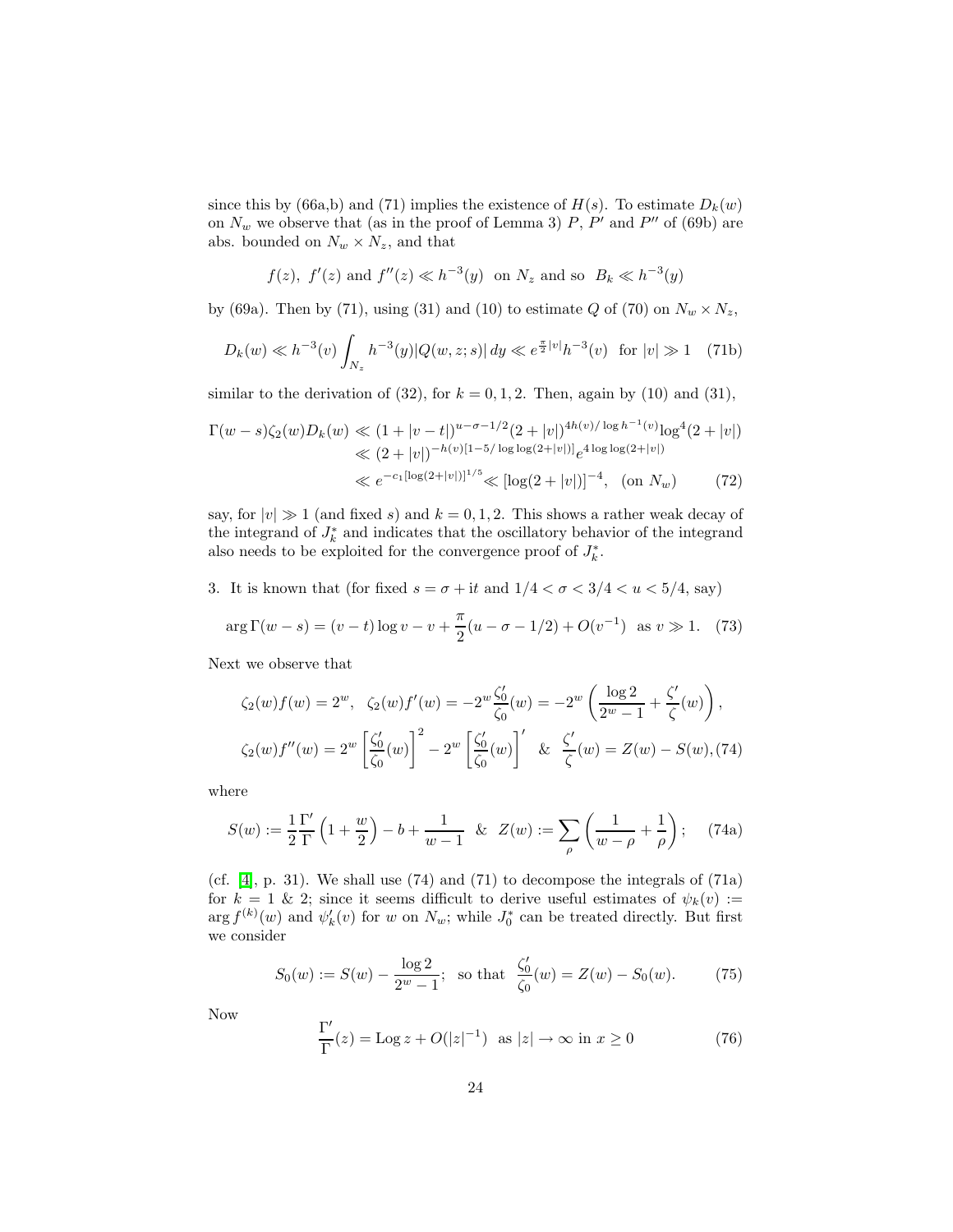yields

$$
2S_0(w) = \log|2 + w| + i \arg(2 + w) + O(1) \quad \text{as } |v| \to \infty \ \& \ u > 1/2; \tag{77}
$$

i.e.

$$
\Re eS_0(w) > \frac{1}{5}\log(4+v^2)
$$
 and  $\arg S_0(w) = O(1)$  for  $|v| \gg 1$ .

Also, since we may differentiate in (76),  $S'_0(w) = O(1)$  here, by (75). Now if, for example,  $\log f(z) = U + iV$ ,  $V = \arg f(z)$ , (where  $f(z)$  is holomorphic and  $\log f(z)$  is defined) then for the partial derivatives

$$
U_x + iV_x = f'(z)/f(z)
$$
 and  $V_y = U_x$ ; so  $|V_x|, |V_y| \le |f'(z)/f(z)|$ .

Applying this with  $f = S_0$  and taking  $w = 1 - h(v) + iv = w(v)$  we obtain

$$
\alpha_0(v) := \arg S_0(w) = O(1)
$$
 and  $\alpha'_0(v) = o(1)$  on  $N_w$  as  $|v| \to \infty$ . (78)

Next we consider  $Z(w)$  in the region  $u > 1 - 3h(v)$ , where it is holomorphic,

$$
Z(w) = S(w) + \frac{\zeta'}{\zeta}(w) \ll \log v + h^{-1}(v) \ll \log v \text{ for } v > v_0 > 20,
$$
 (79)

(cf. the proof of Lemma 3) and  $Z(\overline{w}) = \overline{Z(w)}$ . Also, with  $\rho = \beta + i\gamma$ 

$$
\Re e Z(w) = \sum_{\rho} \left( \frac{u - \beta}{|w - \rho|^2} + \frac{\beta}{|\rho|^2} \right) \ge \sum_{\rho} \frac{\beta}{|\rho|^2} =: b_1 > 0 \text{ for } u \ge 1. \tag{80}
$$

Using that here  $\beta < 1 - 3h(\gamma)$  for the zeros  $\rho$  of  $\zeta(w)$  we remark that

$$
14 < |\gamma| \le v^a
$$
 with  $a = 3/2$  implies  $\log(2 + |\gamma|) < a \log(2 + v)$ ; i.e.  $h(v) < a^{4/5}h(\gamma) < ah(\gamma)$  and  $1 - 3h(\gamma) < 1 - 2h(v)$ .

Thus, if  $u \ge 1 - 2h(v)$  and  $|\gamma| \le v^a$ , then  $u - \beta > 0$  and hence

$$
\sum_{\rho} \frac{u - \beta}{|w - \rho|^2} > \sum_{|\gamma| > v^a} \frac{u - \beta}{|w - \rho|^2} > \sum_{|\gamma| > v^a} \frac{-2h(v)}{(v - \gamma)^2}, \quad (v > v_1, a = 3/2). \tag{81}
$$

Now

$$
\sum_{\gamma > v^a} (v - \gamma)^{-2} = \sum_{n=0}^{\infty} \sum_{v^a + n < \gamma \le v^a + n + 1} (\gamma - v)^{-2} \le A \sum_{n=0}^{\infty} (v^a + n - v)^{-2} \log(v^a + n)
$$
  
\n
$$
\le A \left[ (v^a - v)^{-2} \log v^a + \int_0^{\infty} (v^a - v + x)^{-2} \log(v^a + x) dx \right]
$$
  
\n
$$
\le 3A(v^a - v)^{-1} \log v^a < 6Av^{-a} \log v,
$$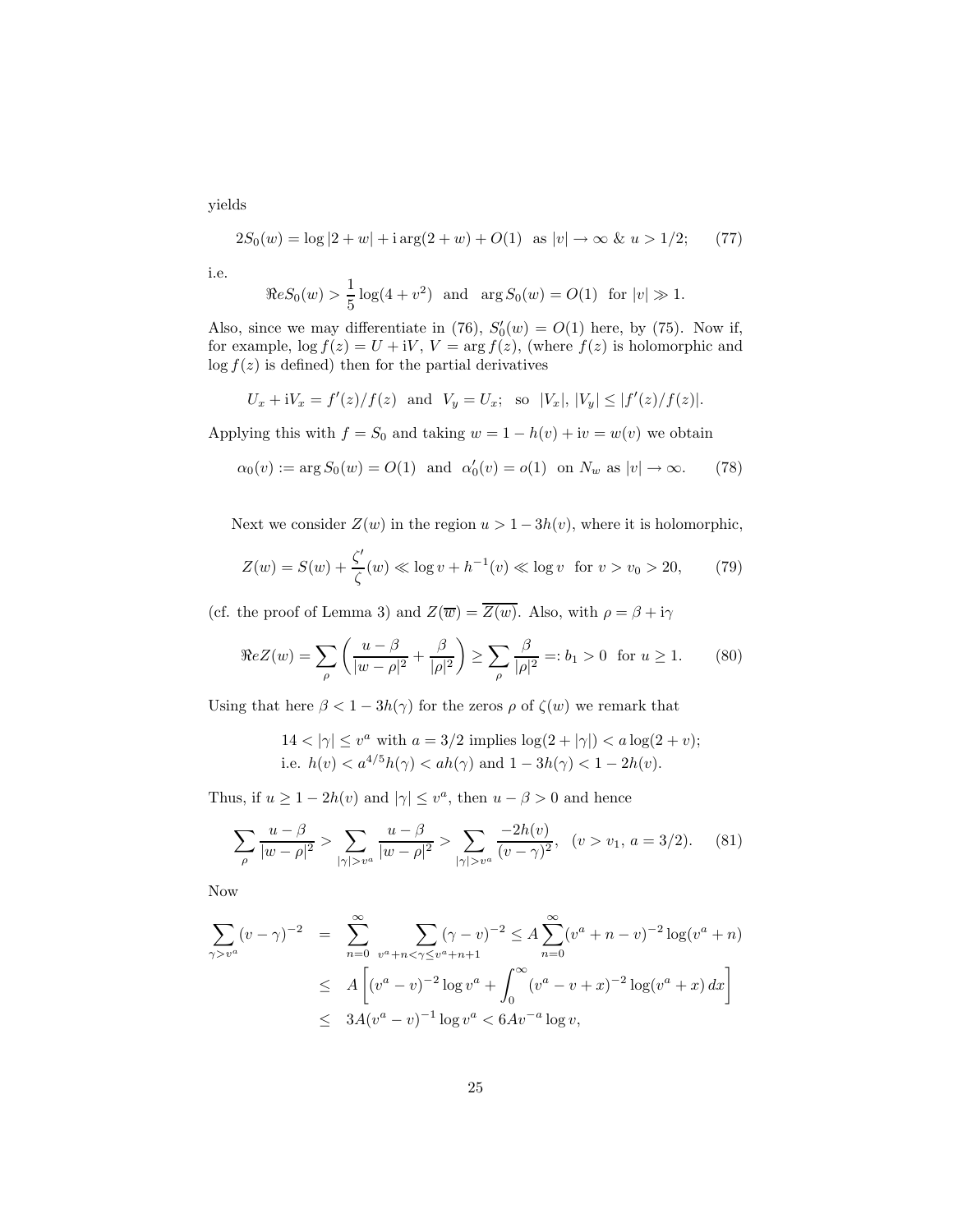(cf. [\[4\]](#page-37-2), p. 184, say) and similarly

$$
\sum_{\gamma < -v^a} (v - \gamma)^{-2} = \sum_{-\gamma > v^a} (v - \gamma)^{-2} = \sum_{\gamma > v^a} (\gamma + v)^{-2} < 5Av^{-a} \log v.
$$

Hence with (80) and (81)

$$
\Re e Z(w) \ge b_1 - 2h(v) \sum_{|\gamma| > v^a} (v - \gamma)^{-2} > b_1 - 22Ah(v)v^{-a} \log v \ge b_2 > 0
$$
  
for  $u \ge 1 - 2h(v)$  and  $v \ge v_2$ , say. (82)

For  $T > v_2 + 1$  let  $w_1 = 1 - h(T) + iT = w(T)$  on  $N_w$ . Then by (82)

$$
|Z(w_1)| > b_2
$$
 and  $Z(w) \neq 0$  in  $|w - w_1| < \frac{1}{2}h(T)$ ,

also  $Z(w)$  is holomorphic there and by (79) (with a generic constant A)

$$
|Z(w)| < A \log T; \quad \text{hence} \quad |Z'(w_1)/Z(w_1)| < 4h^{-1}(T) \log \left( \frac{A}{b_2} \log T \right)
$$

by a standard lemma (see Prachar [\[3\]](#page-37-4), p. 383, Satz 4.3). Defining

$$
\alpha(v) := \arg Z(w) \quad \text{for } w = w(v), \, v \ge 0 \tag{83a}
$$

by continuous variation along  $N_w$  (taking possible zeros of  $Z(w)$  for  $0 < v < v_2$ into account as usual) we obtain by  $(82)$  and the above (replacing T by v)

$$
\alpha(v) = O(1) \quad \text{and} \quad \alpha'(v) \ll h^{-1}(v) \log \log v \quad \text{as} \quad v \to \infty. \tag{83b}
$$

4. Using (71), (74) and (75) we obtain formally (i.e. disregarding convergence) the following representations of the three integrals in (71a)

$$
J_0^* := \int_{N_w} \Gamma(w - s) 2^w J_2(w) \, dw,
$$
  
\n
$$
J_1^* := \int_{N_w} \Gamma(w - s) 2^w S_0(w) J_1(w) \, dw - \int_{N_w} \Gamma(w - s) 2^w Z(w) J_1(w) \, dw, \quad (84a)
$$
  
\n
$$
J_2^* := \int_{N_w} \Gamma(w - s) 2^w S_0^2(w) J_0(w) \, dw - 2 \int_{N_w} \Gamma(w - s) 2^w S_0(w) Z(w) J_0(w) \, dw
$$
  
\n
$$
+ \int_{N_w} \Gamma(w - s) 2^w Z^2(w) J_0(w) \, dw - J_3^* \quad (say), \quad (84b)
$$

where

$$
J_3^* \; : \; \to \; \int_{N_w} \Gamma(w - s) 2^w \left[ \frac{\zeta_0'}{\zeta_0}(w) \right]' J_0(w) dw \to \; - \int_{N_w} \left[ \Gamma(w - s) 2^w J_0(w) \right]' \frac{\zeta_0'}{\zeta_0}(w) dw
$$

$$
\; \to \; \int_{N_w} \left[ \Gamma(w - s) 2^w J_0(w) \right]' S_0(w) dw - \int_{N_w} \left[ \Gamma(w - s) 2^w J_0(w) \right]' Z(w) dw, \text{(84c)}
$$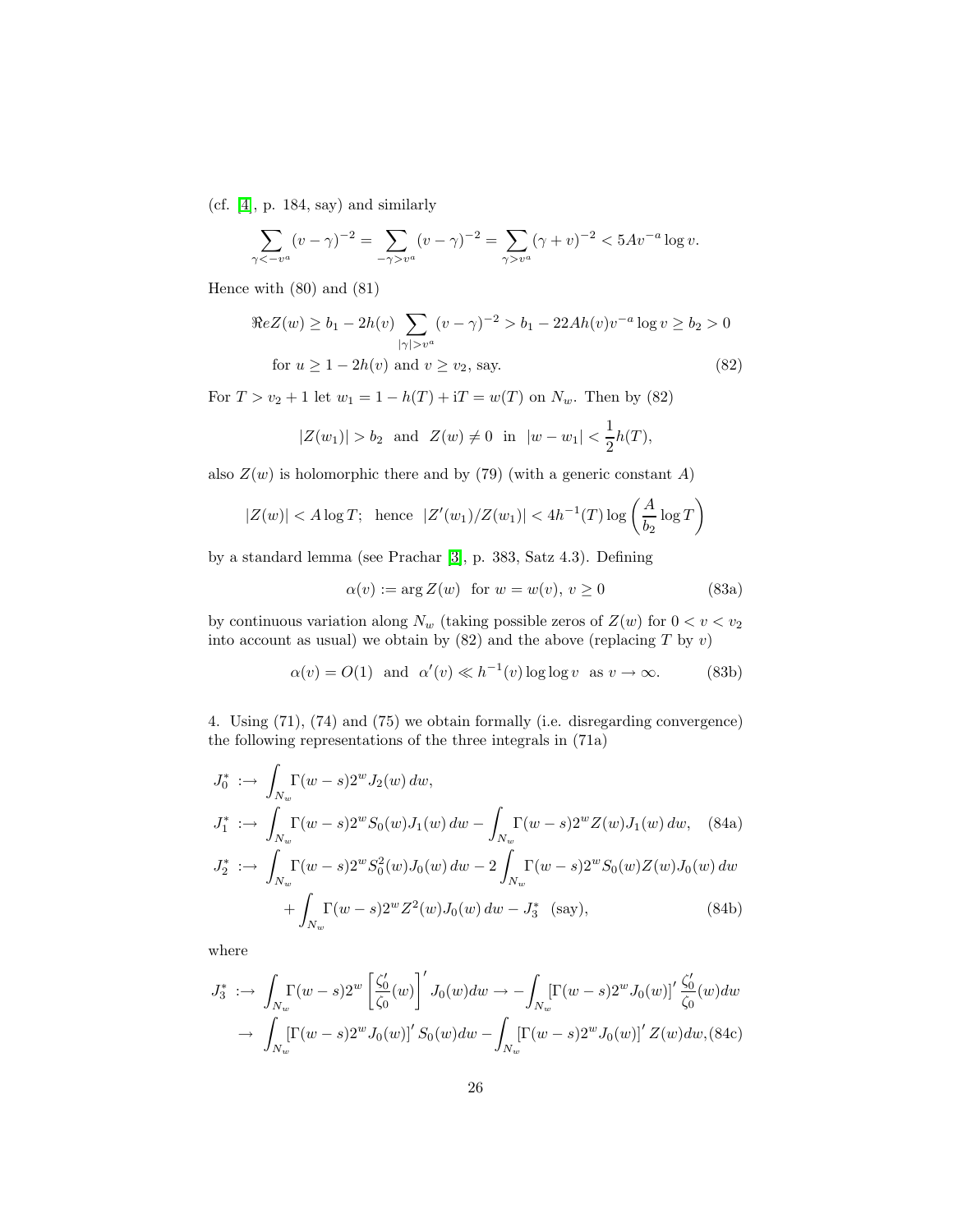noting that

$$
\lim_{w=w(v)\to\pm i\infty} \Gamma(w-s)2^w J_0(w)\zeta_0'(w)/\zeta_0(w) = 0, \text{ by (72)}.
$$

To show the actual existence of  $J_k^*$ ,  $(k = 0, 1, 2)$  it suffices to prove convergence of every integral appearing in (84a,b,c). For this we still need to study the  $J_k(w)$ defined in (71) using (69a,b); where for  $P(w, z)$  we now use

$$
P = P(w, z) = \sum_{n}^{\infty} \mu(n) g(n, w) g(n, z),
$$
  

$$
g(n, z) := \prod_{p \mid n} (p^{z} - 1)^{-1}, \quad (u, x > 0, u + x > 1)
$$
 (85)

from (5). Then

$$
|g(n,z)| = n^{-x} \prod_{p|n} |1-p^{-z}|^{-1} \le n^{-x} \prod_{p|n} (1-p^{-x})^{-1} \le n^{-x} \prod_{p|n} (1-3^{-x})^{-1} = n^{-x}b^n
$$

where  $b = (1-3^{-x})^{-1} > 1$  and r is the number of primes dividing n. The Prime Number Theorem yields  $r < c \log m / \log \log m$ , if m is the product of the first r primes. Thus  $m \leq n$  and for  $x \geq x_0 > 0$ 

$$
|g(n,z)| < n^{-x}b^{c\log n/\log\log n} = n^{-x+c\log b/\log\log n} \ll n^{-x+o(1)} \quad \text{as } n \to \infty.
$$
\n(85a)

This implies that the series in (85) conv. abs. & uniformly resp.  $(v, y)$  in  $\mathbb{R}^2$ , if  $u \geq 1/2$  &  $x \geq 3/4$  say, (where it is used in the following) and that P' and P'' of (69b) can be similarly represented by termwise differentiating the series for P.

We obtain from (71), (69a) and (85) by allowed termwise integration

$$
J_0(w) = \int_{N_z}^* B_0 Q \, dz = \int_{N_z}^* P(w, z) f(z) Q \, dz = \sum_n^* \mu(n) g(n, w) q_0(n, w; s)
$$
\n(86)

with

$$
q_0(n, w; s) := \int_{N_z}^* g(n, z) f(z) Q(w, z; s) dz \quad \text{on } N_w \tag{86a}
$$

and with  $Q$  from (70), observing (85a) and that  $7/8 < x < 1$  on  $N_z$ . Also from (85)  $g(1, z) = 1$ ,  $g'(1, z) = g''(1, z) = 0$ , and for odd  $n > 1$ 

$$
g'(n, z) = -g(n, z) \sum_{p|n} \frac{\log p}{1 - p^{-z}},
$$
  

$$
g''(n, z) = g(n, z) \left[ \left( \sum_{p|n} \frac{\log p}{1 - p^{-z}} \right)^2 + \sum_{p|n} \frac{p^{-z} \log^2 p}{(1 - p^{-z})^2} \right];
$$
(87)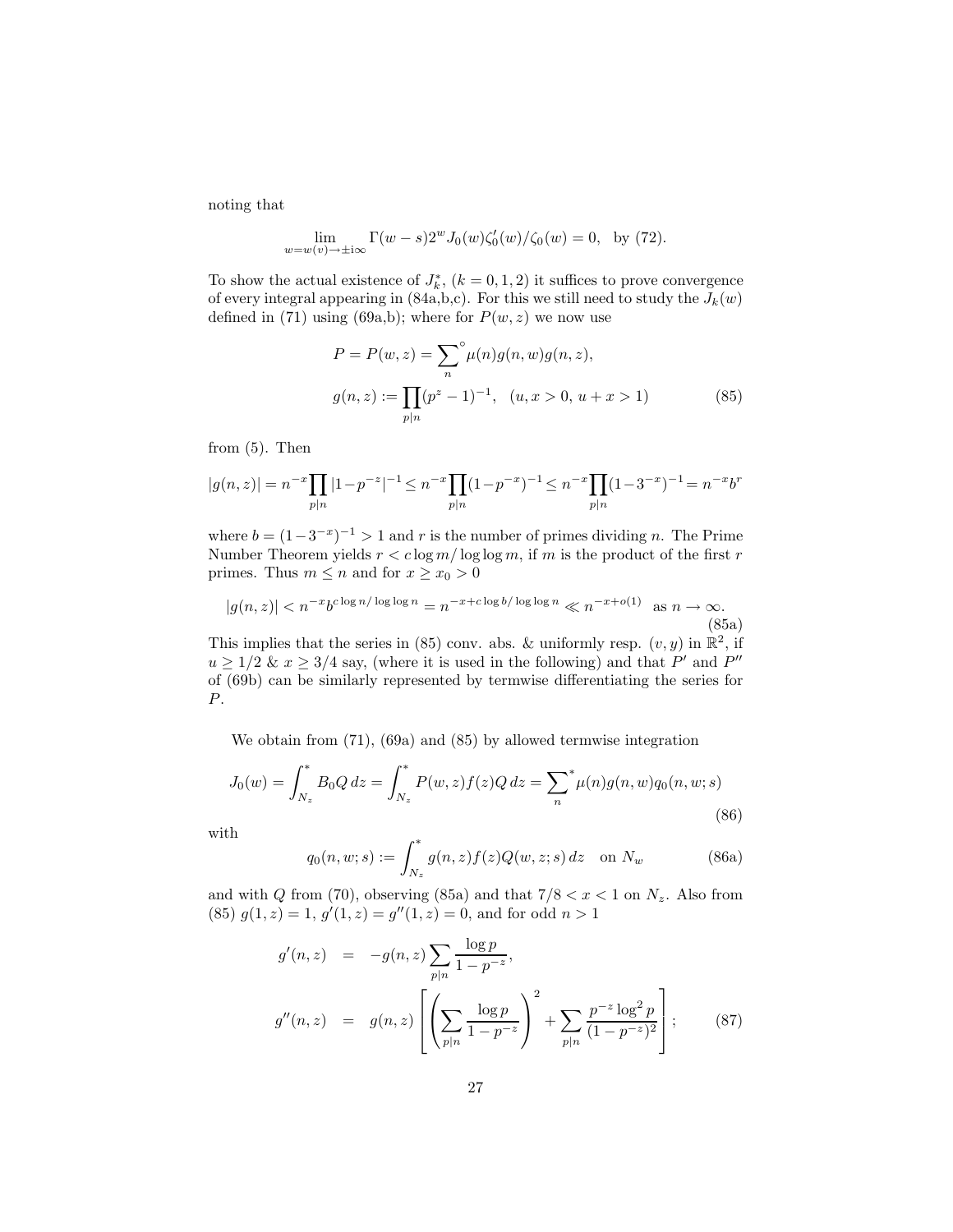i.e. for  $x \geq x_0 > 0$  and  $n \gg 1$ , as in the derivation of (85a)

$$
|g'(n, z)| \leq n^{-x} b^{r+1} \log n \ll n^{-x+o(1)},
$$
  
\n
$$
|g''(n, z)| \leq n^{-x} b^{r+2} [1 + 3^{-x}] \log^2 n \ll n^{-x+o(1)}.
$$
 (87a)

From (71) and (69a) also

$$
J_1(w) = 2 \int_{N_z}^* (Pf'(z) + P'f(z))Q dz,
$$
  
\n
$$
J_2(w) = \int_{N_z}^* (Pf''(z) + 2P'f'(z) + P''f(z))Q dz;
$$

and with (69b) and (85) we obtain by termwise integration

$$
J_k(w) = e_k \sum_{n}^{\infty} \mu(n) \sum_{j=0}^{k} {k \choose j} g^{(j)}(n, w) q_{k-j}(n, w; s),
$$
  

$$
e_k := {2 \choose k}, \ (k = 0, 1, 2)
$$
 (88)

with

$$
q_k(n, w; s) := \int_{N_z}^* [g(n, z) f(z)]^{(k)} Q(w, z; s) dz \text{ on } N_w, (1/2 \le \sigma < 3/4); (88a)
$$

justified by (85a) and (87a) for  $1/2 \le u \le 1$ , say; and including (86). Here we insert Q from (70), split the cosine and obtain with  $\tilde{C}(w)$  from Lemma 4

$$
q_k(n, w; s) = \pi^{2s-w} \left[ e^{\frac{i\pi w}{2}} q_k^+(n, w; s) + e^{-\frac{i\pi w}{2}} q_k^-(n, w; s) \right]
$$
(89)

with

$$
q_k^{\pm}(n, w; s) := \frac{1}{2} \int_{N_z}^* \pi^{-z} [g(n, z) f(z)]^{(k)} \zeta_2(z) e^{\mp \frac{i\pi z}{2}} \Gamma(z - s) \tilde{C}(z + w - 2s) dz,
$$
\n(89a)

and correspondingly from (88)

$$
J_k(w) = \pi^{2s-w} \left[ e^{\frac{i\pi w}{2}} J_k^+(w) + e^{-\frac{i\pi w}{2}} J_k^-(w) \right] \text{ on } N_w, (k = 0, 1, 2)
$$
 (90)

with

$$
J_k^{\pm}(w) := e_k \sum_{j=0}^k {k \choose j} \sum_n^{\infty} \mu(n) g^{(j)}(n, w) q_{k-j}^{\pm}(n, w; s), \quad (1/2 \le \sigma < 3/4). \tag{90a}
$$

We obtain from (89a) by (85a), (87a), (74) and Lemma 4

$$
q_k^{\pm}(n, w; s) \ll n^{-7/8} \int_{-\infty}^{\infty} h^{-k}(y)(1 + |y - t|)^{-h(y)} (1 + |y + v - 2t|)^{-2} h^{-1}(y) dy
$$
  

$$
\ll n^{-7/8} \int_{-\infty}^{\infty} (1 + |y|)^{-2} dy \ll n^{-7/8}, \text{ unif. on } 1/2 \le u \le 1; \quad (91)
$$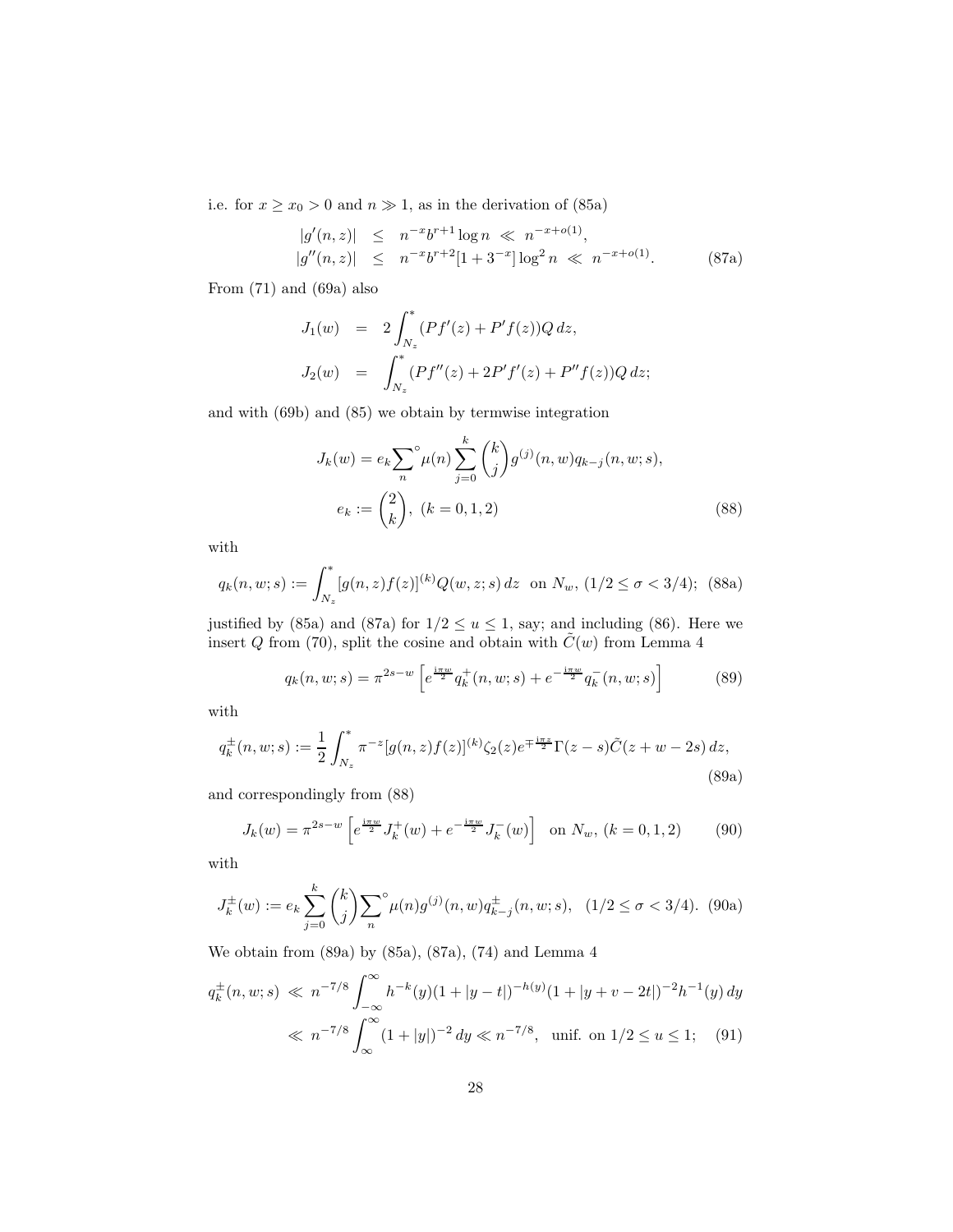and from the form of  $\tilde{C}'(w)$  follows that also

$$
[q_0^{\pm}(n, w; s)]' \ll n^{-7/8}, \text{ unif. on } 1/2 \le u \le 1. \tag{91a}
$$

There from (90a) and (87a) for  $k = 0, 1, 2$ 

$$
J_k^{\pm}(w) \& [J_0^{\pm}(w)]' \ll \sum_k^{\circ} n^{-u+\epsilon-7/8} \ll A \quad \text{on } N_w,\tag{92}
$$

the respective series converging abs. & unif. there, since  $7/8 < u < 1$  on  $N_w$ .

5. To circumvent the difficulty of deriving useful estimates for  $\arg J_k^{\pm}(w)$  and its derivative along  $N_w$ , we plan to use the series of  $(90a)$  in  $(90)$  and  $(84a,b)$ and prove the existence of the infinite integrals there by justifying termwise integration. This requires besides (85a), (87a) and (91) only a determination of  $\arg g^{(j)}(n,w)$  &  $\arg q_j^{\pm}(n,w;s)$ ,  $(j=0,1,2)$  and their derivatives on  $N_w$ .

Let again  $n \geq 3$  be odd & squarefree and  $w = w(v) = 1 - h(v) + iv$ ,  $(v \geq 0)$ on  $N_w$ . Then  $u > 7/8$ ; and by (85) for the principal branch of the logarithms

$$
\log g(n, w) + w \log n = -\sum_{p|n} \log(1 - p^{-w}) \ll r \log b_0, \quad (r := \sum_{p|n} 1)
$$

uniformly on  $u \geq 3/4$ , where  $r < c \log n / \log \log n$  [as for (85a)] and

$$
b_0 = (1 - 3^{-3/4})^{-1} < 2;
$$

since

$$
|\log(1 - p^{-w})| \le \sum_{k=1}^{\infty} \frac{1}{k} p^{-ku} = -\log(1 - p^{-u}) \le \log(1 - 3^{-u})^{-1} \le \log b_0.
$$

Also

$$
|g'(n, w)/g(n, w) + \log n| = \left| \sum_{p|n} \frac{p^{-w} \log p}{1 - p^{-w}} \right| \le b_0 \sum_{p|n} p^{-u} \log p
$$
  

$$
\ll \sum_{p|n} p^{-1/2} < \sum_{j=1}^r j^{-1/2} < 2r^{1/2} \text{ on } u > 3/4.
$$

Hence we obtain for

$$
\beta(v) = \beta(n, v) := \arg g(n, w) \text{ on } N_w \text{ with } \beta(n, 0) := 0 \tag{93}
$$

that

$$
|\beta(v) + v \log n| < r \ \& \ |\beta'(v) + \log n| < 2r^{1/2}, \ r < c \log n / \log \log n, \ (n \gg 1). \tag{93a}
$$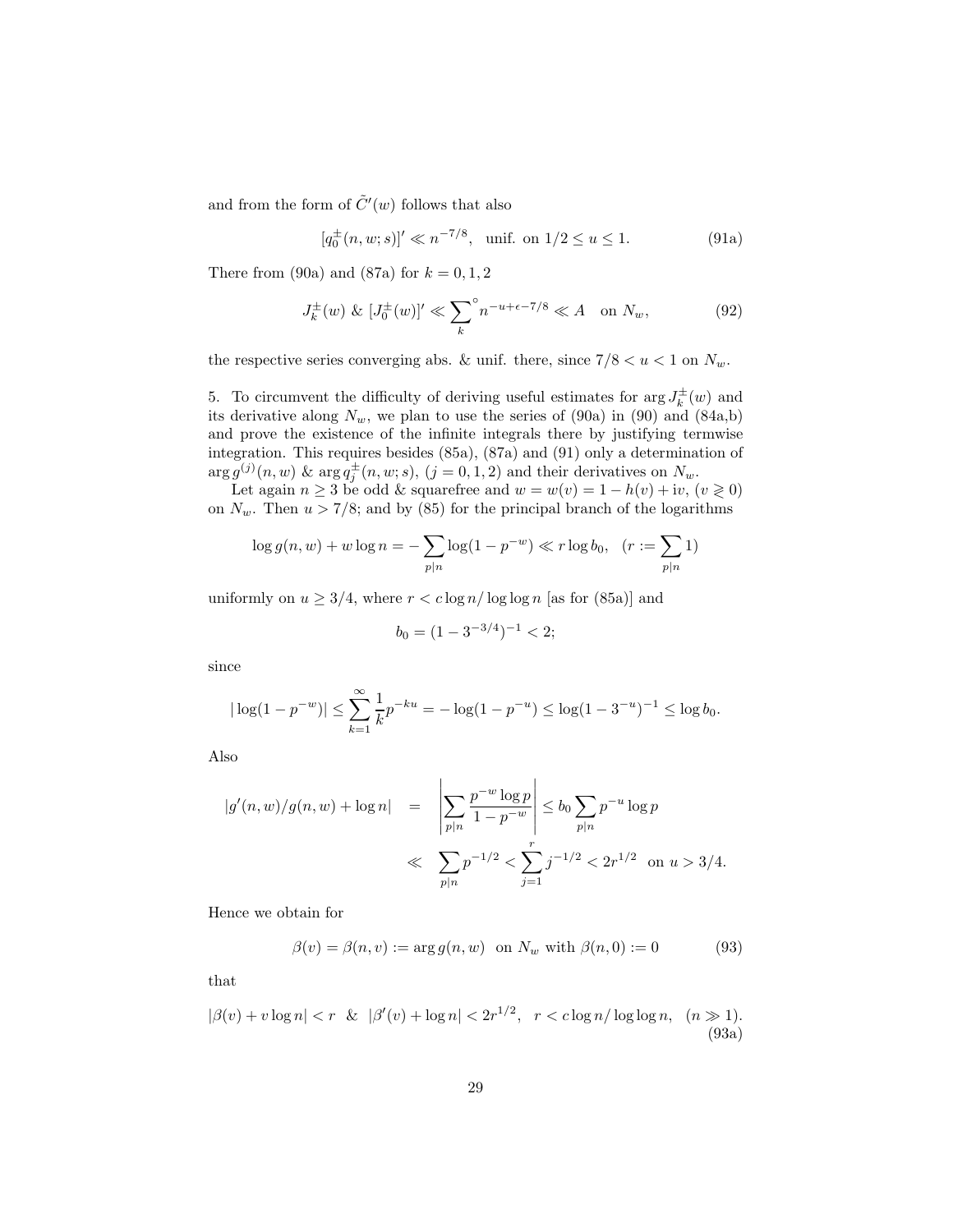Next by (87) for  $j=1,2$ 

$$
\beta_j(v) := \arg \left[ (-1)^j g^{(j)}(n, w) \right] = \beta(v) + \arg S_j(n, w) \text{ on } w = w(v) \quad (94)
$$

with

$$
S_1(n, w) := \sum_{p \mid n} \frac{\log p}{1 - p^{-w}}, \quad S_2(n, w) := S_1^2(n, w) - S_1'(n, w). \tag{94a}
$$

For  $v = 0$  we have  $S_j(n, u) > 0$  and  $\arg S_j(n, u) = 0$ ;  $(u > 0)$ . Next

$$
|\arg(1-p^{-w})| \leq |\log(1-p^{-w})| \leq \log b_0 < 0.6 < \pi/5
$$
,  $(u > 3/4)$ 

and

$$
\Re e(1 - p^{-w})^{-1} \ge |1 - p^{-w}|^{-1} \cos \frac{\pi}{5} \ge \frac{4}{5} (1 + p^{-w})^{-1} \ge \frac{4}{5} (1 + 3^{-3/4})^{-1} > 1/2,
$$

hence

$$
|\arg S_1(n, w)| < \pi/5
$$
 and  $|S_1(n, w)| \ge \Re e S_1(n, w) > \frac{1}{2} \log n$  on  $u > 3/4$ . (95a)

Also

$$
|S_1'(n, w)| < b_0^2 \sum_{p|n} p^{-u} \log^2 p \ll \sum_{p|n} p^{-a} < \sum_{j=1}^r p_j^{-a} \ll r^{1-a} < \frac{1}{2} (\log n)^{1/2}
$$
\n(95b)

with  $a = 1/2 < u - 1/4$  (say) and r as before. Thus  $|S'_1(n, w)/S_1(n, w)| <$  $(\log n)^{-1/2}$  and by (94)

$$
|\beta_1(v) - \beta(v)| < \pi/5 \ \& \ |\beta_1'(v) - \beta'(v)| < (\log n)^{-1/2} \ \text{for} \ n \gg 1 \ \& v \ \text{in} \ \mathbb{R}. \tag{96}
$$

Next, by (95a)

$$
|\arg S_1^2(n, w)| < 2\pi/5
$$
,  $\Re e S_1^2(n, w) > |S_1^2(n, w)| \cos \frac{2\pi}{5} > \frac{1}{12} \log^2 n$ 

and so by (94a) & (95b) for  $n \gg 1$ 

$$
|S_2(n, w)| \ge \Re e S_2(n, w) > \frac{1}{12} \log^2 n - (\log n)^{1/2} > \frac{1}{13} \log^2 n. \tag{97}
$$

Also, similar to (95b)

$$
S_1''(n, w) = \sum_{p|n} \frac{1 + p^{-w}}{(1 - p^{-w})^3} p^{-w} \log^3 p \ll 2b_0^3 \sum_{p|n} p^{-u} \log^3 p \ll r^{1/2} < (\log n)^{1/2}
$$
\n(98)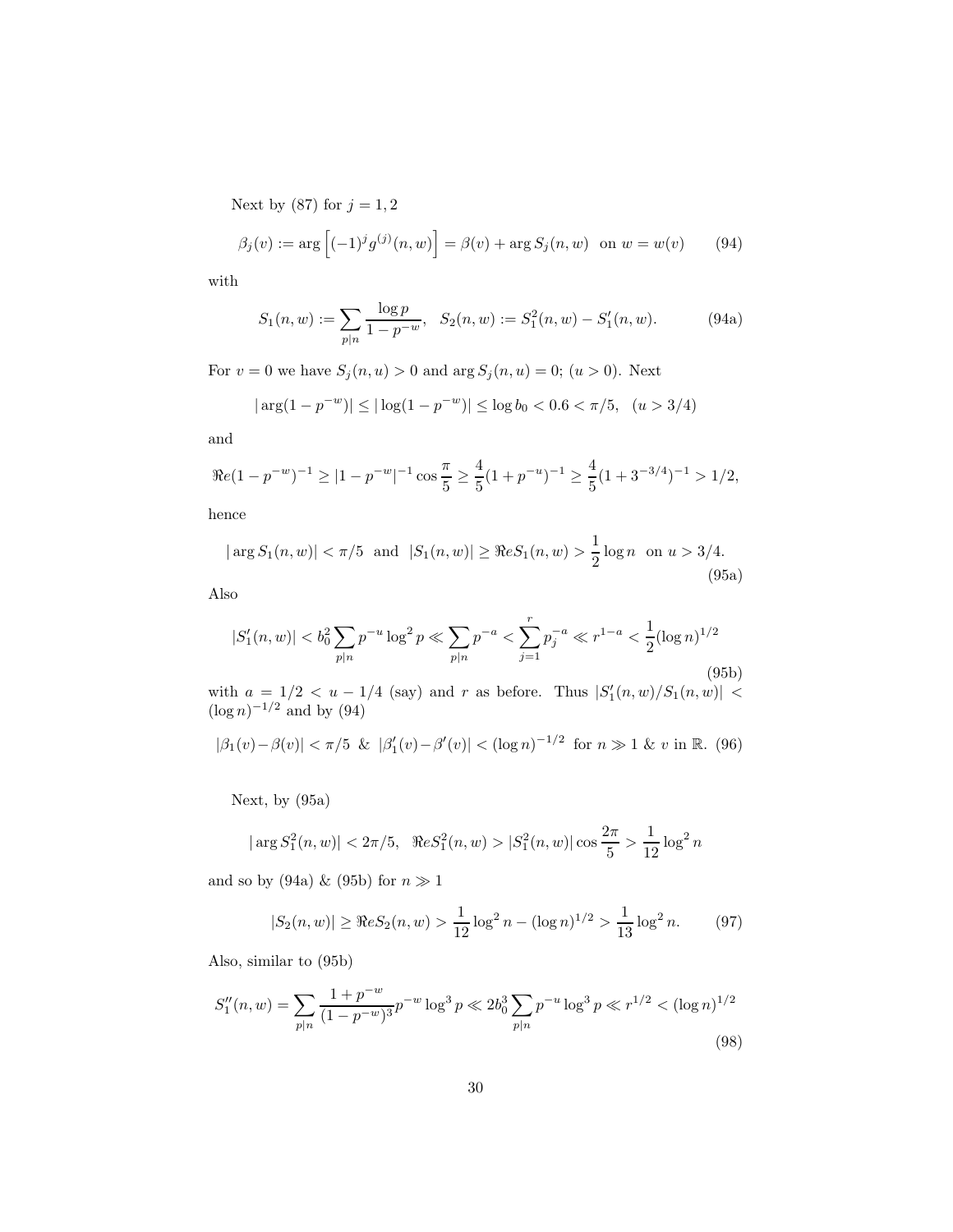for  $n \gg 1 \& u > 3/4$ . Now from (94a)

$$
|S'_2(n, w)| \leq 2|S_1(n, w)S'_1(n, w)| + |S''_1(n, w)|
$$
  

$$
< 2b_0 \log n \cdot r^{1/2} + (\log n)^{1/2} < 5r^{1/2} \log n
$$

by (95b) & (98), and then by (97)  $|S'_2(n,w)/S_2(n,w)| < (\log n)^{-1/2}$  for  $n \gg 1$ &  $u > 3/4$ , since  $r \ll \log n / \log \log n$ . Finally by (94) and (97)

$$
|\beta_2(v) - \beta(v)| < \pi/2 \ \& \ |\beta_2'(v) - \beta'(v)| < (\log n)^{-1/2} \ \text{for} \ n \gg 1 \ \& v \ \text{in} \ \mathbb{R}. \tag{99}
$$

6. Turning to the functions in (89a) we write generically

$$
q(w) := q_k^{\pm}(n, w; s) = \int_{N_z}^{\ast} Q(z)\tilde{C}(z + w - 2s) dz \text{ and } \tilde{q}(v) := q(w(v)) \quad (100)
$$

with

$$
Q(z) := Q_k^{\pm}(n, z; s) := \frac{1}{2} \pi^{-z} [g(n, z) f(z)]^{(k)} \zeta_2(z) e^{\mp \frac{i\pi z}{2}} \Gamma(z - s), \quad (100a)
$$

where s is in  $1/2 \leq \sigma < 3/4$  as always. By (91) we already have  $\tilde{q}(v) = O(1)$  as  $|v| \to \infty$ . To study  $\arg \tilde{q}(v)$  we consider

$$
\tilde{q}(v) - q(u) = \int_{N_z}^* Q(z) [\tilde{C}(z + w - 2s) - \tilde{C}(z + u - 2s)] dz, \ u = 1 - h(v). \tag{101}
$$

Here by Lemma 4

$$
[-] = 2iv[(1-z-w+2s)(1-z-u+2s)]^{-1} + iv \sum_{n=1}^{\infty} \frac{(i\pi)^{2n}}{(2n)!} [(2n+\tilde{z}-w)(2n+\tilde{z}-u)]^{-1}
$$
\n(101a)

with  $\tilde{z} = 1 - z + 2s$  for shorter notation. Now  $|Q(z)| < A \log^{-4}(3 + |y|)$  on  $N_z$ , certainly, and integrating termwise (justified by abs. conv.) we get

$$
\tilde{q}(v) = q(u) + 2ivA_0(v) + iv\sum_{n=1}^{\infty} \frac{(i\pi)^{2n}}{(2n)!} A_n(v),\tag{102}
$$

where

$$
A_n(v) := \int_{N_z}^* Q(z) [(2n + \tilde{z} - w)(2n + \tilde{z} - u)]^{-1} dz \text{ on } N_w.
$$
 (102a)

Since  $\Re e(\tilde{z} - u) = \Re e(\tilde{z} - w) = 1 - x + 2\sigma - u \ge h(y) + h(v) > 0$  on  $N_z$  for every  $w = w(v)$  and s in  $1/2 \le \sigma < 3/4$ , we find that

$$
E_n(v) := \int_{N_z}^{\infty} [(2n + \tilde{z} - w)(2n + \tilde{z} - u)]^{-1} dz = 0 \text{ for } n \ge 0 \& w = w(v).
$$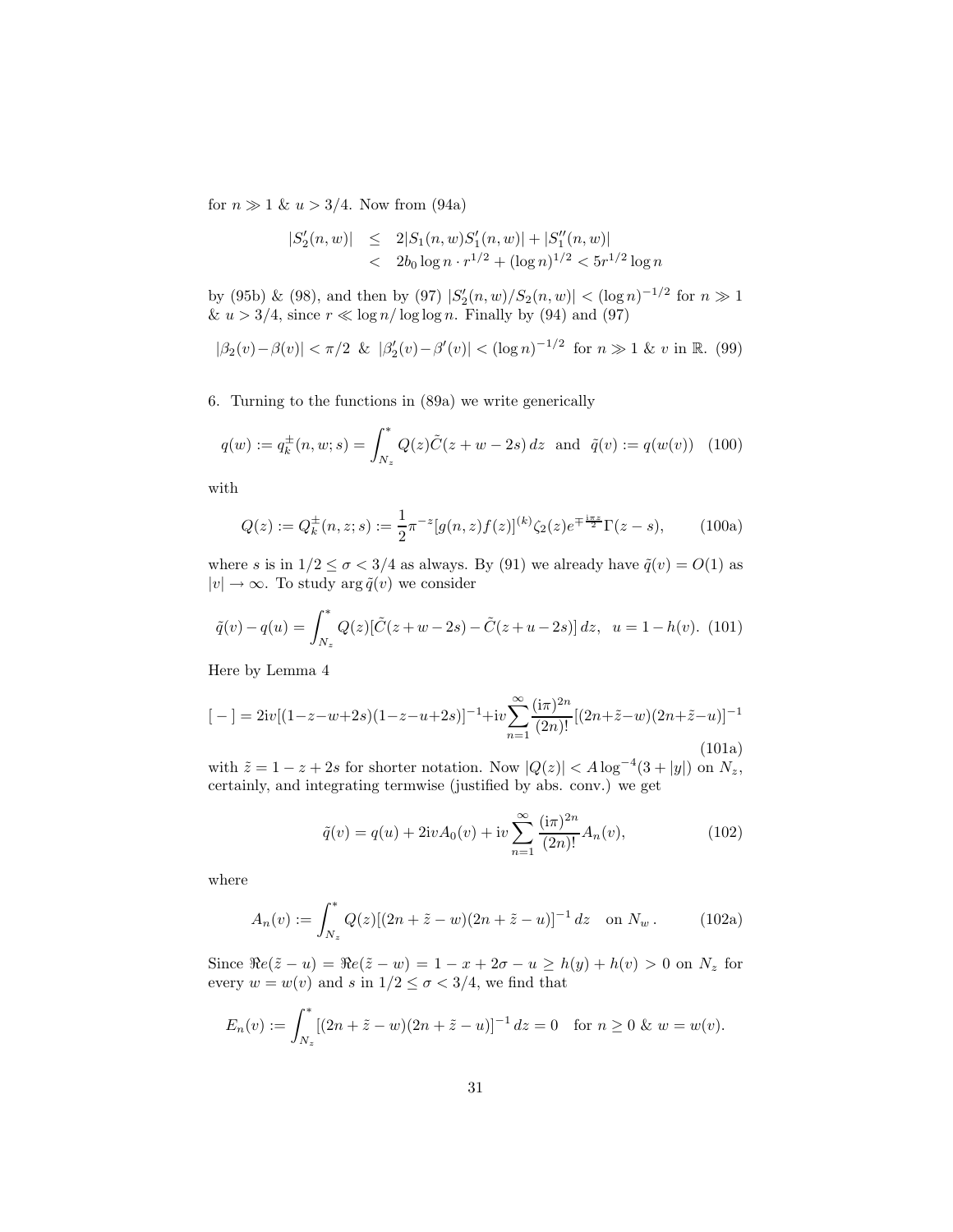Therefore with any constant K

$$
A_n(v) = KE_n(v) + A_n(v) = \int_{N_z}^{*} [K + Q(z)][(2n + \tilde{z} - w)(2n + \tilde{z} - u)]^{-1} dz; \tag{102b}
$$

and for instance

$$
A_0(v) = \frac{1}{2\pi} \int_{-\infty}^{\infty} [K + Q(z)] \frac{e^{i[\omega_1(y,v) + \omega_0(y,v)]}}{|(1 - z - w + 2s)(1 - z - u + 2s)|} dy, \ z = 1 - h(y) + iy
$$
\n(103)

where

$$
\omega_1(y, v) := \arctan[(y + v - 2t)/N] \& \omega_0(y, v) := \arctan[(y - 2t)/N]
$$
  
with  $N := 2\sigma - 1 + h(y) + h(v) > 0$  are both in  $(-\pi/2, \pi/2)$  (103a)

for every v in R. Taking  $K = 8A$  (say), so that  $K^{-1}|Q(z)| < 1/8$  in (102b) and (103), yields  $|\arg A_n(v)| < \frac{5}{4}\pi$  (amply) for every  $n \geq 0$  and v in  $\mathbb{R}$ . Also, each integral in (102a) represents a holomorphic function of w on  $N_w$ , and

$$
A_n(v) \ll \int_{-\infty}^{\infty} [(2n+|y+v|)(2n+|y|)]^{-1} dy < \frac{2}{n}
$$
 and  $A'_n(v) \ll n^{-2}$ ,  $(n > 0)$ 

uniformly on  $N_w$ . Thus the series in (102) conv. abs. and unif. on R and so does the termwise differentiated series. Setting

$$
\psi(v) := \arg \tilde{q}(v) \quad \text{for} \quad v \geq 0 \quad \text{with} \quad -\pi < \arg \tilde{q}(0) \leq \pi,\tag{104}
$$

we obtain from (102) and the foregoing (by geometric addition of the vectors  $(-1)^n \frac{\pi^{2n}}{(2n)!} A_n(v)$  in  $\mathbb{C}$ , say) that

$$
\psi(v) = O(1) \quad \text{and} \quad \psi'(v) = O(1) \quad \text{as } |v| \to \infty; \tag{104a}
$$

the last also since  $\tilde{q}'(v)/\tilde{q}(v) = O(1)$  for  $v \to \pm \infty$ , as implied by differentiating in (102). We still need to consider [for  $J'_0(w)$  in (84c) by (90a)]

$$
\psi_1(v) := \arg[q_0^{\pm}(n, w; s)]' \text{ on } N_w \text{ with } -\pi < \psi_1(0) \le \pi. \tag{105}
$$

This amounts to dealing with

$$
q'(w) = \int_{N_z}^{*} Q(z)\tilde{C}'(z+w-2s) dz \text{ on } N_w
$$
 (100b)

in the notation of (100) & (100a) for  $k = 0$ . Calculating  $q'(w) - q'(u)$  (f.i. by differentiating in  $(101a)$  by z) we obtain analogues of  $(102)$  and  $(102b)$  etc., and again these lead to

$$
\psi_1(v) = O(1)
$$
 and  $\psi'_1(v) = O(1)$  as  $|v| \to \infty$ . (105a)

We note that the estimates in  $(104a) \& (105a)$  are uniform regarding the parameter *n* occurring in (100) & (105).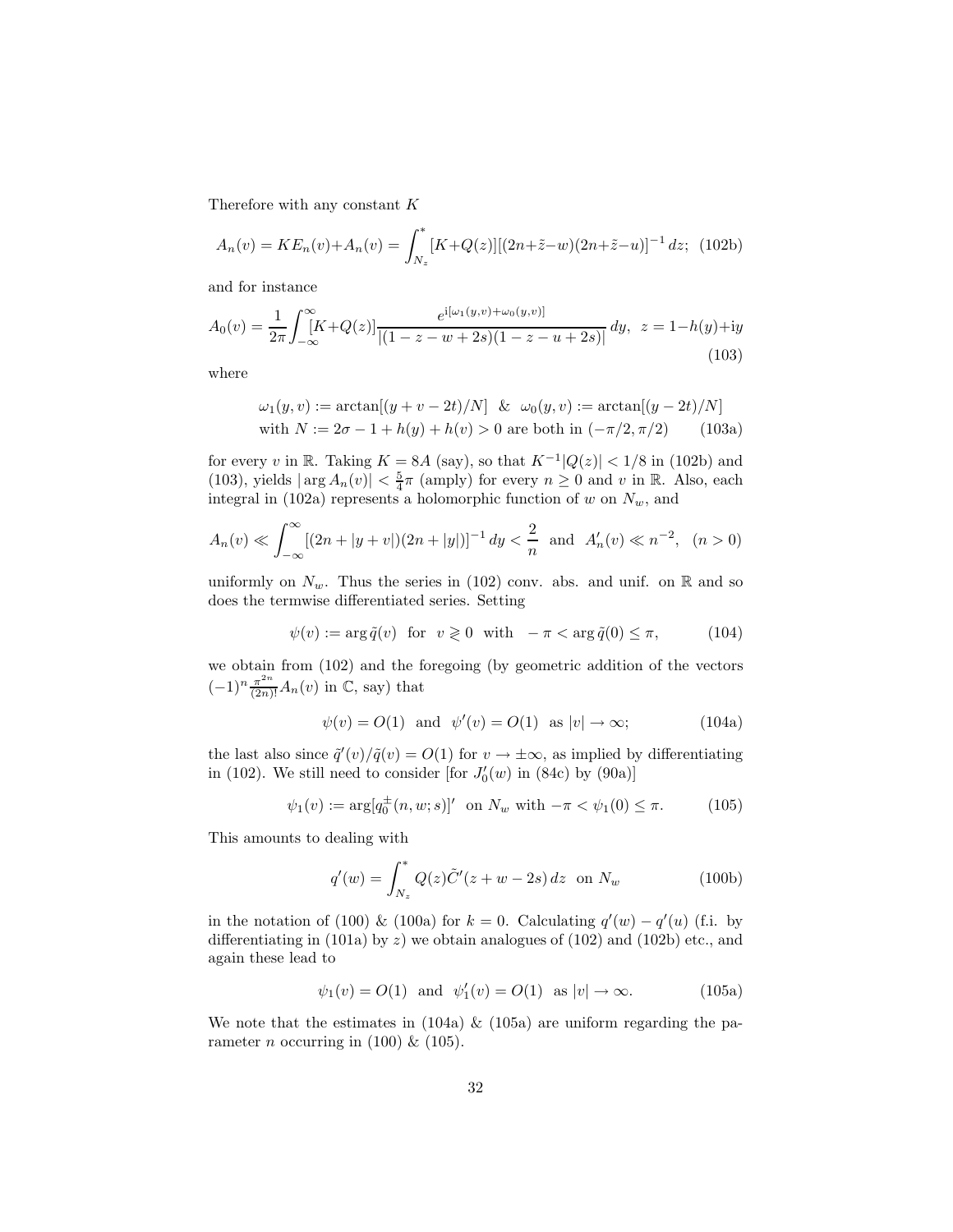7. We return to proving convergence of the infinite integrals in (84a,b,c). Since the proof is substantially the same for all these integrals, we consider just the second integral in (84b) as a model case and write

$$
J_{22}^* := \int_{N_w} \Gamma(w - s) 2^w S_0(w) Z(w) J_0(w) dw =: \int_{N_w} F_{22}(w) J_0(w) dw \text{ say,}
$$
\n(106a)

and

$$
-iJ_{22}^{*} = \lim_{T \to \infty} \int_{0}^{T} F_{22}(w)J_{0}(w) dv + \lim_{T \to \infty} \int_{0}^{T} F_{22}(\bar{w})J_{0}(\bar{w}) dv \text{ with } w = w(v),
$$
\n(106b)

if the limits exist. By (90)

$$
\pi^{-2s} \int_0^T F_{22}(w) J_0(w) \, dv = \int_0^T F_{22}^+(w) J_0^+(w) \, dv + \int_0^T F_{22}^-(w) J_0^-(w) \, dv, \quad w = w(v) \tag{107a}
$$

and by (90a) & (92)

$$
\int_0^T F_{22}^{\pm}(w)J_0^{\pm}(w) dv = \sum_n^{\circ} \mu(n) \int_0^T F_{22}^{\pm}(w)g(n,w)q_0^{\pm}(n,w;s) dv, \qquad (107b)
$$

where

$$
F_{22}(w) := \Gamma(w - s)2^w S_0(w) Z(w) \& F_{22}^{\pm} := F_{22}(w) \pi^{-w} e^{\pm \frac{i\pi w}{2}}, \quad (107c)
$$

and s is in  $1/2 \le \sigma < 3/4$  as always. Rewriting the last integrals in (107b) as

$$
J_{22}^{\pm}(n,T) = \int_0^T r(n,v)e^{i\phi(n,v)} dv, \quad (n \text{ odd } \& \text{ squarefree})
$$
 (108)

with

$$
r(n, v) := |F_{22}^{\pm}(w)g(n, w)q_0^{\pm}(n, w; s)| \&\phi(n, v) := \arg F_{22}^{\pm}(w) + \beta(v) + \psi(v) \text{ on } N_w
$$
\n(108a)

using (93) and (100) & (104); we have by (85a) & (91) and by (77) & (79)

$$
r(n, v) \ll n^{-7/4} e^{\frac{\pi v}{2}} |\Gamma(w - s)S_0(w)Z(w)|
$$
  
\n
$$
\ll n^{-7/4} (1 + |v - t|)^{-h(v)} \log^2(2 + v)
$$
  
\n
$$
\ll n^{-7/4} e^{-c[\log(2 + v)]^{1/5}} \log^2(2 + v),
$$
  
\nuniformly for  $n > 1$  &  $v > 1$ . (109)

Also, from (108a) & (107c) and with (78) & (83a)

$$
\phi(n, v) = \gamma(v) - v \log \frac{\pi}{2} \pm \frac{\pi u}{2} + \alpha_0(v) + \alpha(v) + \beta(v) + \psi(v), \tag{110}
$$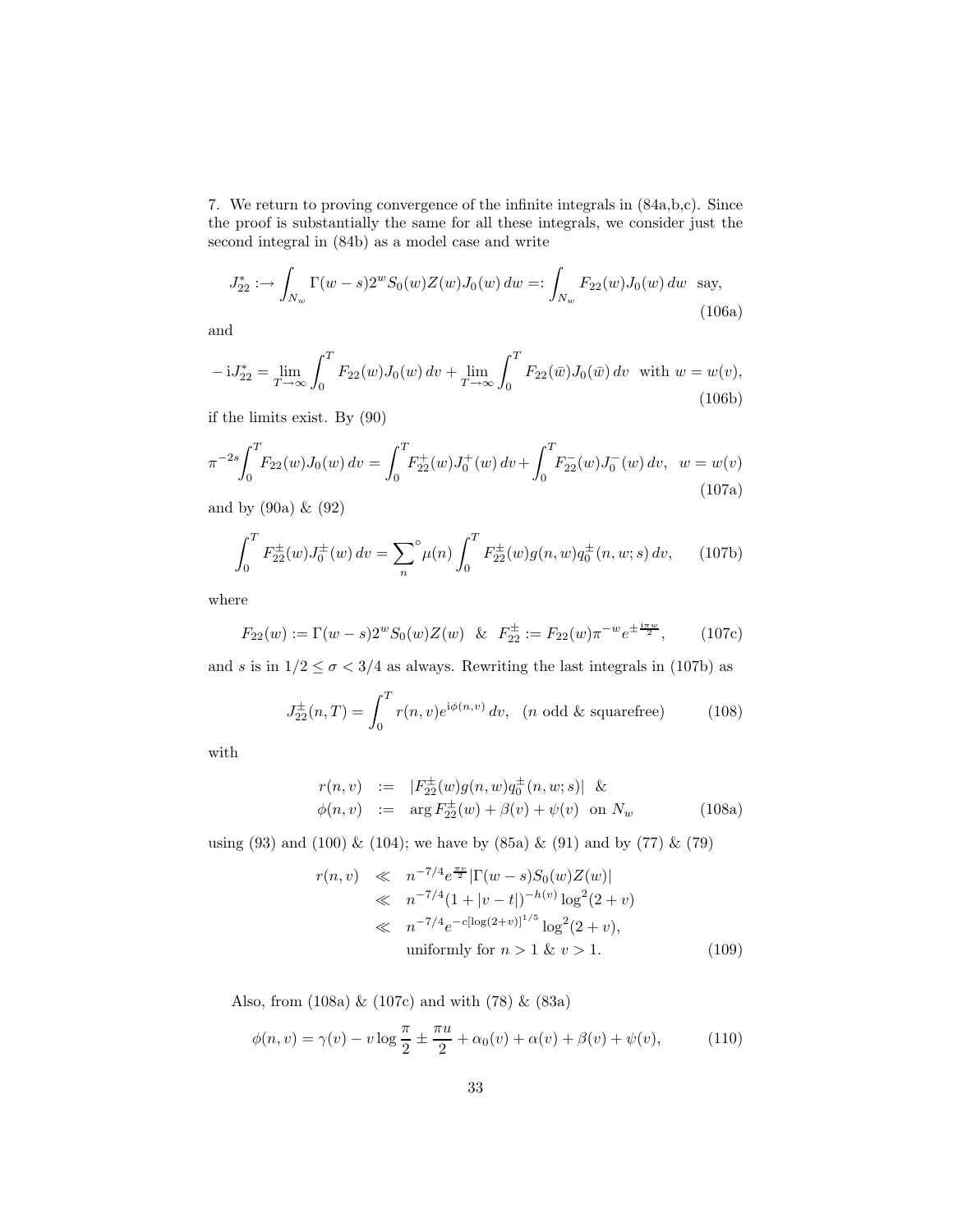where

$$
\gamma(v) := \arg \Gamma(w - s) \quad \text{on } w = w(v) \text{ is given in (73).} \tag{110a}
$$

Additionally, by (78) for  $\alpha_0'$ , (83b) for  $\alpha'$ , (93a) for  $\beta'$  and (104a) for  $\psi'$ 

$$
\begin{array}{rcl}\n\phi'(n,v) & = & \log v - O(1) - o(1) - O(h^{-1}(v) \log \log v) - \log n - o(\log n)^{1/2} \\
& = & \left[1 - O(\log v)^{-1/6}\right] \log v - \left[1 + O(\log n)^{-1/2}\right] \log n \tag{111}\n\end{array}
$$

for  $n \gg 1$  &  $v \gg 1$ , and the *O*-estimates are uniform in *n* & *v*. This shows that  $\phi(n, v)$  is dominated by  $\gamma(v)$  and that  $\phi'(n, v)$  for  $v \gg 1$  is monotonically increasing and so equals zero at most once, say at  $v^*$ ; where  $v^* = n^{1+\nu(n)}$  with  $\nu(n) = O(|\log n|^{-1/6})$  as  $n \to \infty$ .

Next we need lower bounds for  $|\phi'(n,v)|$  away from  $v^*$ . Let  $v_1 = v^*(1-\delta)$  and  $v_2 = v^*(1+\delta)$  with  $\delta = (v^*)^{-1/2} < 1/2$ . Taking  $N_0 \gg 1$  such that for  $n \ge N_0$ &  $v_1 \le v \le v_2$  the O-terms in (111) are less than 1/4 and also  $\nu(n) < 1/4$ , we obtain from (111) in simplified notation, since  $\phi'(n, v^*) = 0$ 

$$
\phi'(n, v_1) = (1 - O_1) \log v^* + (1 - O_1) \log(1 - \delta) - (1 + O) \log n < 0;
$$

i.e.

$$
|\phi'(n, v_1)| \ge \frac{1}{2} |\log(1 - \delta)| \ge \frac{1}{2}\delta, \quad v_1 = v^*(1 - \delta); \tag{112a}
$$

and

$$
\begin{array}{rcl}\n\phi'(n, v_2) & = & (1 - O_2) \log v^* + (1 - O_2) \log(1 + \delta) - (1 + O) \log n \\
& \geq & \frac{1}{2} \log(1 + \delta) \geq \frac{1}{3} \delta, \quad v_2 = v^*(1 + \delta),\n\end{array} \tag{112b}
$$

where

$$
v^* \delta = (v^*)^{1/2} < n^{5/8}
$$
 and  $n \ge N_0 \gg 1$ , ( $N_0$  an absolute const.). (112c)

For  $n < N_0$  and  $v \ge N_0^2$  say, we obtain from (111), if  $N_0$  is sufficiently large,

$$
\phi'(n,v) > \frac{3}{4}\log N_0^2 - O(1) - \frac{5}{4}\log N_0 > \frac{1}{8}\log N_0;
$$

i.e.

$$
\phi'(n, v) > 1 \quad \text{for } 3 \le n < N_0 \, \& v \ge N_0^2. \tag{113}
$$

The preceding holds for  $\phi(n, v)$  of (108a) with odd squarefree n and yields **Lemma 7** Let  $v_0 = \frac{1}{2}N_0$  and  $\tilde{v} > N_0^2$  with a suitable constant  $N_0$ . Then

$$
\left| \int_{v_0}^{\tilde{v}} e^{i\phi(n,v)} dv \right| < N_0^2 + 22n^{5/8}, \quad \text{if } \mu(2n) \neq 0. \tag{114}
$$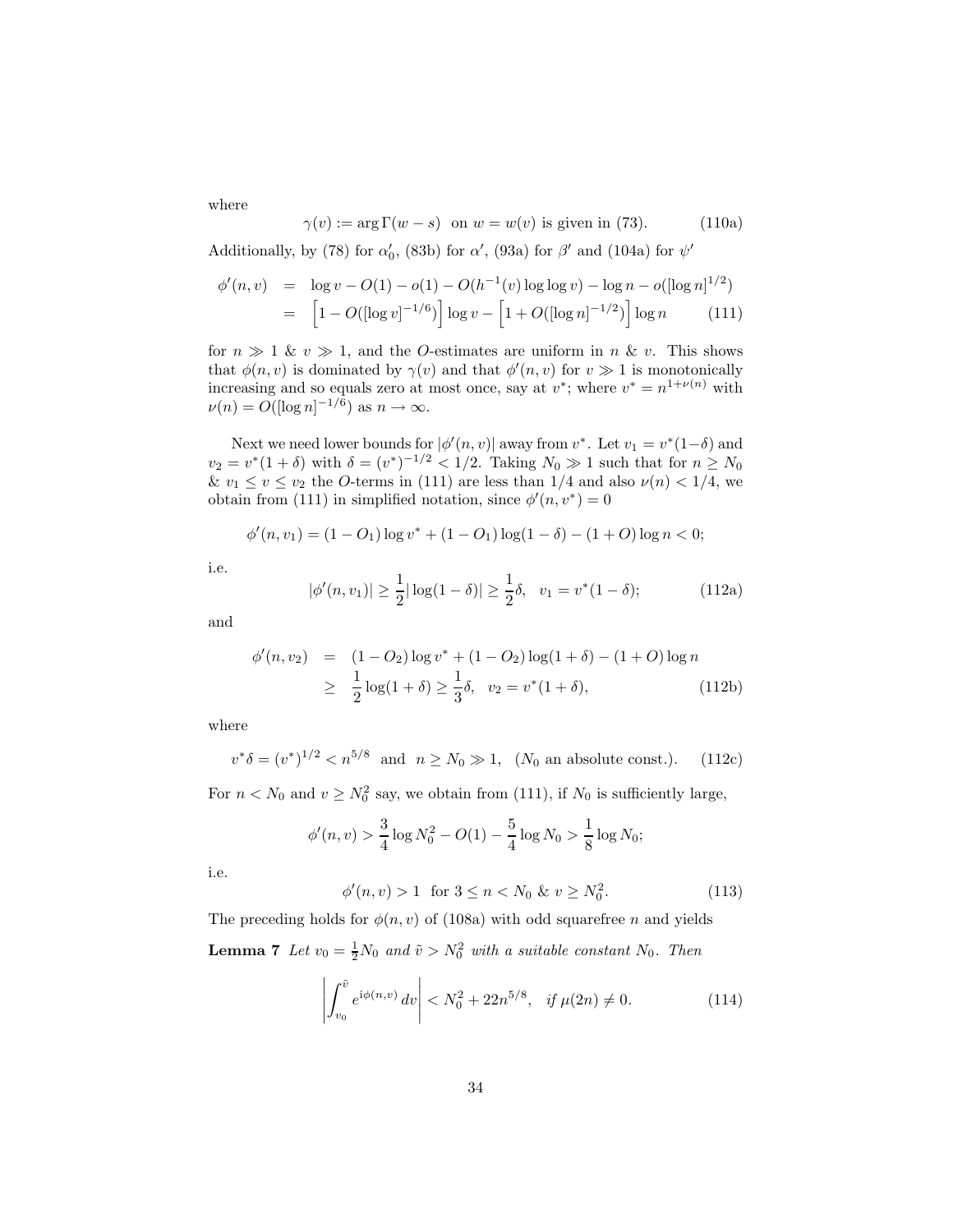**Proof:** First let  $n < N_0$ . Writing  $\phi = \phi(v) = \phi(n, v)$  we have

$$
\left| \int_{v_0}^{\tilde{v}} e^{i\phi} dv \right| \le N_0^2 - v_0 + \left| \int_a^{\tilde{v}} e^{i\phi} dv \right| \le N_0^2 - \frac{1}{2} N_0 + \tilde{K} \text{ say, with } a = N_0^2
$$

and

$$
\int_{a}^{\tilde{v}} \cos \phi \, dv = \int_{a}^{\tilde{v}} \frac{1}{\phi'(v)} \cos \phi(v) \cdot \phi'(v) \, dv
$$

$$
= \frac{1}{\phi'(a)} \left[ \sin \phi(b) - \sin \phi(a) \right], \quad (a < b \le \tilde{v})
$$

by the second mean-value theorem, since here  $\phi'(v) > 0$  by (113) and  $\phi'$  increases by (111). The same argument works for the sine-integral and so  $\tilde{K} < 4$  (for all  $\tilde{v} > N_0^2$ , since  $\phi'(a) = \phi'(n, N_0^2) > 1$ . Now let  $n \ge N_0$ . Then  $v_0 < N_0 - N_0^{1/2} \le N_0$  $n - n^{1/2} < v^* - (v^*)^{1/2} = v_1$  of (112a), and  $\phi'(v) = \phi'(n, v)$  remains negative, but increases as v varies from  $v_0$  to  $v_1$  and so does  $1/|\phi'(v)|$ . Considering for  $j = 0, 1, 2$  and with  $v_3 = \infty$ 

$$
K_j(x) := \int_{v_j}^x e^{i\phi(v)} dv \text{ for } v_j \le x \le v_{j+1}, \ K_j(x) := 0 \text{ elsewhere},
$$

we obtain by the second mean-value theorem

$$
\Re e K_0(x) = \int_{v_0}^x \frac{-1}{|\phi'(v)|} \cos \phi(v) \phi'(v) \, dv = \frac{1}{|\phi'(x)|} \left[ \sin \phi(v_0) - \sin \phi(x) \right]
$$

and so by (112a)

$$
|\Re eK_0(x)| \le \frac{2}{|\phi'(v_1)|} \le 4\delta^{-1}
$$
 and then  $|K_0(x)| \le 8\delta^{-1} < 8n^{5/8}$ 

by (112c). Since  $\phi'(v) > 0$  for  $v \ge v_2$  and  $1/\phi'(v)$  decreases with increasing v, we obtain similarly and with (112b)

$$
|K_2(x)| \le \frac{4}{\phi'(v_2)} \le 12\delta^{-1} < 12n^{5/8}. \quad \text{Clearly} \quad |K_1(x)| \le v_2 - v_1 < 2n^{5/8}.
$$

Now

$$
\left| \int_{v_0}^{\tilde{v}} e^{i\phi(v)} dv \right| \le |K_0(v_1)| + |K_1(v_2)| + |K_2(\tilde{v})| < 22n^{5/8},
$$

completing the proof of Lemma 7. We also employ

**Lemma 8** Let  $r(v)$  and  $\rho(v)$  of class  $C^1(v_0, \infty)$ ,  $0 \le r(v) < \rho(v)$  and  $\rho'(v) < 0$ for  $v > v_0 = \frac{1}{2}N_0$ ; and let  $\phi(v)$  in  $C^0(v_0, \infty)$  be such that

$$
\left| \int_{v_0}^x e^{i\phi(v)} dv \right| < K \quad \text{for } x > N_0^2. \quad \text{Then} \quad \left| \int_T^x r(v) e^{i\phi(v)} dv \right| < 4K\rho(T) \quad (115)
$$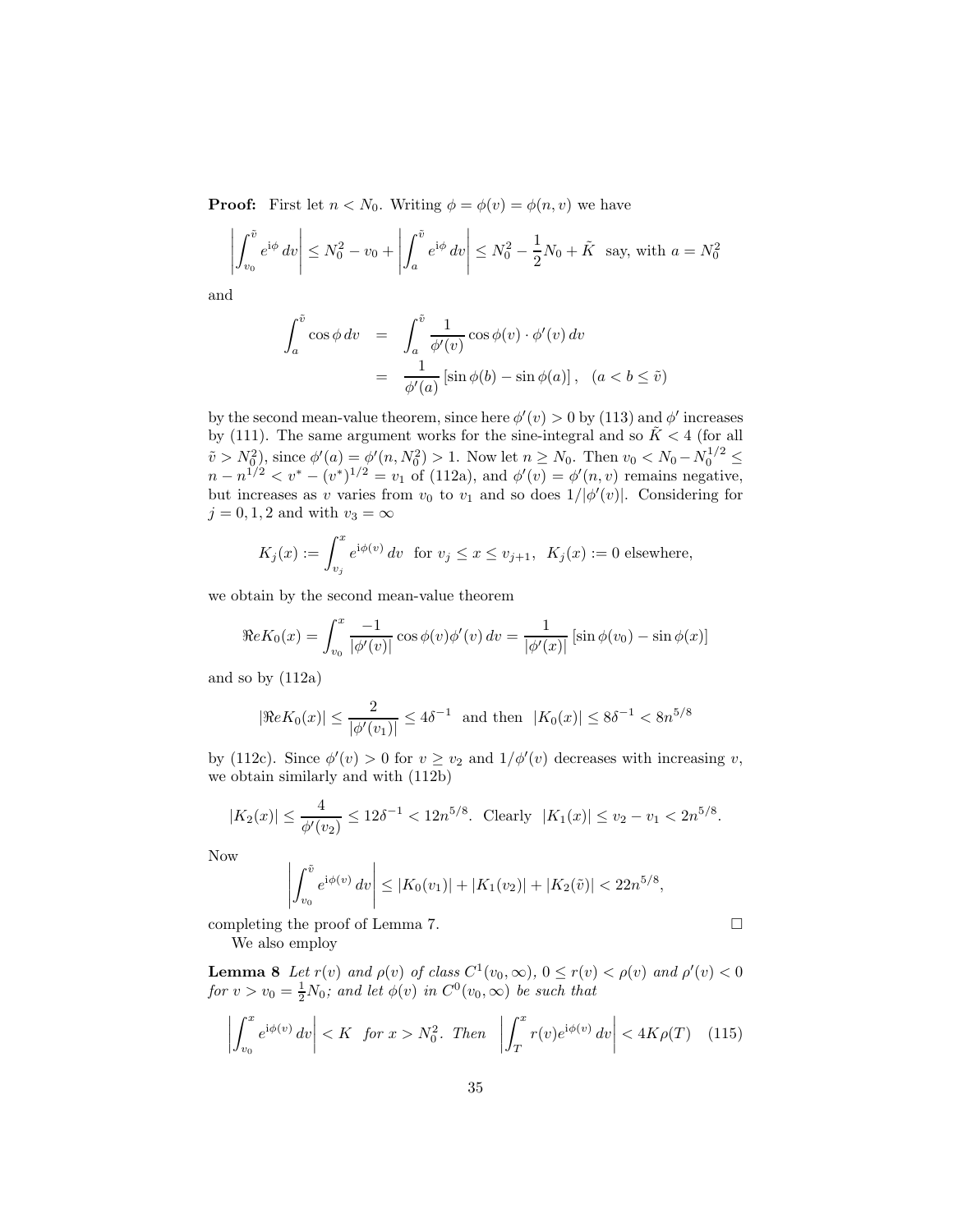whenever  $x > T > N_0^2$ . Especially, if also  $\rho(v) \to 0$  as  $v \to \infty$ , then

$$
\tilde{J}(T) := \int_{T}^{\infty} r(v)e^{i\phi(v)} dv \text{ exists and } |\tilde{J}(T)| \le 4K\rho(T). \tag{116}
$$

**Proof:** We have for  $x > T$ 

$$
\int_{T}^{x} r(v)e^{i\phi(v)} dv = r(x)\chi(x) - \int_{T}^{x} r'(v)\chi(v) dv \text{ with } \chi(x) := \int_{T}^{x} e^{i\phi(v)} dv.
$$
\n(117)

Also

$$
\chi(x) = \int_{v_0}^x e^{i\phi(v)} dv - \int_{v_0}^T e^{i\phi(v)} dv \text{ yields } |\chi(x)| < 2K, \text{ if } T > N_0^2.
$$

We introduce for  $v > N_0^2$ 

$$
r_0(v) := \begin{cases} r(v), & \text{if } C^* \\ 0, & \text{if } C \end{cases}, r_1(v) := \begin{cases} 0, & \text{if } C^* \\ \rho(v) - r(v), & \text{if } C \end{cases}, r_2(v) := \begin{cases} 0, & \text{if } C^* \\ \rho(v), & \text{if } C \end{cases},
$$

where  $C^*$  resp. C stands for  $r'(v) < 0$  resp,  $r'(v) \geq 0$ . Then

$$
r(v) = r_0(v) - r_1(v) + r_2(v)
$$
 and  $r_j(v) \ge 0$ ,  $r'_j(v) \le 0$  for  $j = 0, 1, 2$ .

Replacing  $r(v)$  by  $r_j(v)$  in (117) yields

$$
\left| \int_T^x r_j(v) e^{i\phi(v)} dv \right| \leq r_j(x) |\chi(x)| + \int_T^x |r'_j(v)| \cdot |\chi(v)| dv
$$
  

$$
\leq 2K \left( r_j(x) - \int_T^x r'_j(v) dv \right) = 2K r_j(T),
$$

and so

$$
\left| \int_T^x r(v)e^{i\phi(v)} dv \right| \le 2K \sum_{j=0}^2 r_j(T) \le 4K\rho(T) \text{ for } x > T.
$$

 $\Box$ 

8. Considering again the integral in (108) we note that by (109)

$$
r(n, v) < \rho(v) = \rho(n, v) := A n^{-7/4} [\log(2 + v)]^{-4}, \quad A = \text{const.} \tag{118}
$$

say. Using Lemma 8 with  $r(v) = r(n, v)$  and  $K = K(n) := N_0^2 + 22n^{5/8}$  by Lemma 7, we infer for  $T > N_0^2$  that the complementary integral

$$
\tilde{J}(n,T) := \int_T^{\infty} r(n,v)e^{i\phi(n,v)} dv \text{ exists and } |\tilde{J}(n,T)| \le 4K(n)\rho(n,T). \tag{119}
$$

From (107b) with the notation of (108) we now obtain

$$
\int_0^T F_{22}^{\pm}(w) J_0^{\pm}(w) \, dv = \sum_n^{\circ} \mu(n) \left[ \int_0^{\infty} r(n,v) e^{i\phi(n,v)} \, dv - \tilde{J}(n,T) \right], \quad (120a)
$$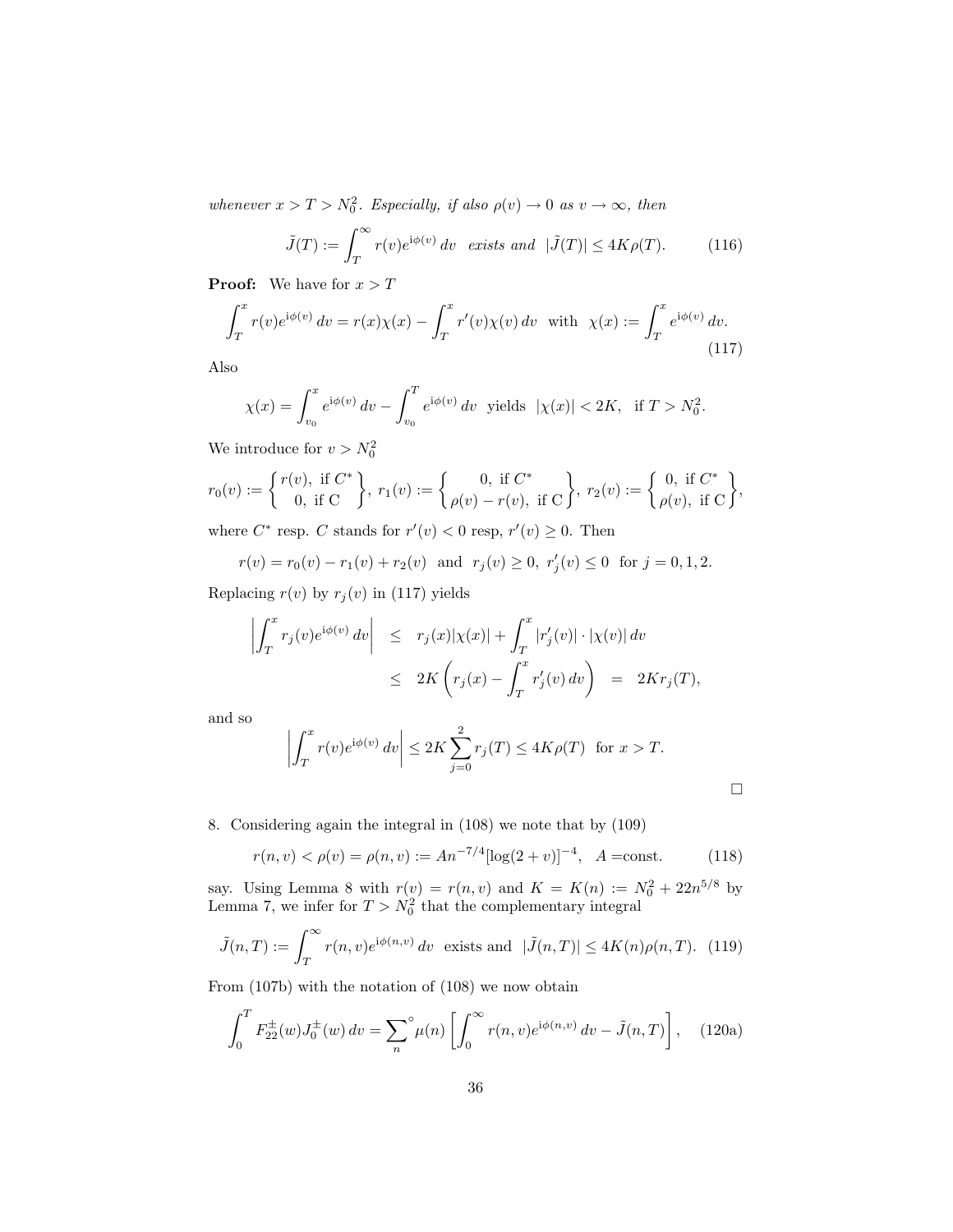and

$$
\sum_{n}^{\infty} |\mu(n)\tilde{J}(n,T)| \quad < \quad 4A[\log(2+T)]^{-4} \sum_{n>0} (N_0^2 + 22n^{5/8})n^{-7/4} \\
 < \quad \tilde{A}[\log(2+T)]^{-4} \to 0 \quad \text{as } T \to \infty. \tag{120b}
$$

Hence the limits

$$
\lim_{T \to \infty} \int_0^T F_{22}^{\pm}(w) J_0^{\pm}(w) \, dv = \sum_n^{\infty} \mu(n) \int_0^{\infty} F_{22}^{\pm}(w) g(n, w) q_0^{\pm}(n, w; s) \, dv \tag{121}
$$

exist, and then by (107a) the first limit in (106b) exists and so does the second limit there, by an analogous calculation; i.e.  $J_{22}^* = J_{22}^*(s)$  actually exists.

Regarding the dependence on the parameter s, which we often omitted in our notation, we remark that s appears only in the arguments of analytic functions and that the estimates used in the preceding convergence proof are uniform for s on  $1/2 \leq \sigma \leq 3/4$  &  $|t| \leq T$  and arbitrary  $T \gg 1$ . Hence  $J_{22}^*(s)$  is continuous there and holomorphic on  $1/2 < \sigma < 3/4$ .

It is visible that the first and the third integral in (84b), denoted by  $J_{21}^*$  and  $J_{23}^*$  say, can be treated the same way as  $J_{22}^*$  following (106a,b). This yields the existence of

$$
J_2^* = J_{21}^* - 2J_{22}^* + J_{23}^* - J_3^* \quad \text{with} \quad J_3^* = J_{31}^* - J_{32}^* \tag{122}
$$

by (84c), since for instance the last integral there becomes

$$
J_{32}^* = \int_{N_w} \Gamma(w - s) 2^w Z(w) J_0(w) \left[ \frac{\Gamma'}{\Gamma}(w - s) + \log 2 \right] dw
$$
  
+ 
$$
\int_{N_w} \Gamma(w - s) 2^w Z(w) J'_0(w) dw,
$$
 (123)

and here the first integral exists by  $(76)$  and comparison with  $J_{23}^*$  in  $(84b)$ , while the second integral exists using  $(91a)$ ,  $(105)$  &  $(105a)$  and arguing as for  $J_{22}^*$  above. The next to last integral  $J_{31}^*$  in (84c) exists similarly. Finally, convergence of the integrals  $J_0^*$  and  $J_1^*$  of (84a) follows with (90) & (90a) for  $k = 2 \& 1$  in the same way as for  $J_{22}^*$ , using (87a), (96) and (99) additionally, to establish the crucial estimates corresponding to  $(109) \& (111)$ .

This completes the proof of convergence of the integrals  $J_k^* = J_k^*(s)$ ,  $(k =$  $(0, 1, 2)$  in (71a) and implies their continuity and holomorphy, as for  $J_{22}^*$  above. By the remarks surrounding (71a) we have thereby proven our assumption  $A^*$ and the existence of the iterated integral  $H(s)$  in (53); which implies with (65) that  $\lim_{\epsilon \to 0} J(s, \epsilon) = H(s)$  for s in  $1/2 \le \sigma \le 3/4$ , as we have seen. Since now we have  $2\pi i H(s) = J_0^*(s) + J_1^*(s) + J_2^*(s)$ ,  $H(s)$  also is holomorphic on  $1/2 < \sigma < 3/4$  and continuous on  $1/2 \leq \sigma \leq 3/4$ ; i.e. our proof of the Main Lemma is complete; and in conclusion, Theorems 1 & 2 are validated.